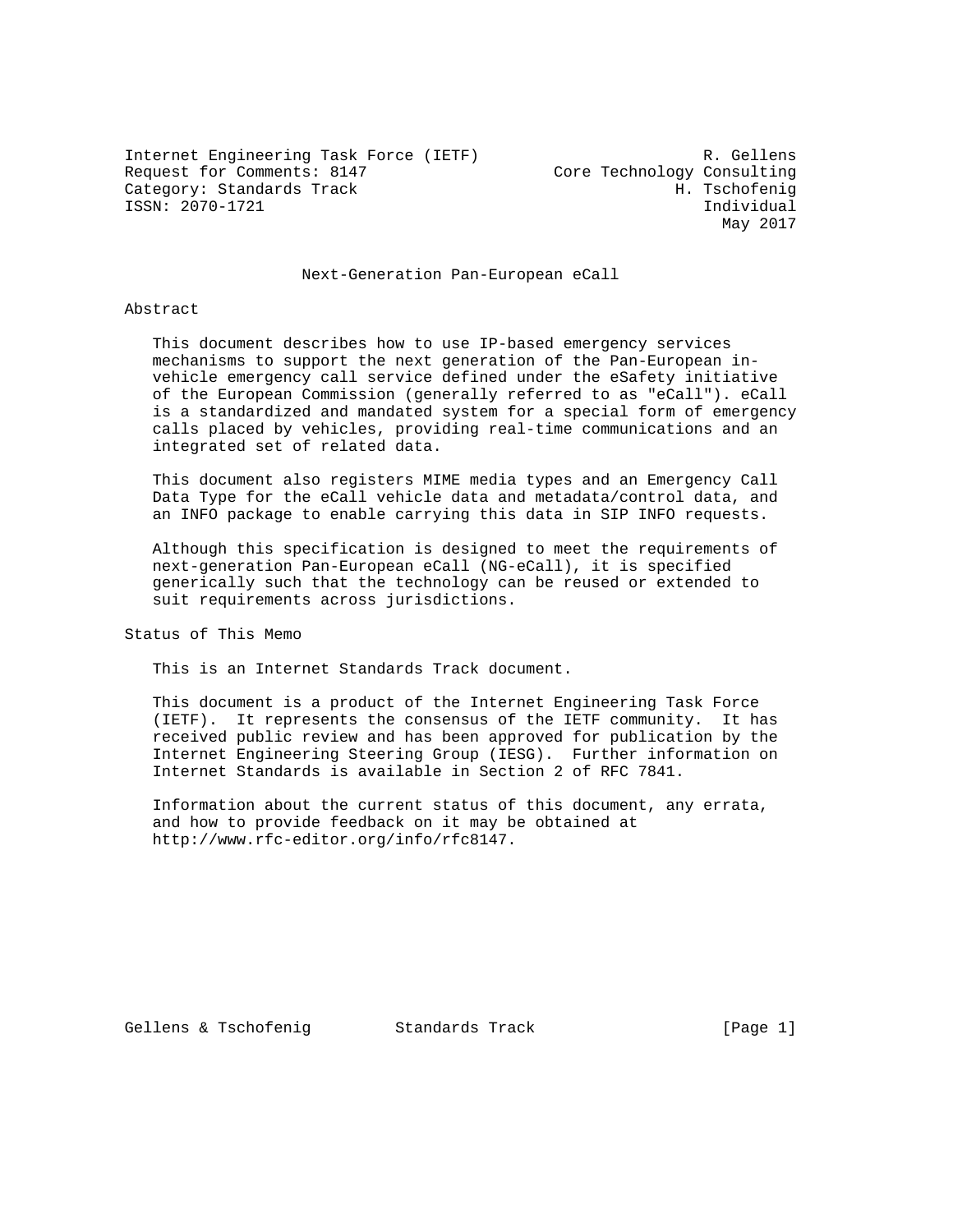# Copyright Notice

 Copyright (c) 2017 IETF Trust and the persons identified as the document authors. All rights reserved.

 This document is subject to BCP 78 and the IETF Trust's Legal Provisions Relating to IETF Documents

 (http://trustee.ietf.org/license-info) in effect on the date of publication of this document. Please review these documents carefully, as they describe your rights and restrictions with respect to this document. Code Components extracted from this document must include Simplified BSD License text as described in Section 4.e of the Trust Legal Provisions and are provided without warranty as described in the Simplified BSD License.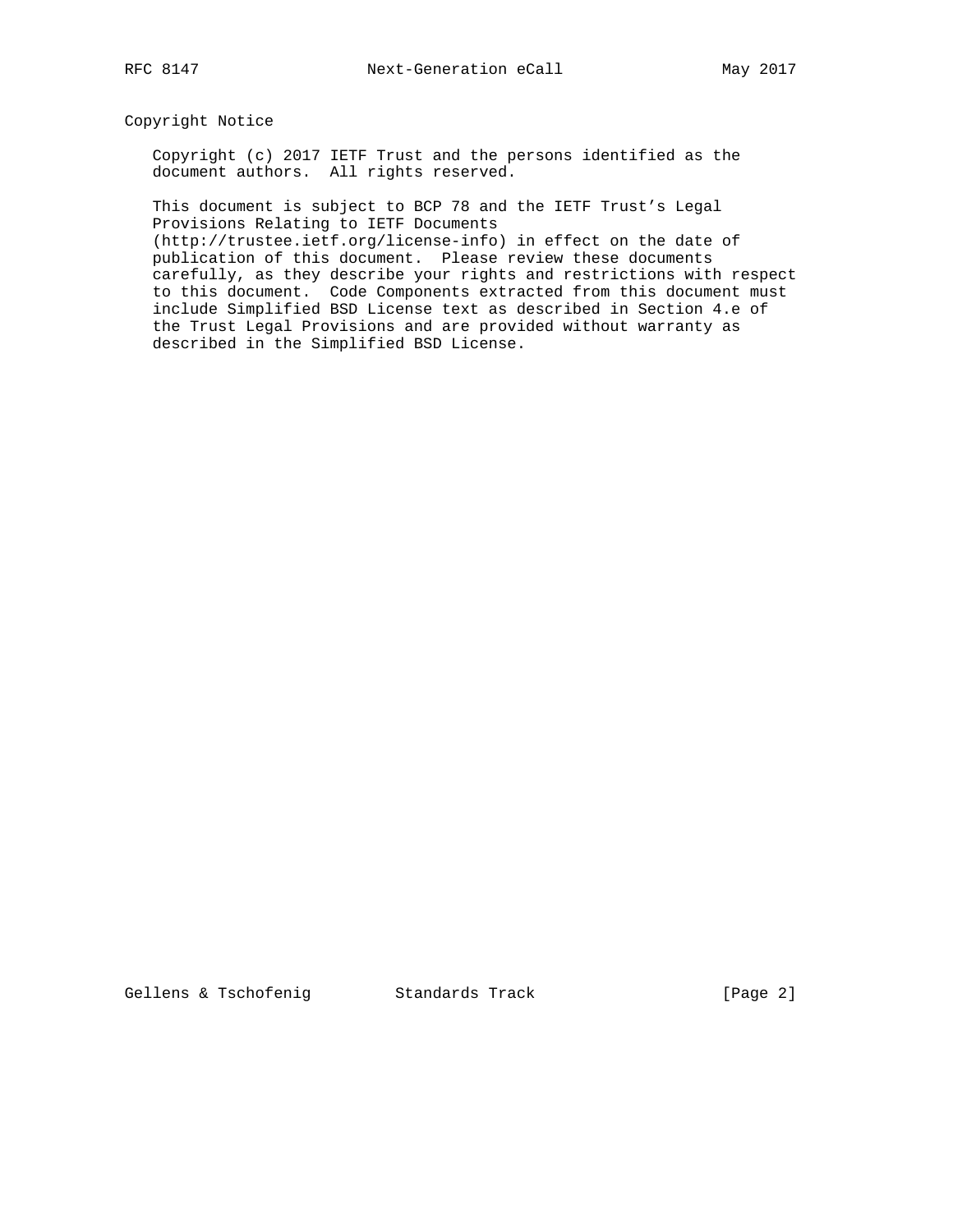Table of Contents

| 1.<br>Introduction $\ldots \ldots \ldots \ldots \ldots \ldots \ldots \ldots$ | $\overline{4}$  |
|------------------------------------------------------------------------------|-----------------|
| $\overline{2}$ .                                                             | 6               |
| 3.                                                                           | $6\phantom{1}$  |
| 4.                                                                           | 7               |
| 5.                                                                           | 7               |
| б.                                                                           | 7               |
| 7.                                                                           | 10              |
| 8.                                                                           | 11              |
| The Metadata/Control Object<br>9.                                            | 11              |
| 9.1.                                                                         | 13              |
| The <ack> Element<br/>9.1.1.</ack>                                           | 14              |
| Attributes of the <ack> Element<br/>9.1.1.1.</ack>                           | 14              |
| Child Element of the <ack> Element<br/>9.1.1.2.</ack>                        | 15              |
| Example of the <ack> Element<br/>9.1.1.3.</ack>                              | 16              |
| 9.1.2. The <capabilities> Element</capabilities>                             | 16              |
| Child Element of the <capabilities> Element<br/>9.1.2.1.</capabilities>      | 16              |
| Example of the <capabilities> Element<br/>9.1.2.2.</capabilities>            | 17              |
| 9.1.3. The <request> Element</request>                                       | 17              |
| 9.1.3.1.<br>Attributes of the <request> Element</request>                    | 17              |
| Child Element of the <request> Element<br/>9.1.3.2.</request>                | 19              |
| 9.1.3.3.<br>Request Example                                                  | 19              |
|                                                                              | 20 <sup>°</sup> |
|                                                                              | 25              |
|                                                                              | 27              |
|                                                                              | 27              |
|                                                                              | 30              |
| The EmergencyCallData Media Subtree<br>14.1.                                 | 30              |
| Service URN Registrations<br>14.2.                                           | 31              |
| 14.3.<br>MIME Media Type Registration for                                    |                 |
| application/EmergencyCallData.eCall.MSD                                      | 31              |
| MIME Media Type Registration for<br>14.4.                                    |                 |
| application/EmergencyCallData.Control+xml                                    | 32              |
| Registration of the "eCall.MSD" Entry in the Emergency<br>14.5.              |                 |
| Call Data Types Registry                                                     | 34              |
| Registration of the "Control" Entry in the Emergency<br>14.6.                |                 |
| Call Data Types Registry                                                     | 34              |
| Registration for<br>14.7.                                                    |                 |
| urn:ietf:params:xml:ns:EmergencyCallData:control                             | 34              |
| 14.8.                                                                        | 35              |
| Emergency Call Actions Registry<br>14.8.1.                                   | 35              |
| 14.8.2.<br>Emergency Call Action Failure Reasons Registry                    | 36              |
| The EmergencyCallData.eCall.MSD INFO Package<br>14.9.                        | 37              |
| 14.9.1.<br>Overall Description                                               | 37              |
| 14.9.2.                                                                      | 37              |
| 14.9.3. INFO Package Name                                                    | 38              |
| 14.9.4. INFO Package Parameters                                              | 38              |
|                                                                              |                 |

Gellens & Tschofenig Standards Track (Page 3)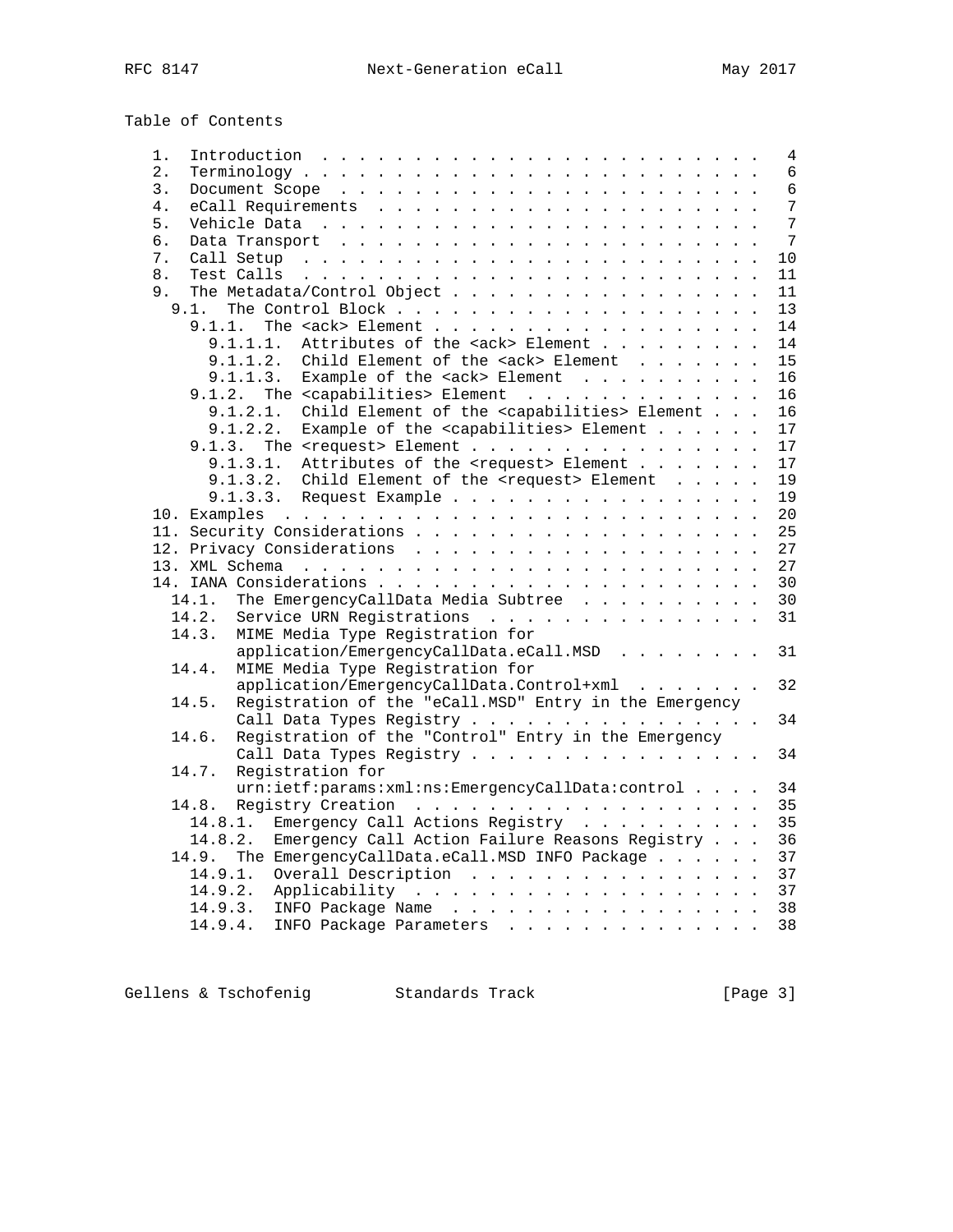| 14.9.5.                                         | SIP Option-Tags                 |  |  |  |  |  |  |  |  | 38 |
|-------------------------------------------------|---------------------------------|--|--|--|--|--|--|--|--|----|
| 14.9.6.                                         | INFO Request Body Parts 38      |  |  |  |  |  |  |  |  |    |
| 14.9.7.                                         | INFO Package Usage Restrictions |  |  |  |  |  |  |  |  | 39 |
| 14.9.8.                                         | Rate of INFO Requests 39        |  |  |  |  |  |  |  |  |    |
| 14.9.9. INFO Package Security Considerations 39 |                                 |  |  |  |  |  |  |  |  |    |
| 14.9.10. Implementation Details 39              |                                 |  |  |  |  |  |  |  |  |    |
|                                                 |                                 |  |  |  |  |  |  |  |  |    |
|                                                 |                                 |  |  |  |  |  |  |  |  |    |
| 15.1. Normative References 40                   |                                 |  |  |  |  |  |  |  |  |    |
| 15.2. Informative references 41                 |                                 |  |  |  |  |  |  |  |  |    |
|                                                 |                                 |  |  |  |  |  |  |  |  |    |
|                                                 |                                 |  |  |  |  |  |  |  |  |    |
|                                                 |                                 |  |  |  |  |  |  |  |  |    |
|                                                 |                                 |  |  |  |  |  |  |  |  |    |

## 1. Introduction

 Emergency calls made from vehicles (e.g., in the event of a crash) assist in significantly reducing road deaths and injuries by allowing emergency services to be aware of the incident, the state (condition) of the vehicle, and the location of the vehicle and to have a voice communications channel with the vehicle occupants. This enables a quick and appropriate response.

 The European Commission initiative of eCall was conceived in the late 1990s and has evolved to a European Parliament decision requiring the implementation of a compliant in-vehicle system (IVS) in new vehicles and the deployment of eCall in the European Member States in the very near future. Other regions are developing eCall-compatible systems.

 The Pan-European eCall system is a standardized and mandated mechanism for emergency calls by vehicles, providing a voice channel and transmission of data. eCall establishes procedures for such calls to be placed by in-vehicle systems, recognized and processed by the mobile network, and routed to a specialized Public Safety Answering Point (PSAP) where the vehicle data is available to assist the call taker in assessing and responding to the situation. eCall provides a standard set of vehicle, sensor (e.g., crash-related), and location data.

 An eCall can be either user initiated or automatically triggered. Automatically triggered eCalls indicate a car crash or some other serious incident. Manually triggered eCalls might be reports of witnessed crashes or serious hazards, a request for medical assistance, etc. PSAPs might apply specific operational handling to manual and automatic eCalls.

Gellens & Tschofenig and Standards Track and Standards (Page 4)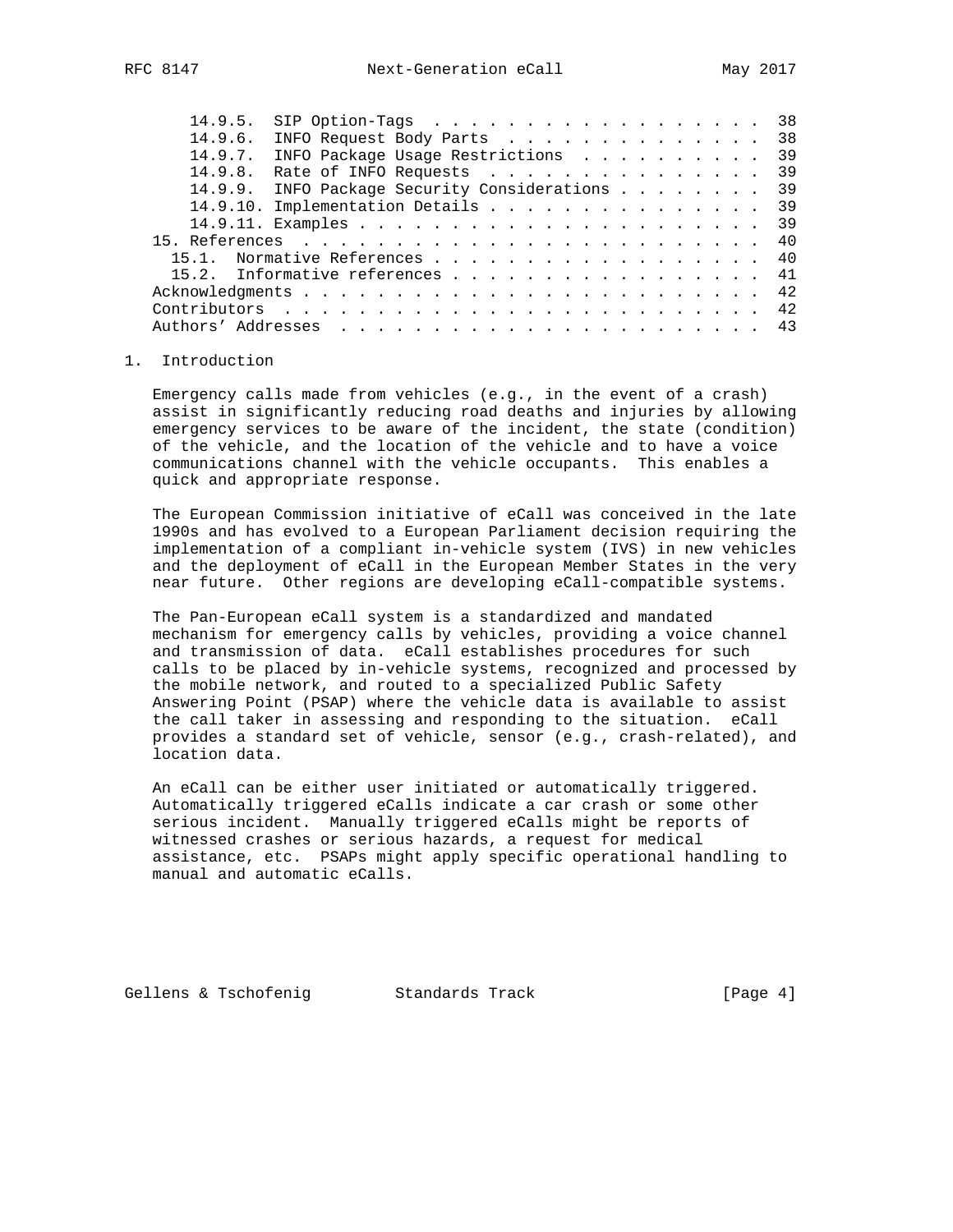Legacy eCall is standardized (by 3GPP [SDO-3GPP] and the European Committee for Standardization (CEN) [CEN]) as a 3GPP circuit-switched call over Global System for Mobile communications (GSM) (2G) or Universal Mobile Telecommunications System (UMTS) (3G). Flags in the call setup mark the call as an eCall and further indicate if the call was automatically or manually triggered. The call is routed to an eCall-capable PSAP, a voice channel is established between the vehicle and the PSAP, and an eCall in-band modem is used to carry a defined set of vehicle, sensor (e.g., crash-related), and location data (the Minimum Set of Data or MSD) within the voice channel. The same in-band mechanism is used for the PSAP to acknowledge successful receipt of the MSD and to request the vehicle to send a new MSD (e.g., to check if the state of or location of the vehicle or its occupants has changed). NG-eCall moves from circuit switched to all-IP and carries the vehicle data and eCall signaling as additional data carried with the call. This document describes how IETF mechanisms for IP-based emergency calls (including [RFC6443] and [RFC7852]) are used to provide the signaling and data exchange of the next generation of Pan-European eCall.

 The European Telecommunications Standards Institute (ETSI) [SDO-ETSI] has published a Technical Report titled "Mobile Standards Group (MSG); eCall for VoIP" [MSG\_TR] that presents findings and recommendations regarding support for eCall in an all-IP environment. The recommendations include the use of 3GPP Internet Multimedia System (IMS) emergency calling with additional elements identifying the call as an eCall and as carrying eCall data and mechanisms for carrying the data and eCall signaling. 3GPP IMS emergency services support multimedia, providing the ability to carry voice, text, and video. This capability is referred to within 3GPP as Multimedia Emergency Services (MMES).

 A transition period will exist during which time the various entities involved in initiating and handling an eCall might support NG-eCall, legacy eCall, or both. The issues of migration and co-existence during the transition period are outside the scope of this document.

 This document indicates how to use IP-based emergency services mechanisms to support NG-eCall.

 This document also registers MIME media types and Emergency Call Data Types for the eCall vehicle data (MSD) and metadata/control data, and an INFO package to enable carrying this data in SIP INFO requests.

 The MSD is carried in the MIME type application/ EmergencyCallData.eCall.MSD and the metadata/control block is carried in the MIME type application/EmergencyCallData.Control+xml (both of which are registered in Section 14). An INFO package is defined (in

Gellens & Tschofenig Standards Track (Page 5)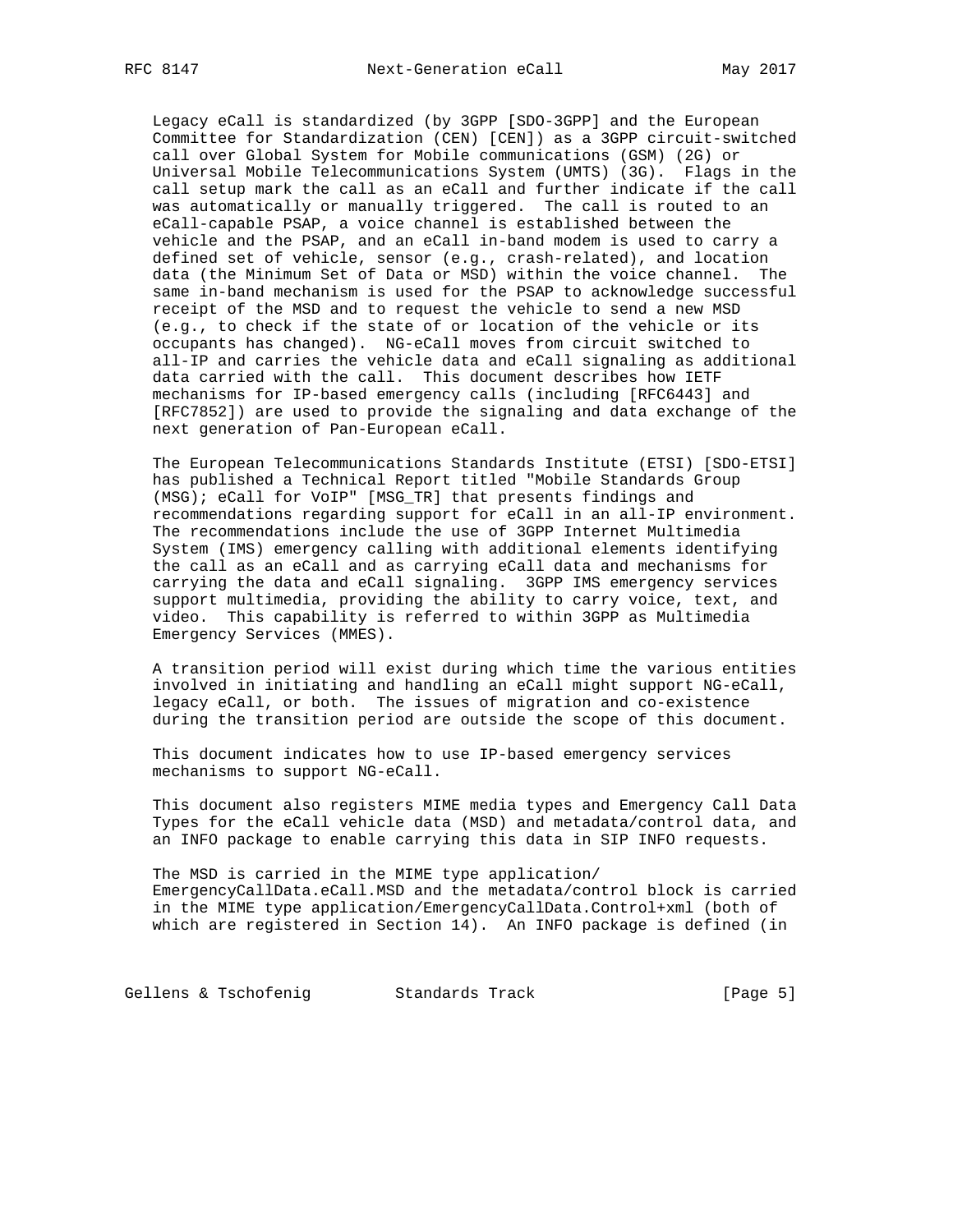Section 14.9) to enable these MIME types to be carried in SIP INFO requests, per [RFC6086].

2. Terminology

 The key words "MUST", "MUST NOT", "REQUIRED", "SHALL", "SHALL NOT", "SHOULD", "SHOULD NOT", "RECOMMENDED", "MAY", and "OPTIONAL" in this document are to be interpreted as described in [RFC2119].

This document reuses terminology defined in Section 3 of [RFC5012].

Additionally, we use the following abbreviations:

- 3GPP: 3rd Generation Partnership Project
- CEN: European Committee for Standardization
- EENA: European Emergency Number Association
- ESInet: Emergency Services IP network
- IMS: IP Multimedia Subsystem
- IVS: In-Vehicle System
- MNO: Mobile Network Operator
- MSD: Minimum Set of Data
- PSAP: Public Safety Answering Point
- 3. Document Scope

 This document is focused on the signaling, data exchange, and protocol needs of NG-eCall (also referred to as packet-switched eCall or all-IP eCall) within the SIP framework for emergency calls (as described in [RFC6443] and [RFC6881]). eCall itself is specified by 3GPP and CEN, and these specifications include far greater scope than is covered here.

 The eCall service operates over cellular wireless communication, but this document does not address cellular-specific details, nor client domain selection (e.g., circuit-switched versus packet-switched). All such aspects are the purview of their respective standards bodies. The scope of this document is limited to eCall operating within a SIP-based environment (e.g., 3GPP IMS Emergency Calling [TS23.167]).

Gellens & Tschofenig Standards Track (Page 6)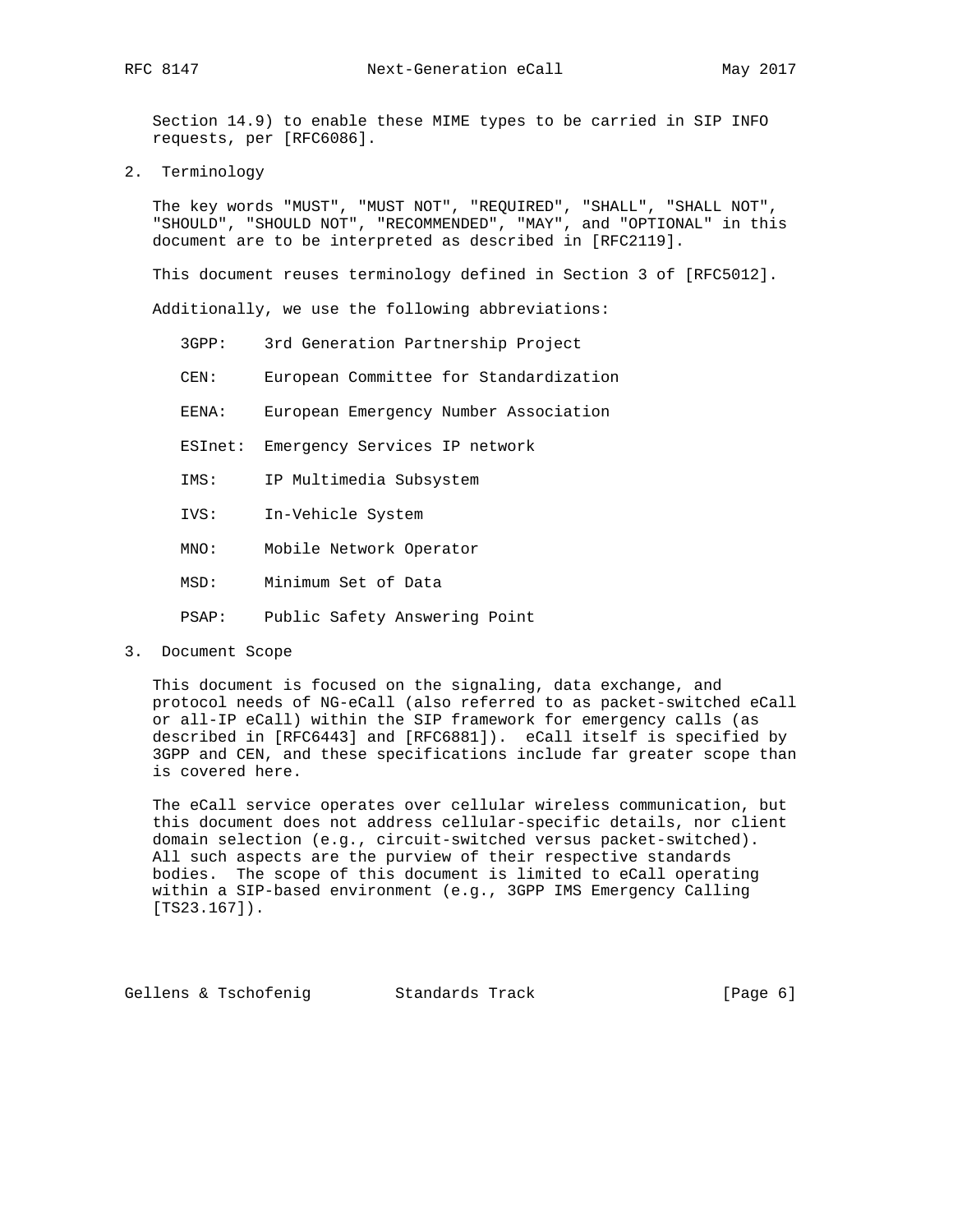Although this specification is designed to meet the requirements of Pan-European NG-eCall, it is specified generically such that the technology can be reused or extended to suit requirements across jurisdictions (see, e.g., [RFC8148]), and extension points are provided to facilitate this.

 Note that vehicles designed for multiple regions might need to support eCall and other Advanced Automatic Crash Notification (AACN) systems (such as described in [RFC8148]), but this is out of scope of this document.

4. eCall Requirements

 eCall requirements are specified by CEN in [EN\_16072] and by 3GPP in [TS22.101], Section 10.7 and Annex A.27, and [TS24.229], Section 4.7.6. Requirements specific to vehicle data are contained in EN 15722 [MSD].

5. Vehicle Data

 Pan-European eCall provides a standardized and mandated set of vehicle-related data (including VIN, vehicle type, propulsion type, current and optionally previous location coordinates, and the number of occupants) known as the Minimum Set of Data (MSD). CEN has specified this data in EN 15722 [MSD], along with both ASN.1 and XML encodings. Both circuit-switched eCall and this document use the ASN.1 PER encoding, which is specified in Annex A of EN 15722 [MSD] (the XML encoding specified in Annex C is not used in this document, per 3GPP [SDO-3GPP]).

 This document registers the application/EmergencyCallData.eCall.MSD MIME media type to enable the MSD to be carried in SIP. As an ASN.1 PER-encoded object, the data is binary and transported using binary content transfer encoding within SIP messages. This document also adds "eCall.MSD" to the "Emergency Call Data Types" registry to enable the MSD to be recognized as such in a SIP-based eCall emergency call. (See [RFC7852] for more information about the registry and how it is used.)

 See Section 6 for a discussion of how the MSD vehicle data is conveyed in an NG-eCall.

6. Data Transport

 [RFC7852] establishes a general mechanism for conveying blocks of data within a SIP emergency call. This document makes use of that mechanism to include vehicle data (the MSD; see Section 5) and metadata/control information (see Section 9) within SIP messages.

Gellens & Tschofenig Standards Track [Page 7]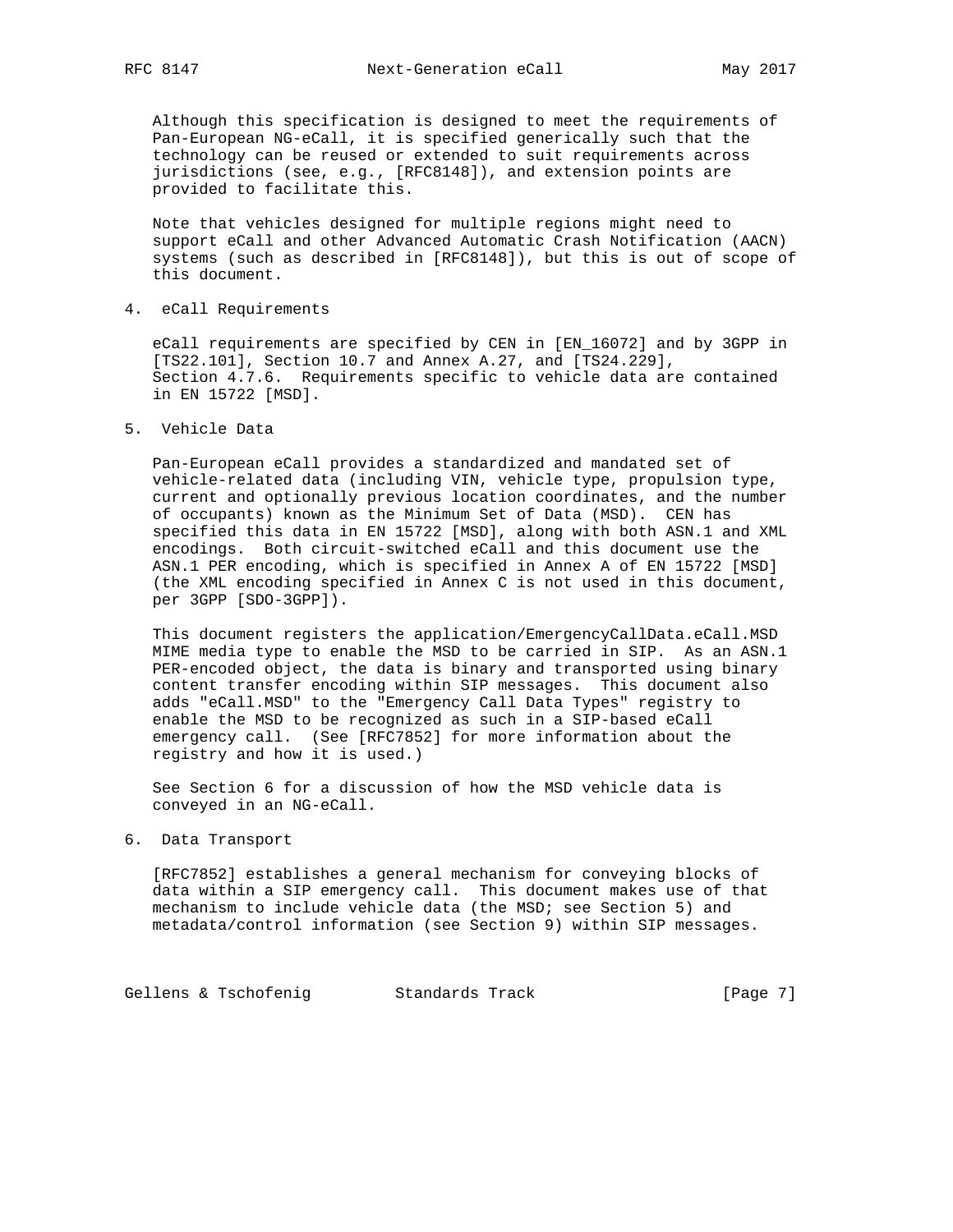This document also registers an INFO package (in Section 14.9) to enable eCall-related data blocks to be carried in SIP INFO requests (per [RFC6086], new INFO usages require the definition of an INFO package).

 Note that if other data sets need to be transmitted in the future, the appropriate signaling mechanism for such data needs to be evaluated, including factors such as the size and frequency of such data.

 An IVS transmits an MSD (see Section 5) by encoding it per Annex A of EN 15722 [MSD] and including it as a MIME body part within a SIP message per [RFC7852]. The body part is identified by its MIME media type (application/EmergencyCallData.eCall.MSD) in the Content-Type header field of the body part. The body part is assigned a unique identifier that is listed in a Content-ID header field in the body part. The SIP message is marked as containing the MSD by adding (or appending to) a Call-Info header field at the top level of the SIP message. This Call-Info header field contains a Content Identifier (CID) URL referencing the body part's unique identifier and a "purpose" parameter identifying the data as the eCall MSD per the entry in the "Emergency Call Data Types" registry; the "purpose" parameter's value is "EmergencyCallData.eCall.MSD". Per [RFC6086], an MSD is carried in a SIP INFO request by using the INFO package defined in Section 14.9.

 A PSAP or IVS transmits a metadata/control object (see Section 9) by encoding it per the description in this document and including it within a SIP message as a MIME body part per [RFC7852]. The body part is identified by its MIME media type (application/ EmergencyCallData.Control+xml) in the Content-Type header field of the body part. The body part is assigned a unique identifier, which is listed in a Content-ID header field in the body part. The SIP message is marked as containing the metadata/control object by adding (or appending to) a Call-Info header field at the top level of the SIP message. This Call-Info header field contains a CID URL referencing the body part's unique identifier and a "purpose" parameter identifying the data as an eCall metadata/control block per the entry in the "Emergency Call Data Types" registry; the "purpose" parameter's value is "EmergencyCallData.Control". Per [RFC6086], a metadata/control object is carried in a SIP INFO request by using the INFO package defined in Section 14.9.

 An MSD or a metadata/control block is always enclosed in a multipart body part (even if it would otherwise be the only body part in the SIP message).

Gellens & Tschofenig and Standards Track and Standards Track (Page 8)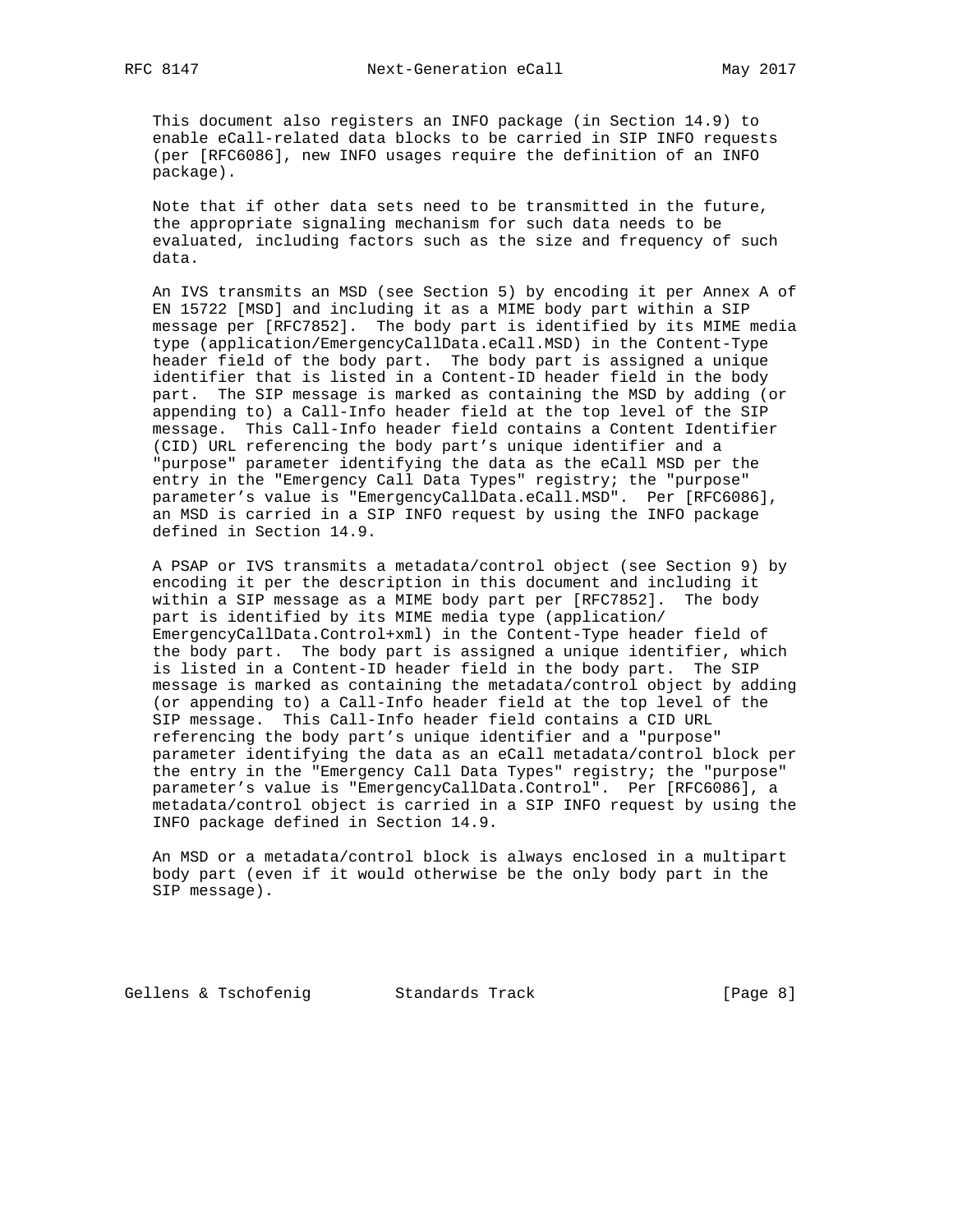A body part containing an MSD or metadata/control object has a Content-Disposition header field value containing "By-Reference".

 An IVS initiating an NG-eCall includes an MSD as a body part within the initial INVITE and optionally also includes a metadata/control object informing the PSAP of its capabilities as another body part. The MSD body part (and metadata/control and Presence Information Data Format Location Object (PIDF-LO) body parts, if included) have a Content-Disposition header field with the value "By-Reference; handling=optional". Specifying "handling=optional" prevents the SIP INVITE request from being rejected if it is processed by a legacy element (e.g., a gateway between SIP and circuit-switched environments) that does not understand the MSD (or metadata/control object or PIDF-LO).

 The PSAP creates a metadata/control object acknowledging receipt of the MSD and includes it as a body part within the SIP final response to the SIP INVITE request per [RFC7852]. A metadata/control object is not included in provisional (e.g., 180) responses.

 A PSAP is able to reject a call while indicating that it is aware of the situation by including a metadata/control object acknowledging the MSD and containing "received=true" within a final response using SIP response code 600 (Busy Everywhere), 486 (Busy Here), or 603 (Decline), per [RFC7852].

 If the IVS receives an acknowledgment for an MSD containing "received=false", this indicates that the PSAP was unable to properly decode or process the MSD. The IVS action is not defined (e.g., it might only log an error). Since the PSAP is able to request an updated MSD during the call, if an initial MSD is unsatisfactory in any way, the PSAP can choose to request another one.

 A PSAP can request that the vehicle send an updated MSD during a call (e.g., upon manual request of the PSAP call taker who suspects the vehicle state may have changed). To do so, the PSAP creates a metadata/control object requesting an MSD and includes it within a SIP INFO request sent within the dialog. The IVS then includes an updated MSD within a SIP INFO request and sends it within the dialog. If the IVS is unable to send an MSD, it instead sends a metadata/ control object acknowledging the request, containing an <actionResult> element with a "success" parameter set to "false" and a "reason" parameter (and optionally a "details" parameter) indicating why the request could not be accomplished. Per [RFC6086], metadata/control objects and MSDs are sent using the INFO package defined in Section 14.9. In addition, to align with how an MSD or metadata/control block is transmitted in a SIP message other than an INFO request, a Call-Info header field is included in the SIP INFO

Gellens & Tschofenig Standards Track (Page 9)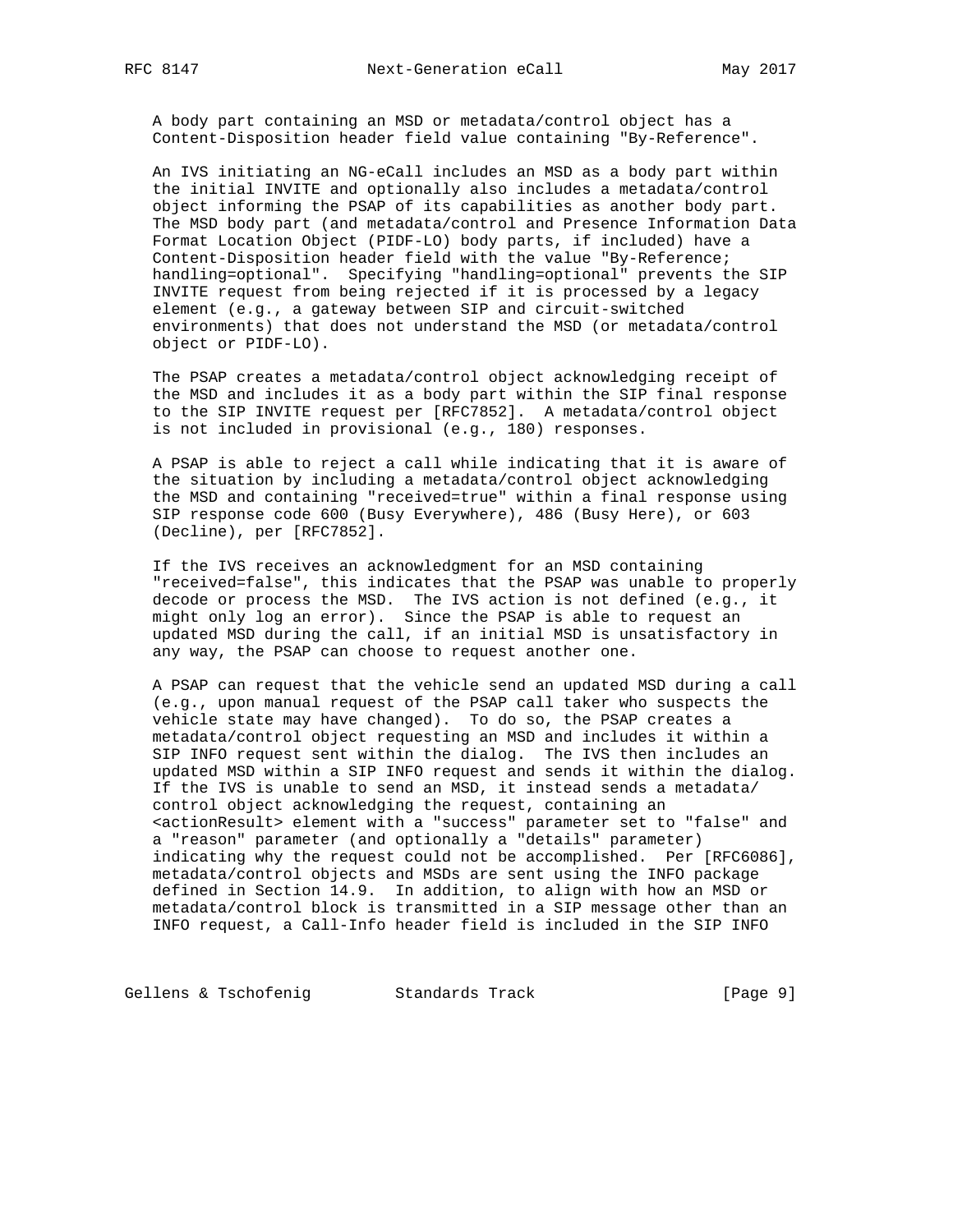request to reference the MSD or metadata/control block per [RFC7852]. See Section 14.9 for information about the use of SIP INFO requests to carry data within an eCall.

 The IVS is not expected to send an unsolicited MSD after the initial INVITE.

 This document does not mandate support for the data blocks defined in [RFC7852].

7. Call Setup

 In a circuit-switched eCall, the IVS places a special form of a 112 emergency call, which carries an eCall flag (indicating that the call is an eCall and also if the call was manually or automatically triggered); the mobile network operator (MNO) recognizes the eCall flag and routes the call to an eCall-capable PSAP, and vehicle data is transmitted to the PSAP via the eCall in-band modem (in the voice channel).

 $112$  voice call with eCall flag  $+----++$  ||| IVS |||---------------------------------------->| PSAP |  $\sqrt{\sqrt{---1}}$  vehicle data via eCall in-band modem  $+----++$ 

Figure 1: Circuit-Switched eCall

 For NG-eCall, the IVS establishes an emergency call using a Request- URI indicating a manual or automatic eCall; the MNO (or ESInet) recognizes the eCall URN and routes the call to an NG-eCall-capable PSAP; and the PSAP interprets the vehicle data sent with the call and makes it available to the call taker.

 ///-----\\\ IMS emergency call with eCall URN +------+ ||| IVS |||---------------------------------------->| PSAP |  $\sqrt{\sqrt{---}---//}$  vehicle data included in call setup  $+---++$ 

Figure 2: NG-eCall

 See Section 6 for information on how the MSD is transported within an NG-eCall.

 This document adds new service URN children within the "sos" subservice. These URNs provide the mechanism by which an eCall is identified and differentiate between manually and automatically triggered eCalls (which might be subject to different treatment, depending on policy). The two service URNs are: urn:service:sos.ecall.automatic and urn:service:sos.ecall.manual, which request resources associated with an emergency call placed by

Gellens & Tschofenig Standards Track [Page 10]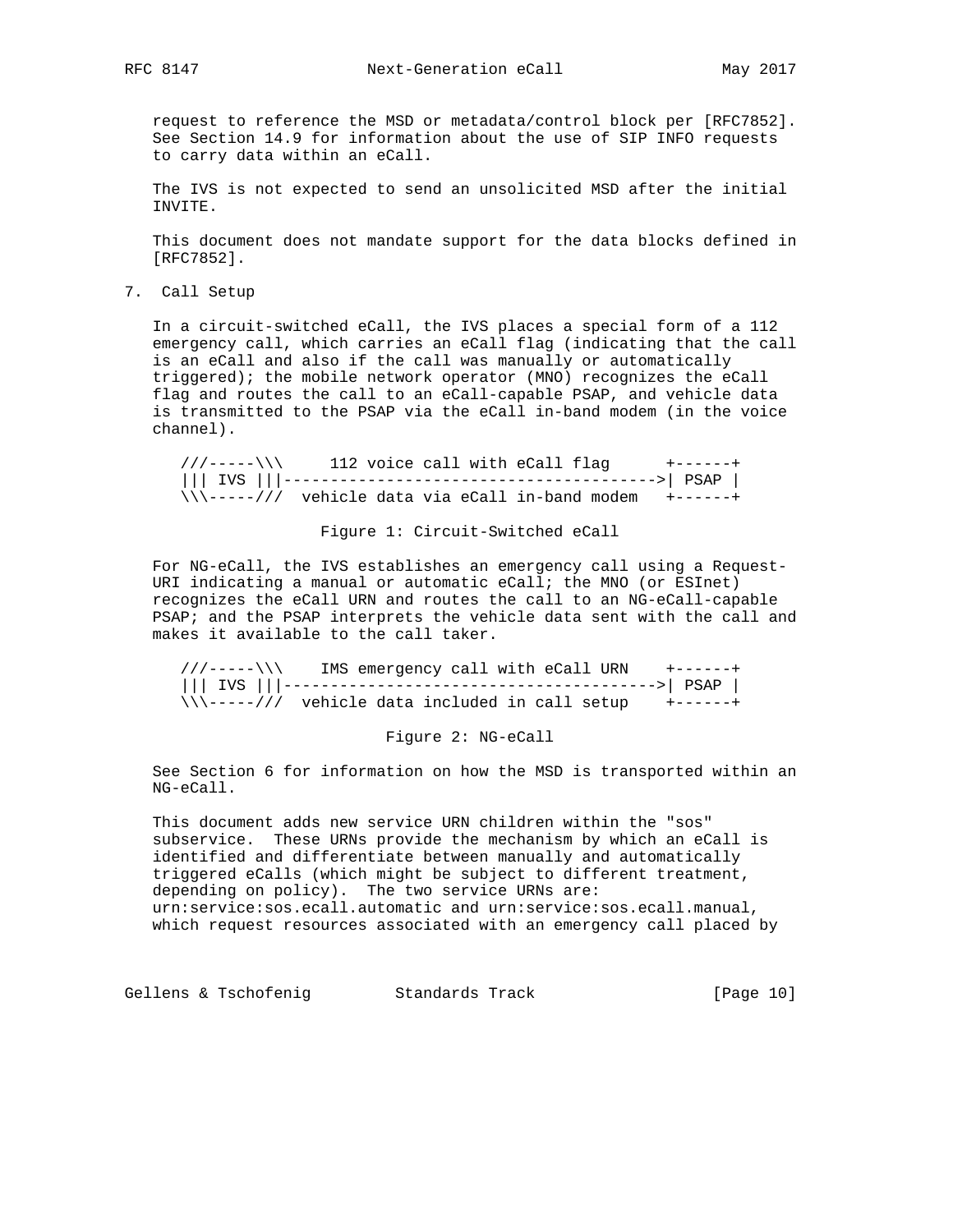an in-vehicle system, carrying a standardized set of data related to the vehicle and incident. These are registered in Section 14.2.

Call routing is outside the scope of this document.

8. Test Calls

 eCall requires the ability to place test calls (see [TS22.101], clause 10.7 and [EN\_16062], clause 7.2.2). These are calls that are recognized and treated to some extent as eCalls but are not given emergency call treatment and are not handled by call takers. The specific handling of test eCalls is outside the scope of this document; typically, the test call facility allows the IVS or user to verify that an eCall can be successfully established with voice communication. The IVS might also be able to verify that the MSD was successfully received.

 A service URN starting with "test." indicates a test call. For eCall, "urn:service:test.sos.ecall" indicates such a test feature. The "test" service URN is defined in [RFC6881].

 This document specifies "urn:service:test.sos.ecall" for eCall test calls. This is registered in Section 14.2.

 The circuit-switched eCall test call facility is a non-emergency number, so it does not get treated as an emergency call. For NG-eCall, MNOs, emergency authorities, and PSAPs can determine how to treat a vehicle call requesting the "test" service URN so that the desired functionality is tested, but this is outside the scope of this document.

9. The Metadata/Control Object

 eCall requires the ability for the PSAP to acknowledge successful receipt of an MSD sent by the IVS and for the PSAP to request that the IVS send an MSD (e.g., the call taker can initiate a request for a new MSD to see if there have been changes in the vehicle's state, such as location, direction, or number of fastened seat belts).

 This document defines a block of metadata/control data as an XML structure containing elements used for eCall and other related emergency call systems and extension points. (This metadata/control block is in effect a high-level protocol between the PSAP and IVS.)

 This document registers the application/EmergencyCallData.Control+xml MIME media type to enable the metadata/control data to be carried in SIP. This document also adds "Control" to the "Emergency Call Data Types" registry to enable the metadata/control block to be recognized

Gellens & Tschofenig Standards Track [Page 11]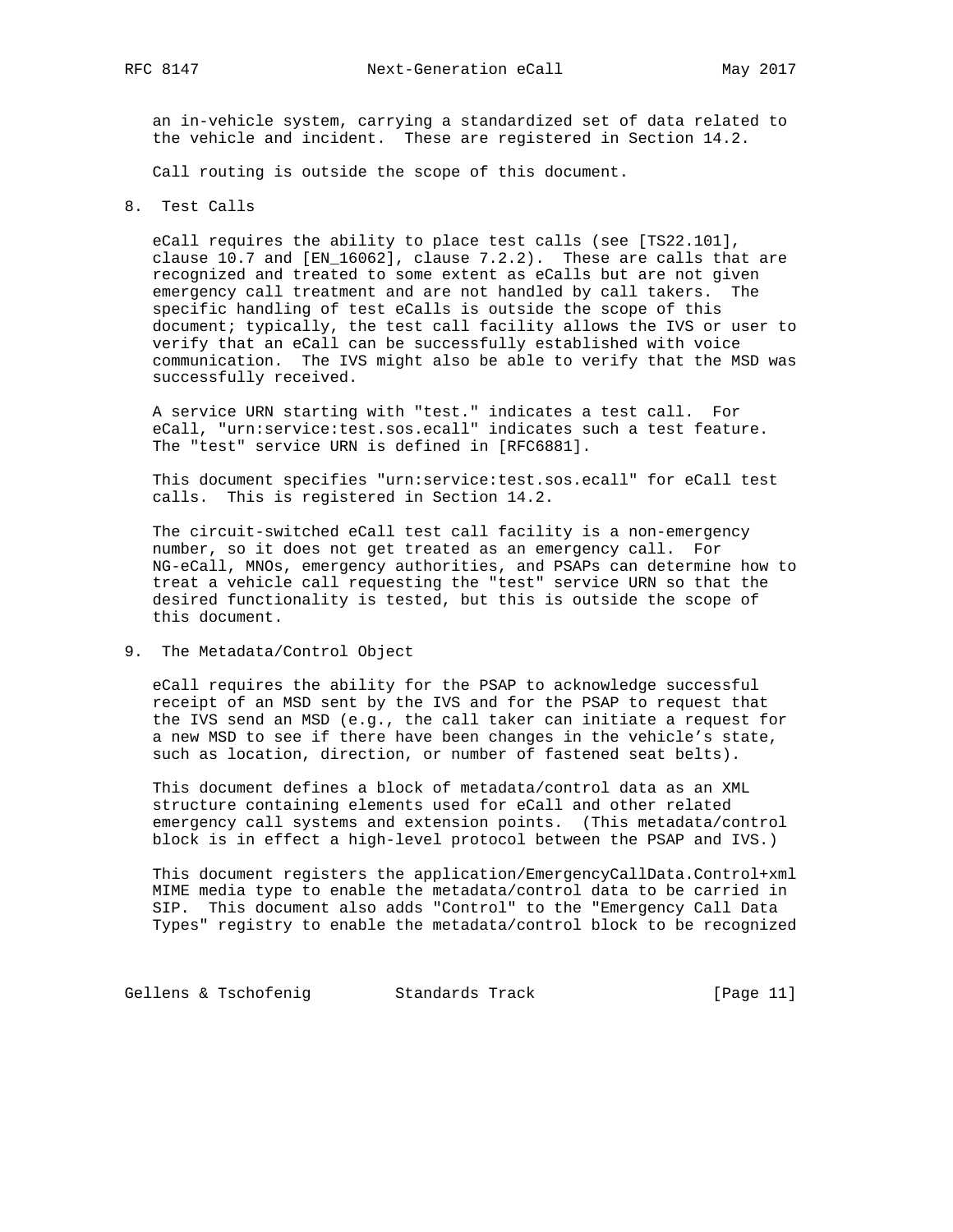as such in a SIP-based eCall emergency call. (See [RFC7852] for more information about the registry and how it is used.)

 See Section 6 for a discussion of how the metadata/control data is conveyed in an NG-eCall.

 When the PSAP sends a metadata/control block in response to data sent by the IVS in a SIP request other than INFO (e.g., the MSD in the initial INVITE), the metadata/control block is sent in the SIP response to that request (e.g., the response to the INVITE request). When the PSAP sends a control block in other circumstances (e.g., mid call), the control block is transmitted from the PSAP to the IVS in a SIP INFO request within the established dialog. The IVS sends the requested data (the MSD) in a new SIP INFO request (per [RFC6086]). This mechanism flexibly allows the PSAP to send eCall-specific data to the IVS and the IVS to respond. SIP INFO requests are sent using an appropriate INFO package. See Section 6 for more information on sending a metadata/control block within a SIP message. See Section 14.9 for information about the use of SIP INFO requests to carry data within an eCall.

 When the IVS includes an unsolicited MSD in a SIP request (e.g., the initial INVITE), the PSAP sends a metadata/control block indicating successful/unsuccessful receipt of the MSD in the SIP response to the request. This also informs the IVS that an NG-eCall is in operation. If the IVS receives a SIP final response without the metadata/control block, it indicates that the SIP dialog is not an NG-eCall (e.g., some part of the call is being handled as a legacy call). When the IVS sends a solicited MSD (e.g., in a SIP INFO request sent following receipt of a SIP INFO request containing a metadata/control block requesting an MSD), the PSAP does not send a metadata/control block indicating successful or unsuccessful receipt of the MSD. (Normal SIP retransmission handles non-receipt of requested data; note that, per [RFC6086], a 200 OK response to a SIP INFO request indicates only that the receiver has successfully received and accepted the SIP INFO request, and it says nothing about the acceptability of the payload.) If the IVS receives a request to send an MSD but it is unable to do so for any reason, the IVS instead sends a metadata/control object acknowledging the request, containing an <actionResult> element with a "success" parameter set to "false" and a "reason" parameter (and optionally a "details" parameter) indicating why the request could not be accomplished.

 This provides flexibility to handle various circumstances. For example, if a PSAP is unable to accept an eCall (e.g., due to overload or too many calls from the same location), it can reject the INVITE. Since a metadata/control object is also included in the SIP response that rejects the call, the IVS knows if the PSAP received

Gellens & Tschofenig Standards Track [Page 12]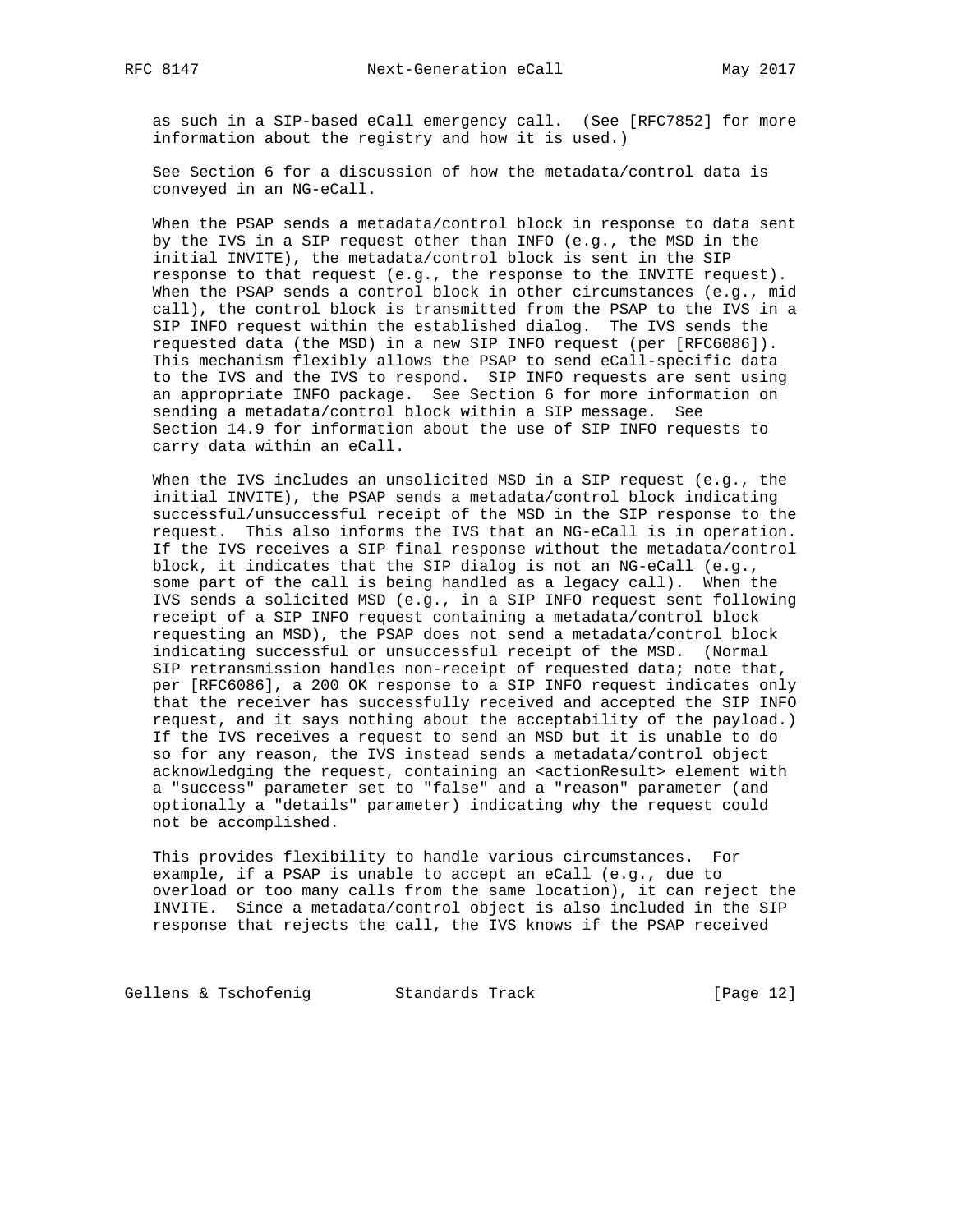the MSD and can inform the vehicle occupants that the PSAP successfully received the vehicle location and information but can't talk to the occupants at that time. Especially for SIP response codes that indicate an inability to conduct a call (as opposed to a technical inability to process the request), the IVS can also determine that the call was successful on a technical level (e.g., not helpful to retry as circuit switched). (Note that there could be edge cases where the PSAP response is not received by the IVS, e.g., if an intermediary sends a CANCEL, and an error response is forwarded towards the IVS before the error response from the PSAP is received, the response will be dropped, but these are unlikely to occur here.)

 The metadata/control block is carried in the MIME type application/ EmergencyCallData.Control+xml.

 The metadata/control block is designed for use with Pan-European eCall and also eCall-like systems (i.e., in other regions), and it has extension points. Note that eCall-like systems might define their own vehicle data blocks and might need to register a new INFO package to accommodate the new data MIME media type and the metadata/ control object.

9.1. The Control Block

 The control block is an XML data structure allowing for acknowledgments, requests, and capabilities information. It is carried in a body part with a specific MIME media type. Three elements are defined for use within a control block:

ack Acknowledges receipt of data or a request.

- capabilities Used in a control block sent from the IVS to the PSAP (e.g., in the initial INVITE) to inform the PSAP of the vehicle capabilities. Child elements contain all actions and data types supported by the vehicle. It is OPTIONAL for the IVS to send this block. Omitting the block indicates that the IVS supports only the mandatory functionality defined in this document.
- request Used in a control block sent by the PSAP to the IVS to request the vehicle to perform an action.

 The <ack> element indicates the object being acknowledged and reports success or failure.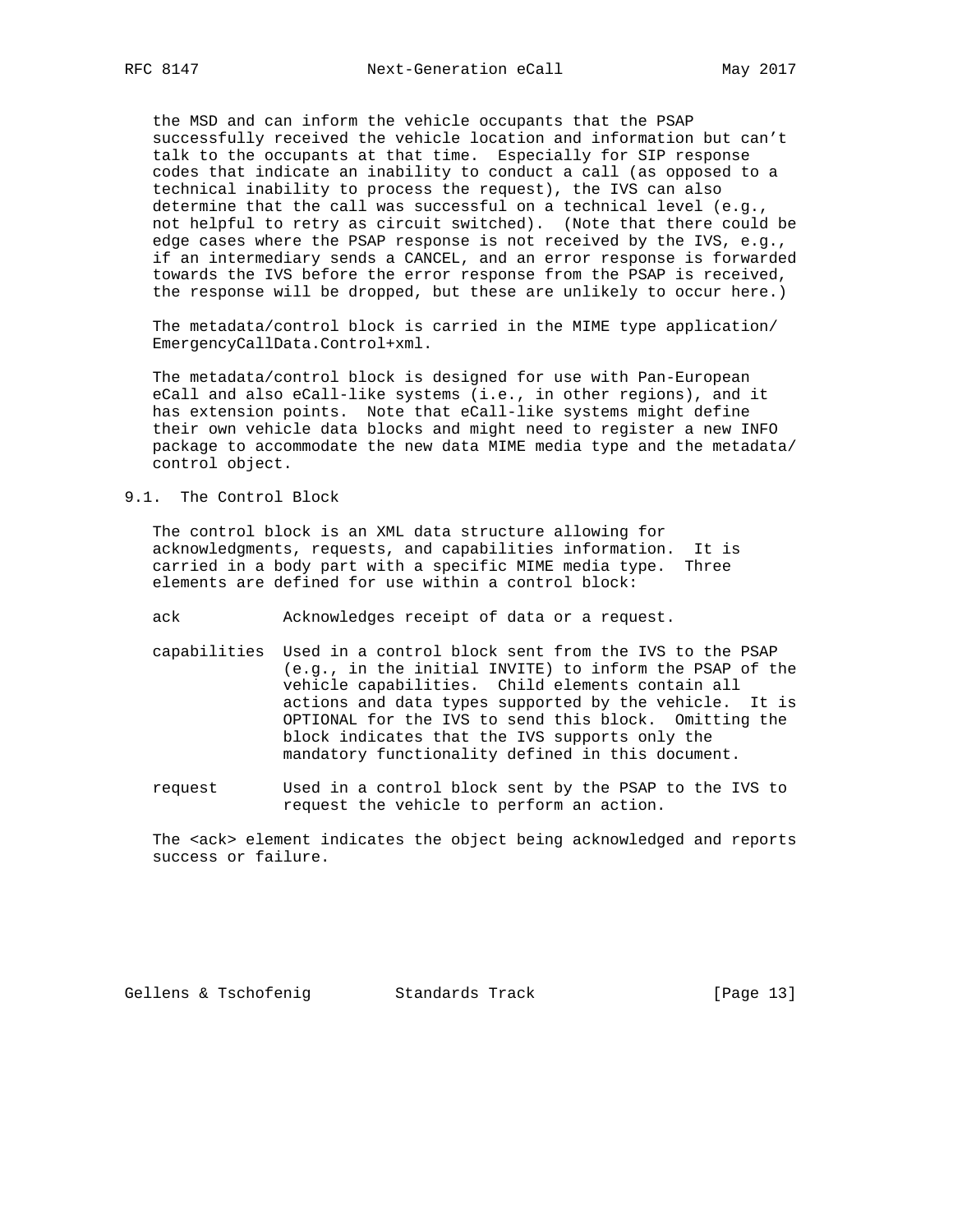The <request> element contains attributes to indicate the request and to supply related information. The "action" attribute is mandatory and indicates the specific action. An IANA registry is created in Section 14.8.1 to contain the allowed values.

 The <capabilities> element has child <request> elements to indicate the actions supported by the IVS.

9.1.1. The <ack> Element

 The <ack> element acknowledges receipt of an eCall data object or request. An <ack> element references the Content-ID of the object being acknowledged. The PSAP MUST send an <ack> element acknowledging receipt of an unsolicited MSD (e.g., sent by the IVS in the INVITE); this <ack> element indicates if the PSAP considers the MSD successfully received or not. An <ack> element is not sent for a <capabilities> element.

9.1.1.1. Attributes of the <ack> Element

The <ack> element has the following attributes:

| Name:        | ref                                                                                |
|--------------|------------------------------------------------------------------------------------|
| Usage:       | Mandatory                                                                          |
| Type:        | anyURI                                                                             |
| Direction:   | Sent in either direction                                                           |
| Description: | References the Content-ID of the body part being<br>acknowledged.                  |
| Example:     | <ack <="" received="true" td=""></ack>                                             |
|              | $ref="1234567890@atlanta.example.com'/>$                                           |
|              |                                                                                    |
| Name:        | received                                                                           |
| Usage:       | Conditional: mandatory in an <ack> element sent by a<br/>PSAP</ack>                |
| Type:        | boolean                                                                            |
| Direction:   | In this document, sent from the PSAP to the IVS                                    |
| Description: | Indicates if the referenced object was considered<br>successfully received or not. |
| Example:     | <ack <="" received="true" td=""></ack>                                             |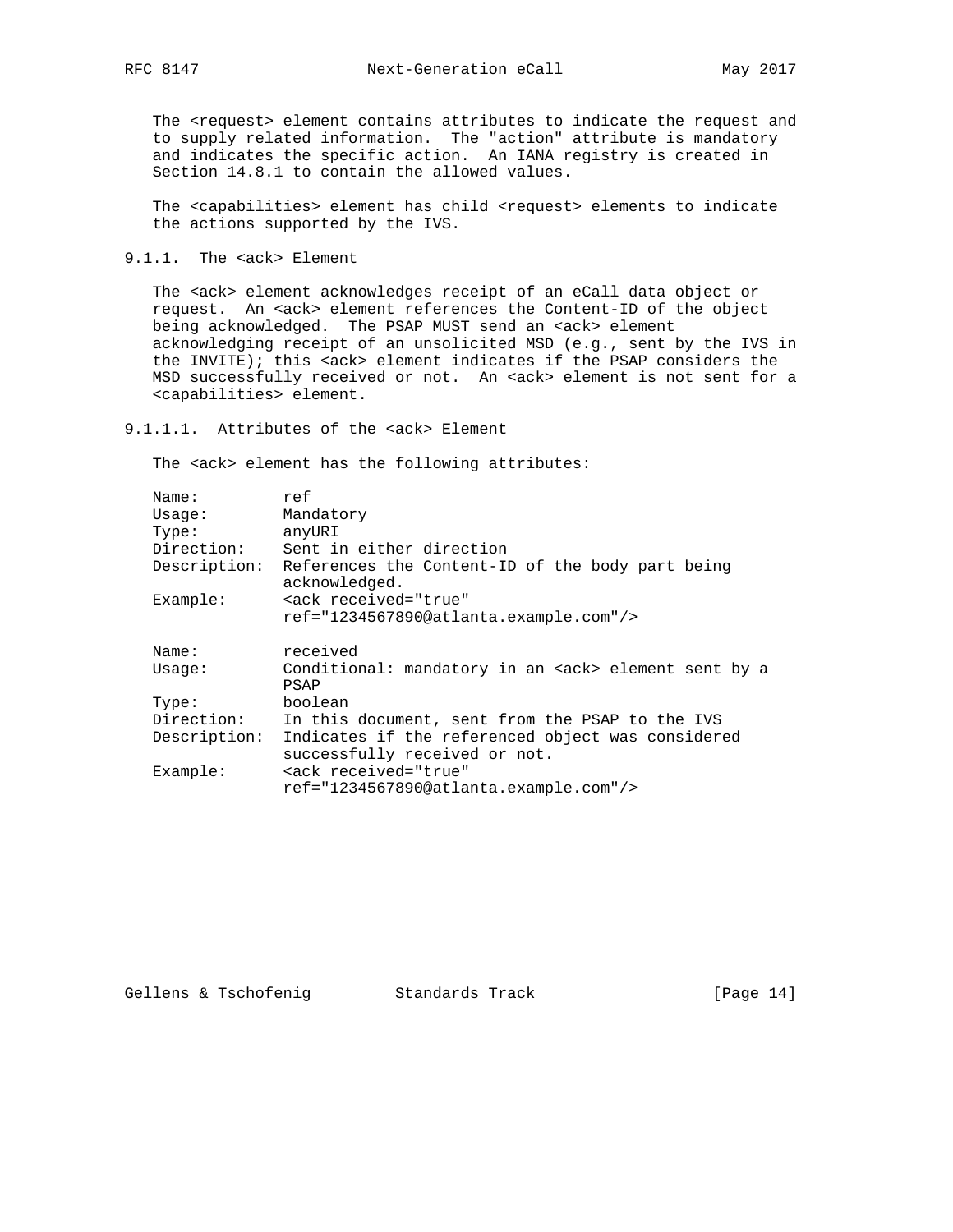9.1.1.2. Child Element of the <ack> Element

For extensibility, the <ack> element has the following child element:

Name: actionResult<br>Usage: Optional Usage: Direction: Sent from the IVS to the PSAP Description: An <actionResult> element indicates the result of an action (other than a successfully executed "send-data" action). The <ack> element contains an <actionResult> element for each <request> element that is not a successfully executed "send-data" action. The <actionResult> element has the following attributes: Name: action<br>Usage: Mandato Mandatory Type: token Description: Contains the value of the "action" attribute of the <request> element Name: success Usage: Mandatory Type: boolean Description: Indicates if the action was successfully accomplished Name: reason<br>Usage: Condit: Conditional Type: token Description: Used when "success" is "false", this attribute contains a reason code for a failure. A registry for reason codes is defined in Section 14.8.2. The initial values are: damaged (required components are damaged), data-unsupported (the data item referenced in a "send-data" request is not supported), security-failure (the authenticity of the request or the authority of the requestor could not be verified), unable (a generic error for use when no other code is appropriate), and unsupported (the "action" value is not supported). Name: details Usage: optional Type: string Description: Contains further explanation of the circumstances of a success or failure. The contents are implementation specific and human readable. This is intended for internal use and troubleshooting, not for display to vehicle occupants.

Gellens & Tschofenig Standards Track [Page 15]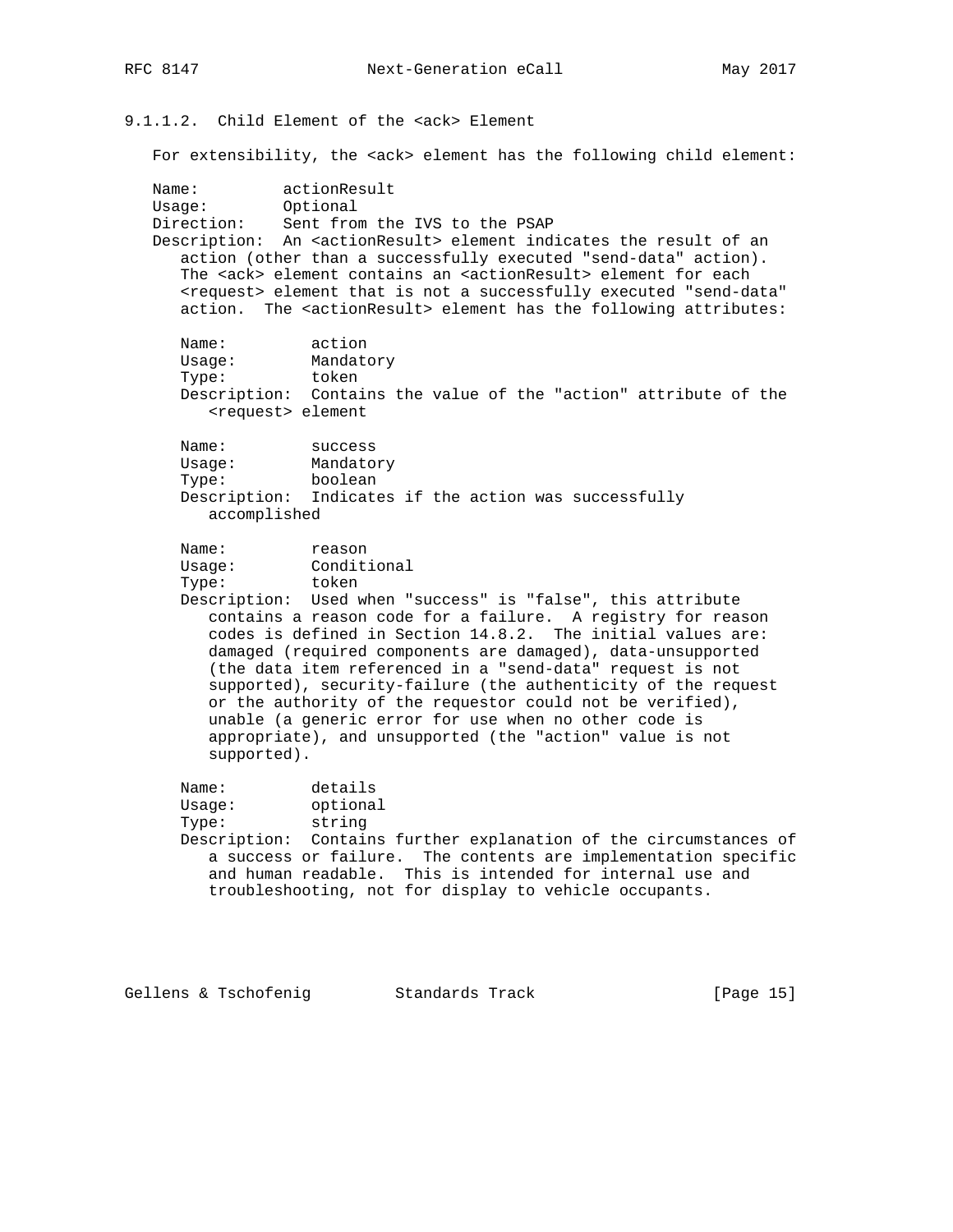9.1.1.3. Example of the <ack> Element

 <?xml version="1.0" encoding="UTF-8"?> <EmergencyCallData.Control xmlns="urn:ietf:params:xml:ns:EmergencyCallData:control" xmlns:xsi="http://www.w3.org/2001/XMLSchema-instance">

<ack received="true" ref="1234567890@atlanta.example.com"/>

</EmergencyCallData.Control>

Figure 3: <ack> Example from PSAP to IVS

9.1.2. The <capabilities> Element

 The <capabilities> element is transmitted by the IVS to indicate its capabilities to the PSAP. No attributes for this element are currently defined. There is one child element defined.

9.1.2.1. Child Element of the <capabilities> Element

The <capabilities> element has the following child element:

Name: request Usage: Mandatory Description: The <capabilities> element contains a <request> child element per action supported by the vehicle.

Example:

<capabilities>

<request action="send-data" supported-values="eCall.MSD" />

</capabilities>

 It is OPTIONAL for the IVS to support the <capabilities> element. If the IVS does not send a <capabilities> element, this indicates that the only <request> action supported by the IVS is "send-data" with "datatype" set to "eCall.MSD".

Gellens & Tschofenig and Standards Track and Standards Track (Page 16)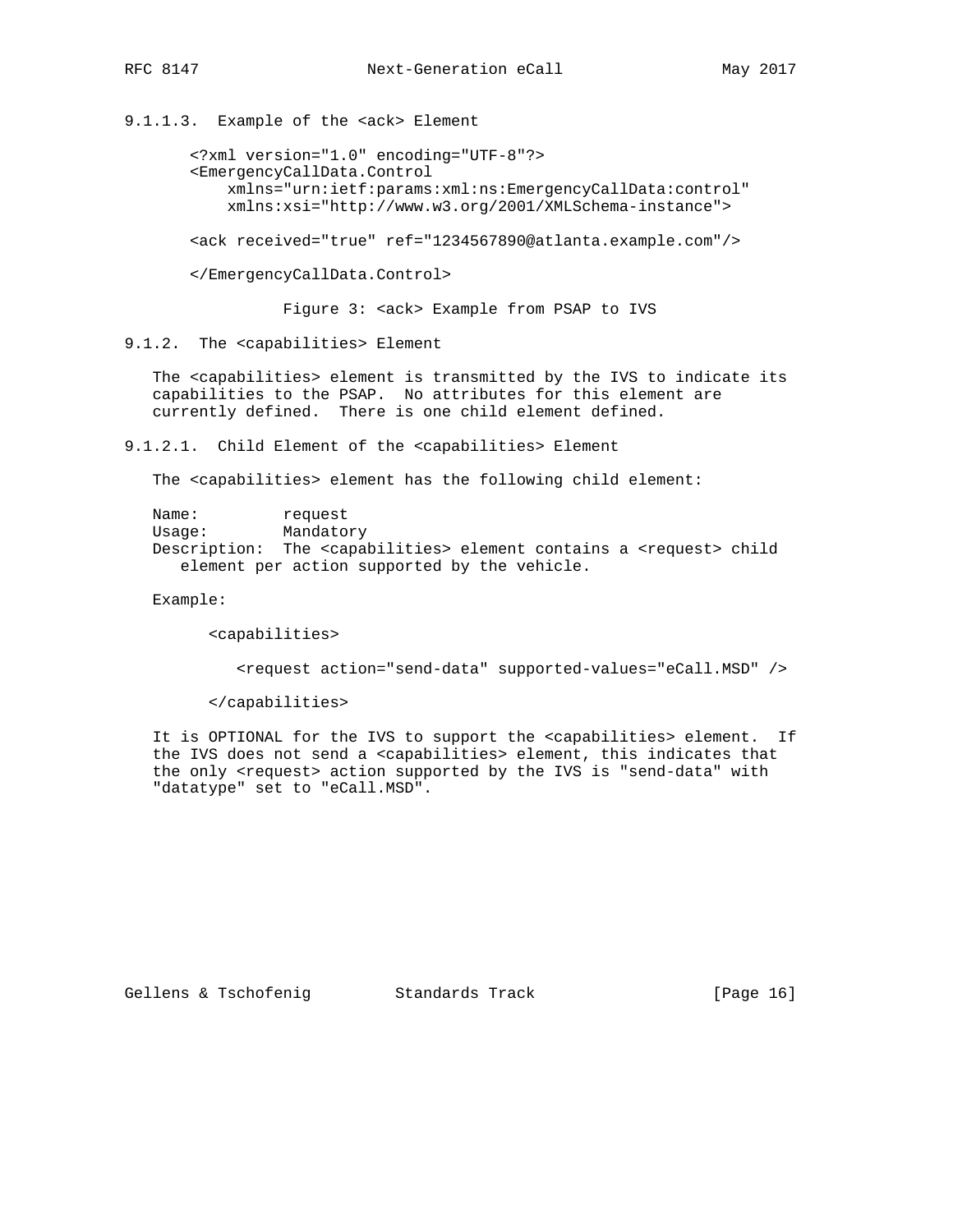9.1.2.2. Example of the <capabilities> Element

 <?xml version="1.0" encoding="UTF-8"?> <EmergencyCallData.Control xmlns="urn:ietf:params:xml:ns:EmergencyCallData:control">

 <capabilities> <request action="send-data" supported-values="eCall.MSD"/> </capabilities>

</EmergencyCallData.Control>

Figure 4: <capabilities> Element Example

9.1.3. The <request> Element

 A <request> element appears one or more times on its own or as a child of a <capabilities> element. It allows the PSAP to request that the IVS perform an action. The only action that MUST be supported is to send an MSD. The attributes and child elements are defined as follows.

9.1.3.1. Attributes of the <request> Element

The <request> element has the following attributes:

 Name: action Usage: Mandatory Type: token Direction: Sent in either direction Description: Identifies the action that the vehicle is requested to perform (in a <request> element within a <capabilities> element; indicates an action that the vehicle is capable of performing). An IANA registry is established in Section 14.8.1 to contain the allowed values. Example: action="send-data" Name: int-id<br>Usage: Conditi Conditional Type: unsignedInt

 Direction: Sent in either direction Description: Defined for extensibility. Documents that make use of it are expected to explain when it is required and how it is used. Example: int-id="3"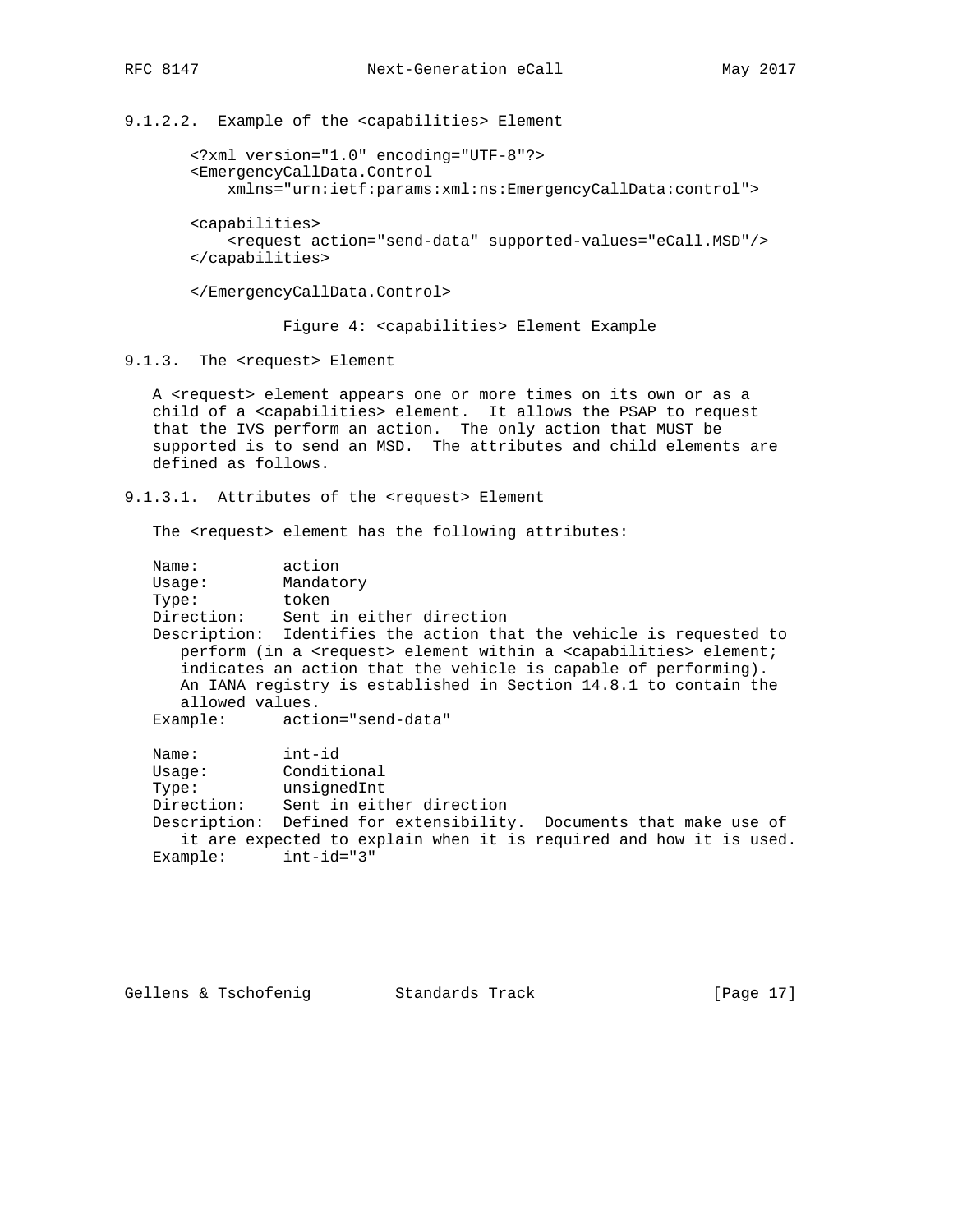Name: persistence Usage: Optional Type: duration Direction: Sent in either direction Description: Defined for extensibility. Specifies how long to carry on the specified action. If absent, the default is for the duration of the call. Example: persistence="PT1H" Name: datatype Usage: Conditional Type: token<br>Direction: Sent : Sent in either direction Description: Mandatory with a "send-data" action within a <request> element that is not within a <capabilities> element. Specifies the data block that the IVS is requested to transmit, using the same identifier as in the "purpose" attribute set in a Call-Info header field to point to the data block. Permitted values are contained in IANA's "Emergency Call Data Types" registry established in [RFC7852]. Only the "eCall.MSD" value is mandatory to support. Example: datatype="eCall.MSD" Name: supported-values Usage: Conditional Type: string Direction: Sent from the IVS to the PSAP Description: Defined for extensibility. Used in a <request> element that is a child of a <capability> element, this attribute lists all supported values of the action type. Permitted values depend on the action value. Multiple values are separated with a semicolon. White space is ignored. Documents that make use of it are expected to explain when it is required, the permitted values, and how it is used. Name: requested-state Usage: Conditional Type: token Direction: Sent from the PSAP to the IVS Description: Defined for extension. Indicates the requested state of an element associated with the request type. Permitted values depend on the request type. Documents that make use of it are expected to explain when it is required, the permitted values, and how it is used.

Gellens & Tschofenig and Standards Track and Standards Track [Page 18]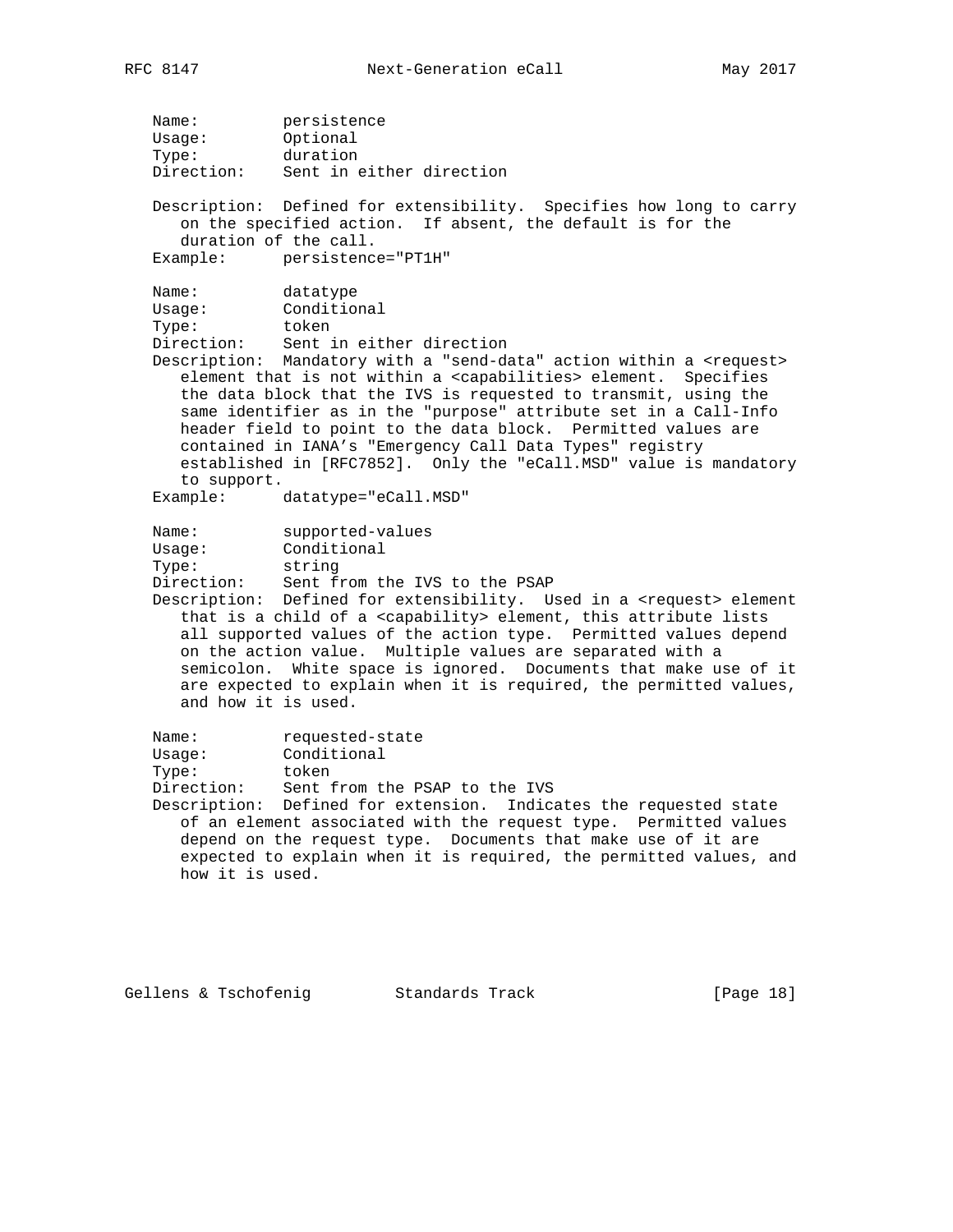Name: element-id Usage: Conditional Type: token Direction: Sent from the PSAP to the IVS Description: Defined for extension. Identifies the element to be acted on. Permitted values depend on the request type. Documents that make use of it are expected to explain when it is required, the permitted values, and how it is used.

9.1.3.2. Child Element of the <request> Element

 For extensibility, the <request> element has the following child element:

| Name:        | text                          |
|--------------|-------------------------------|
| Usage:       | Optional                      |
| Type:        | string                        |
| Direction:   | Sent from the PSAP to the IVS |
| Description: | Defined for extension.        |

9.1.3.3. Request Example

 <?xml version="1.0" encoding="UTF-8"?> <EmergencyCallData.Control xmlns="urn:ietf:params:xml:ns:EmergencyCallData:control">

<request action="send-data" datatype="eCall.MSD"/>

</EmergencyCallData.Control>

Figure 5: <request> Element Example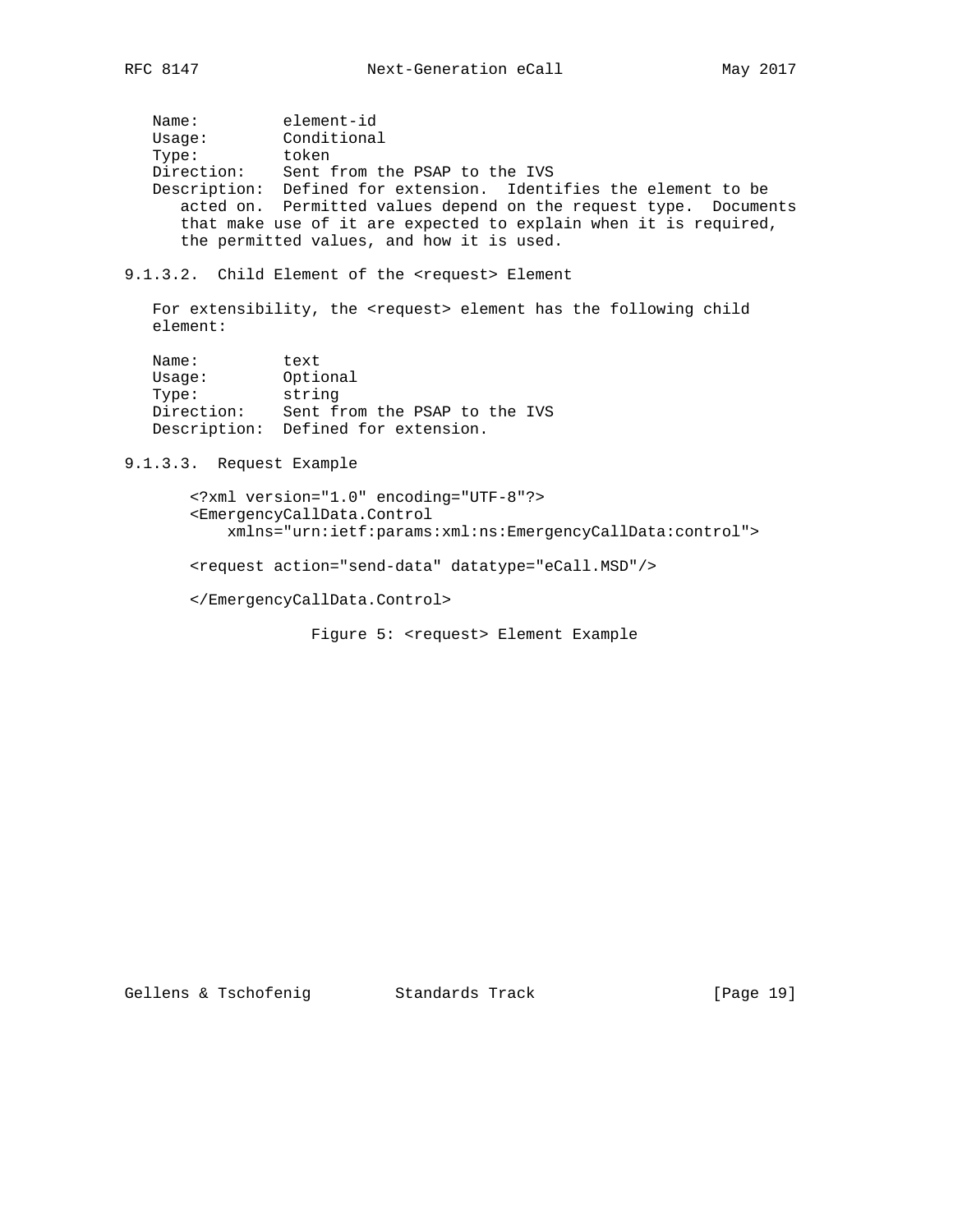# 10. Examples

 Figure 6 illustrates an eCall. The call uses the request URI urn:service:sos.ecall.automatic service URN and is recognized as an eCall, and further as one that was invoked automatically by the IVS due to a crash or other serious incident. In this example, the originating network routes the call to an ESInet, which routes the call to the appropriate NG-eCall-capable PSAP. The emergency call is received by the ESInet's Emergency Services Routing Proxy (ESRP), as the entry point into the ESInet. The ESRP routes the call to a PSAP, where it is received by a call taker. In deployments where there is no ESInet, the originating network routes the call directly to the appropriate NG-eCall-capable PSAP, an illustration of which would be identical to the one below except without an ESInet or ESRP.



Figure 6: Example of NG-eCall Message Flow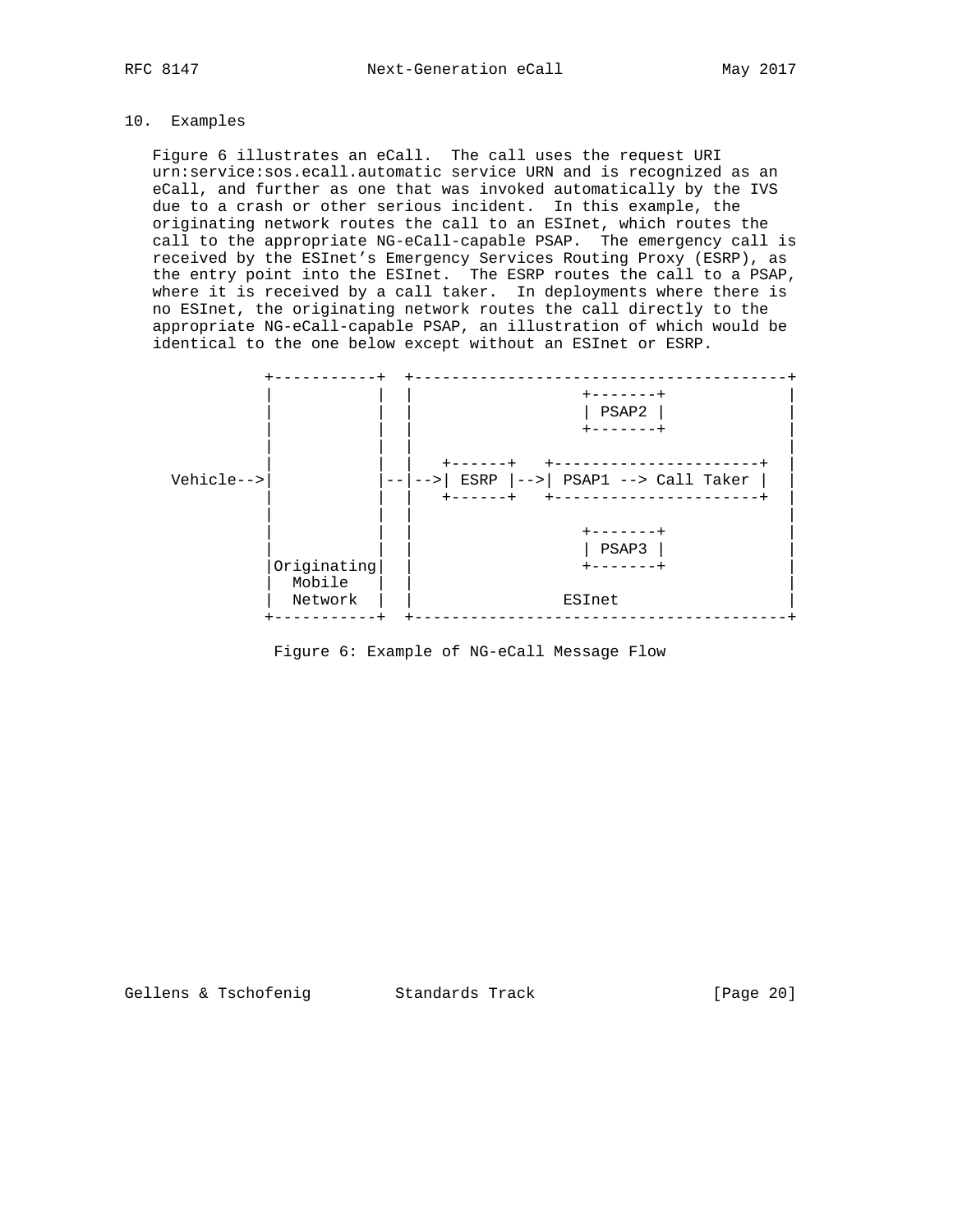Figure 7 illustrates an eCall call flow with a mid-call PSAP request for an updated MSD. The call flow shows the IVS initiating an emergency call, including the MSD in the INVITE. The PSAP includes in the 200 OK response a metadata/control object acknowledging receipt of the MSD. During the call, the PSAP sends a request for an MSD in an INFO request. The IVS sends the requested MSD in a new INFO request.

**IVS** PSAP |(1) INVITE (eCall MSD) | |------------------------------------------->| | | |(2) 200 OK (eCall metadata [ack MSD]) | |<-------------------------------------------| | | |(3) start media stream(s) | |............................................| | | |(4) INFO (eCall metadata [request MSD]) | |<-------------------------------------------| | | |(5) 200 OK | |------------------------------------------->| | | |(6) INFO (eCall MSD) | |------------------------------------------->| | | |(7) 200 OK | |<-------------------------------------------| | | |(8) BYE | |<-------------------------------------------| | | |(9) end media streams | |............................................| | | |(10) 200 OK | |------------------------------------------->|

Figure 7: NG-eCall Call Flow Illustration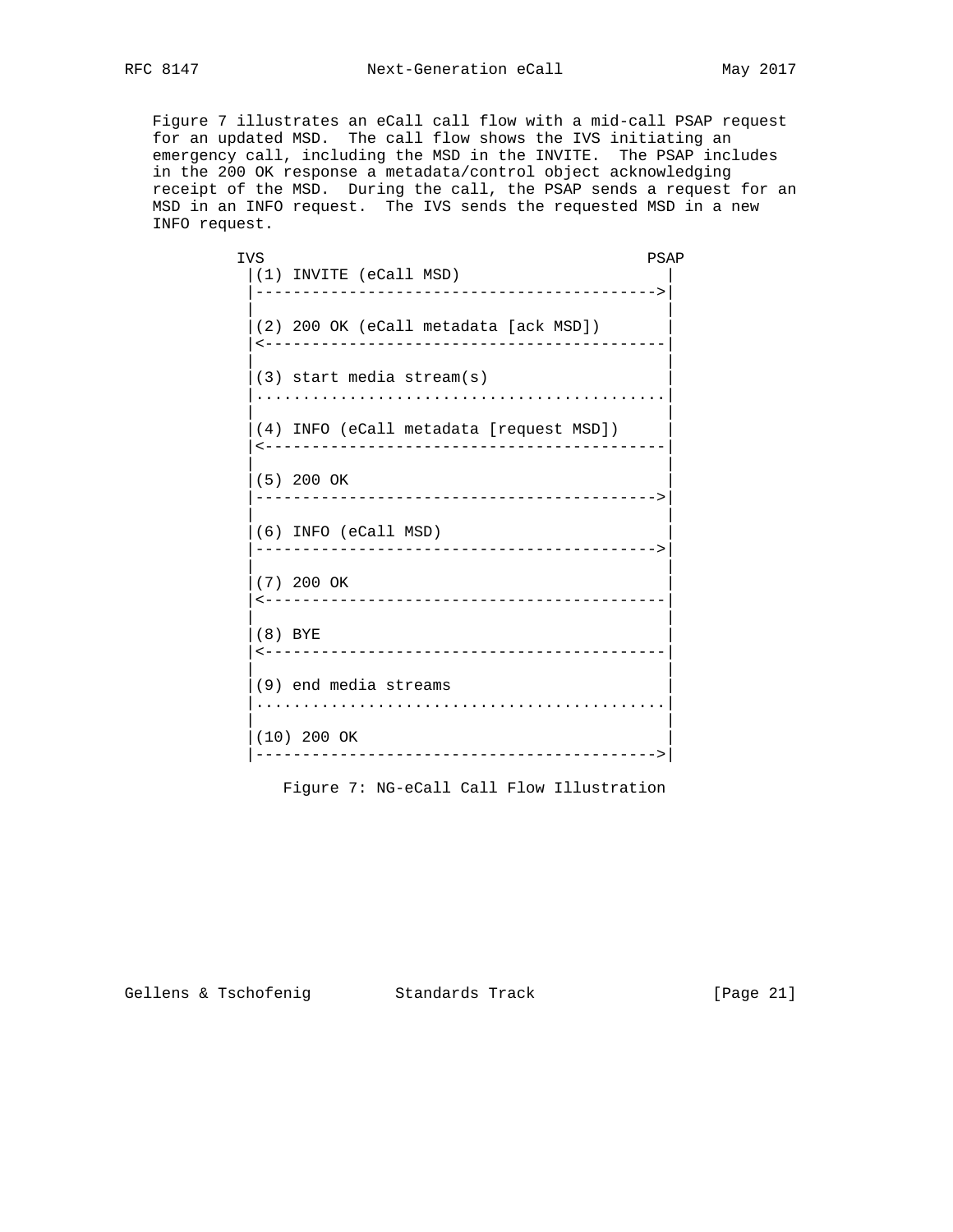Figure 8 illustrates a SIP eCall INVITE request containing an MSD. For simplicity, the example does not show all SIP headers, nor the Session Description Protocol (SDP) contents, nor does it show any additional data blocks added by the IVS or the originating mobile network. Because the MSD is encoded in ASN.1 PER, which is a binary encoding, its contents cannot be included in a text document.

```
 INVITE urn:service:sos.ecall.automatic SIP/2.0
 To: urn:service:sos.ecall.automatic
 From: <sip:+13145551111@example.com>;tag=9fxced76sl
 Call-ID: 3848276298220188511@atlanta.example.com
 Geolocation: <cid:target123@example.com>
 Geolocation-Routing: no
Call-Info: <cid:1234567890@atlanta.example.com>;
            purpose=EmergencyCallData.eCall.MSD
 Accept: application/sdp, application/pidf+xml,
         application/EmergencyCallData.Control+xml
 CSeq: 31862 INVITE
 Recv-Info: EmergencyCallData.eCall.MSD
 Allow: INVITE, ACK, PRACK, INFO, OPTIONS, CANCEL, REFER, BYE,
        SUBSCRIBE, NOTIFY, UPDATE
 Content-Type: multipart/mixed; boundary=boundary1
 Content-Length: ...
 --boundary1
 Content-Type: application/sdp
      ...Session Description Protocol (SDP) goes here...
 --boundary1
 Content-Type: application/pidf+xml
 Content-ID: <target123@example.com>
 Content-Disposition: by-reference;handling=optional
       ...PIDF-LO goes here...
 --boundary1
 Content-Type: application/EmergencyCallData.eCall.MSD
 Content-ID: <1234567890@atlanta.example.com>
 Content-Disposition: by-reference;handling=optional
      ...MSD in ASN.1 PER encoding goes here...
  --boundary1--
                  Figure 8: SIP NG-eCall INVITE
```
Gellens & Tschofenig Standards Track [Page 22]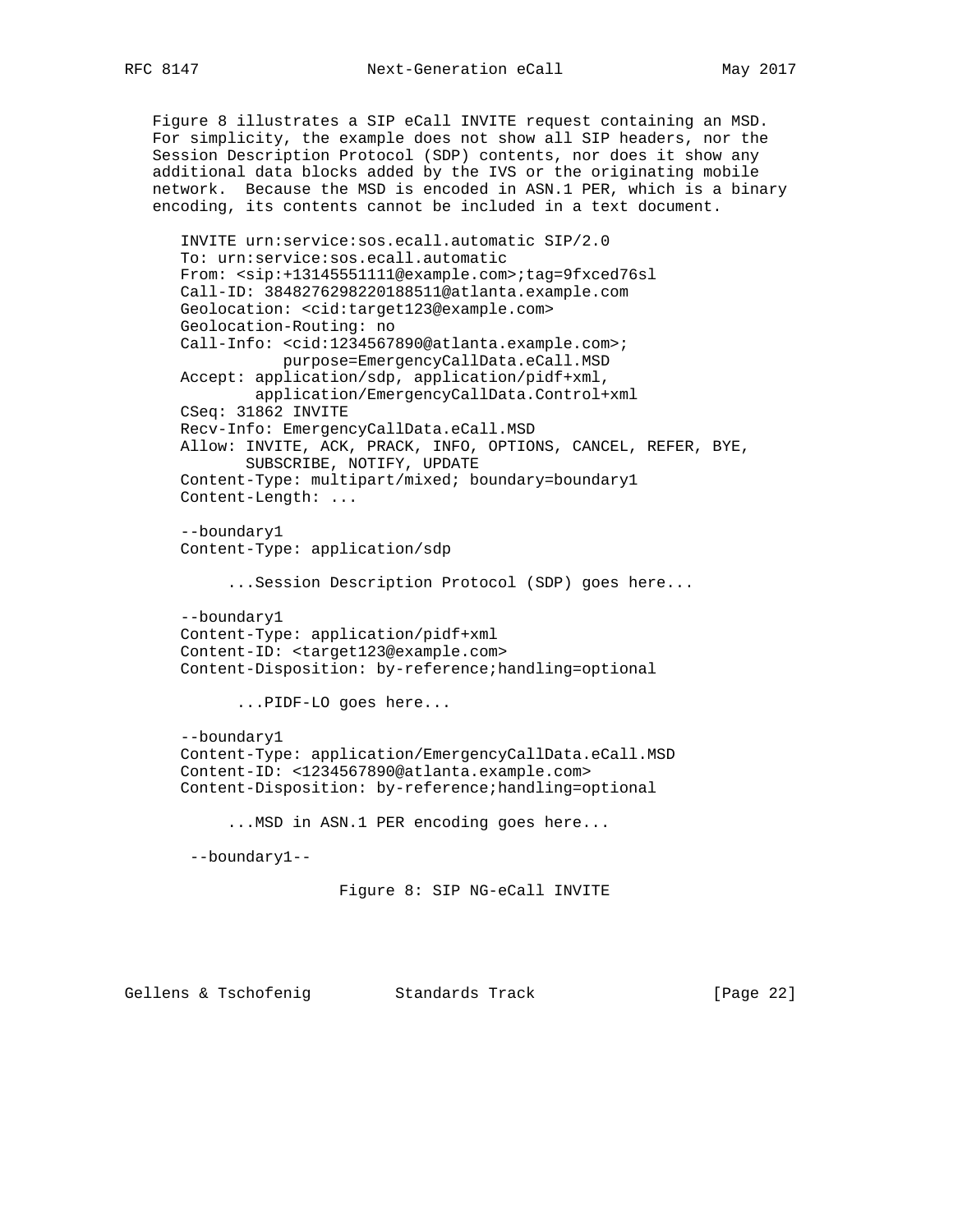Continuing the example, Figure 9 illustrates a SIP 200 OK response to the INVITE request of Figure 8, containing a metadata/control block acknowledging successful receipt of the eCall MSD. (For simplicity, the example does not show all SIP headers.)

```
 SIP/2.0 200 OK
 To: urn:service:sos.ecall.automatic;tag=8gydfe65t0
 From: <sip:+13145551111@example.com>;tag=9fxced76sl
 Call-ID: 3848276298220188511@atlanta.example.com
Call-Info: <cid:2345678901@atlanta.example.com>;
            purpose=EmergencyCallData.Control
 Accept: application/sdp, application/pidf+xml,
         application/EmergencyCallData.Control+xml,
         application/EmergencyCallData.eCall.MSD
 CSeq: 31862 INVITE
 Recv-Info: EmergencyCallData.eCall.MSD
 Allow: INVITE, ACK, PRACK, INFO, OPTIONS, CANCEL, REFER, BYE,
        SUBSCRIBE, NOTIFY, UPDATE
 Content-Type: multipart/mixed; boundary=boundaryX
 Content-Length: ...
 --boundaryX
 Content-Type: application/sdp
      ...Session Description Protocol (SDP) goes here...
 --boundaryX
 Content-Type: application/EmergencyCallData.Control+xml
 Content-ID: <2345678901@atlanta.example.com>
 Content-Disposition: by-reference
 <?xml version="1.0" encoding="UTF-8"?>
 <EmergencyCallData.Control
     xmlns="urn:ietf:params:xml:ns:EmergencyCallData:control">
 <ack received="true" ref="1234567890@atlanta.example.com"/>
 </EmergencyCallData.Control>
 --boundaryX--
               Figure 9: 200 OK Response to INVITE
```
Gellens & Tschofenig and Standards Track [Page 23]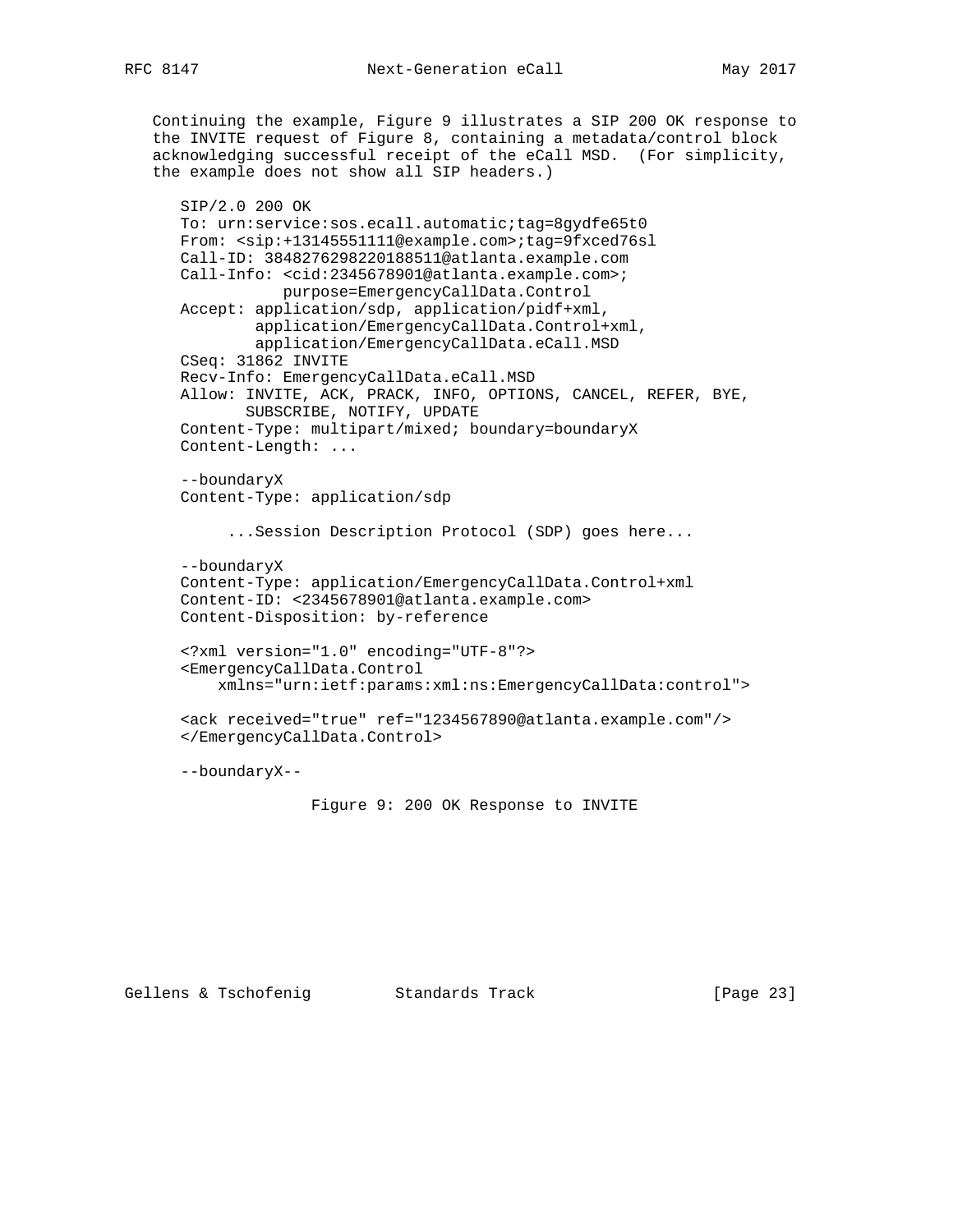Figure 10 illustrates a SIP INFO request containing a metadata/ control block requesting an eCall MSD. (For simplicity, the example does not show all SIP headers.)

```
 INFO sip:+13145551111@example.com SIP/2.0
 To: <sip:+13145551111@example.com>;tag=9fxced76sl
 From: Exemplar PSAP <urn:service:sos.ecall.automatic>;tag=8gydfe65t0
 Call-ID: 3848276298220188511@atlanta.example.com
Call-Info: <cid:3456789012@atlanta.example.com>;
           purpose=EmergencyCallData.Control
 CSeq: 41862 INFO
 Info-Package: EmergencyCallData.eCall.MSD
 Allow: INVITE, ACK, PRACK, INFO, OPTIONS, CANCEL, REFER, BYE,
        SUBSCRIBE, NOTIFY, UPDATE
 Content-Type: multipart/mixed; boundary=boundaryZZZ
 Content-Disposition: Info-Package
 Content-Length: ...
 --boundaryZZZ
 Content-Disposition: by-reference
 Content-Type: application/EmergencyCallData.Control+xml
 Content-ID: <3456789012@atlanta.example.com>
 <?xml version="1.0" encoding="UTF-8"?>
 <EmergencyCallData.Control
     xmlns="urn:ietf:params:xml:ns:EmergencyCallData:control">
 <request action="send-data" datatype="eCall.MSD"/>
 </EmergencyCallData.Control>
  --boundaryZZZ--
                   Figure 10: INFO Requesting MSD
```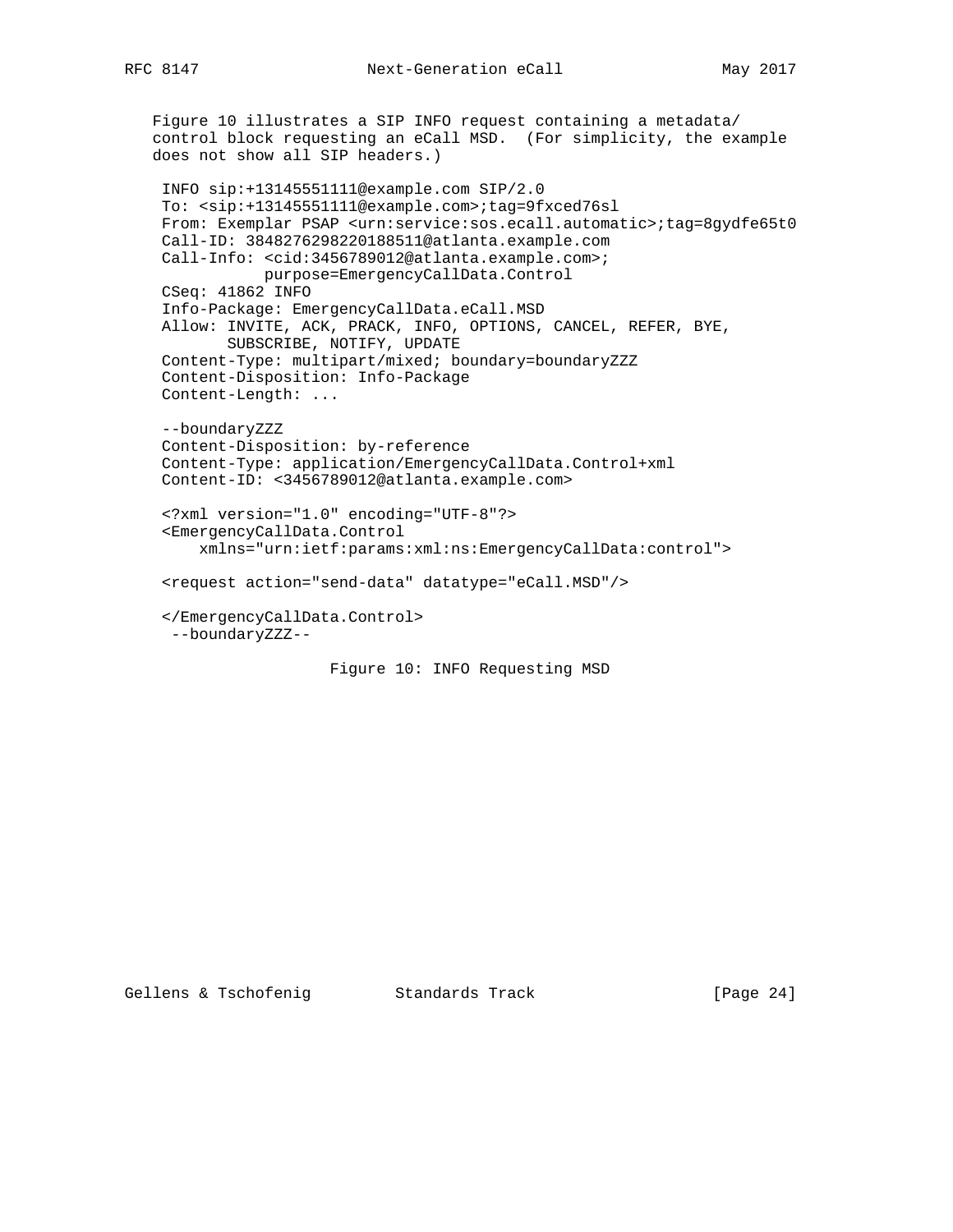Figure 11 illustrates a SIP INFO request containing an MSD. For simplicity, the example does not show all SIP headers. Because the MSD is encoded in ASN.1 PER, which is a binary encoding, its contents cannot be included in a text document.

 INFO urn:service:sos.ecall.automatic SIP/2.0 To: urn:service:sos.ecall.automatic;tag=8gydfe65t0 From: <sip:+13145551111@example.com>;tag=9fxced76sl Call-ID: 3848276298220188511@atlanta.example.com Call-Info: <cid:4567890123@atlanta.example.com>; purpose=EmergencyCallData.eCall.MSD CSeq: 51862 INFO Info-Package: EmergencyCallData.eCall.MSD Allow: INVITE, ACK, PRACK, INFO, OPTIONS, CANCEL, REFER, BYE, SUBSCRIBE, NOTIFY, UPDATE Content-Type: multipart/mixed; boundary=boundaryLine Content-Disposition: Info-Package Content-Length: ...

 --boundaryLine Content-Type: application/EmergencyCallData.eCall.MSD Content-ID: <4567890123@atlanta.example.com> Content-Disposition: by-reference

...MSD in ASN.1 PER encoding goes here...

--boundaryLine--

Figure 11: INFO Containing MSD

11. Security Considerations

 The security considerations described in [RFC5069] (on marking and routing emergency calls) apply here.

 In addition to any network-provided location (which might be determined solely by the network or in cooperation with or possibly entirely by the originating device), an eCall carries an IVS-supplied location within the MSD. This is likely to be useful to the PSAP, especially when no network-provided location is included, or when the two locations are independently determined. Even in situations where the network-supplied location is limited to the cell site, this can be useful as a sanity check on the device-supplied location contained in the MSD.

Gellens & Tschofenig Standards Track [Page 25]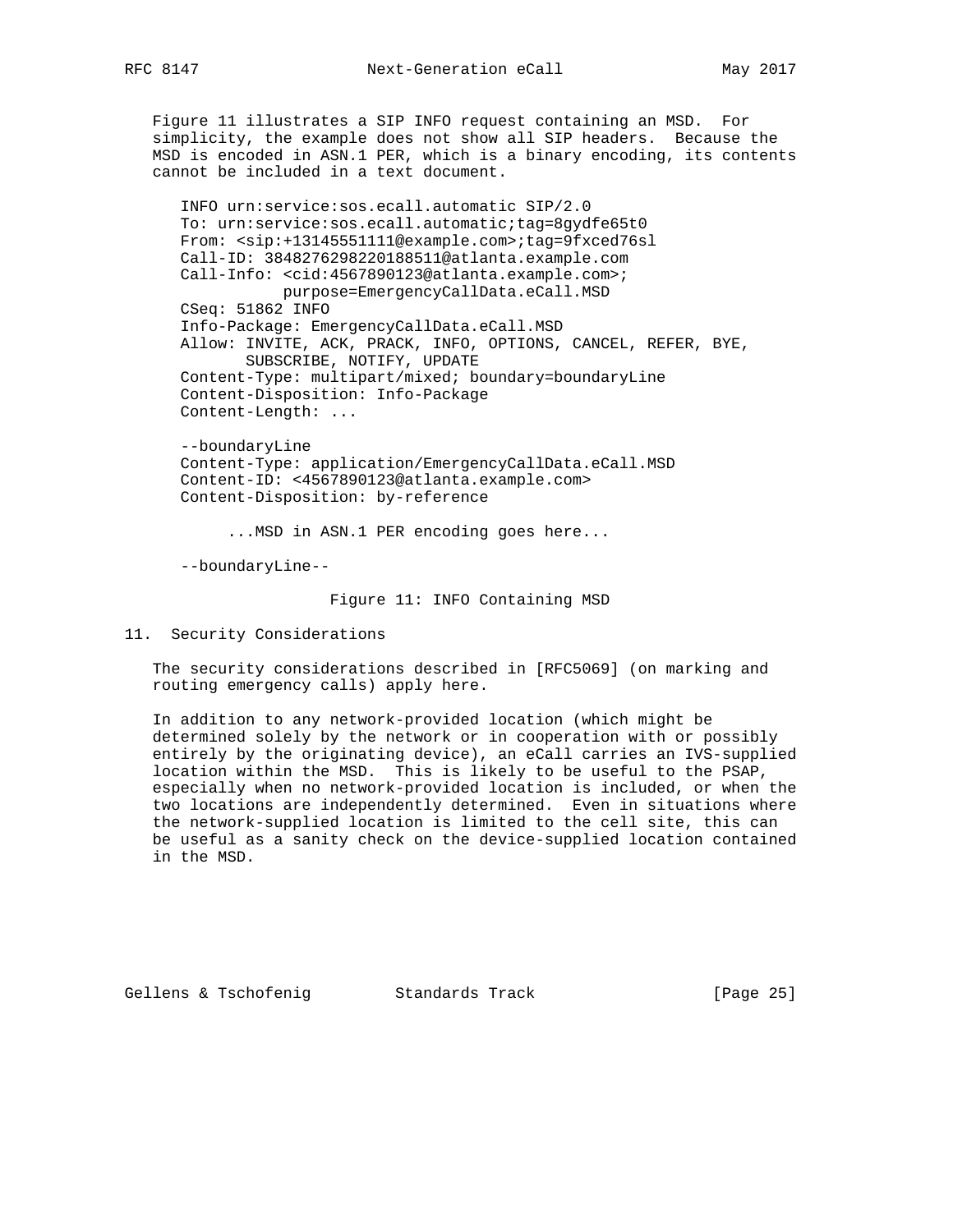The document [RFC7378] discusses trust issues regarding location provided by or determined in cooperation with end devices.

 Security considerations specific to the mechanism by which the PSAP sends acknowledgments and requests to the vehicle are discussed in the "Security Considerations" block of Section 14.4. Note that an attacker that has access to and is capable of generating a response to the initial INVITE request could generate a 600 (Busy Everywhere), 486 (Busy Here), or 603 (Decline) response that includes a metadata/ control object containing a reference to the MSD in the initial INVITE and a "received=true" field, which could result in the IVS perceiving the PSAP to be overloaded and hence not attempting to reinitiate the call. The risk can be mitigated as discussed in the "Security Considerations" block of Section 14.4.

 Data received from external sources inherently carries implementation risks. For example, depending on the platform, buffer overflows can introduce remote code execution vulnerabilities, null characters can corrupt strings, numeric values used for internal calculations can result in underflow/overflow errors, malformed XML objects can expose parsing bugs, etc. Implementations need to be cognizant of the potential risks, observe best practices (which might include sufficiently capable static code analysis, fuzz testing, component isolation, avoiding use of unsafe coding techniques, third-party attack tests, signed software, over-the-air updates, etc.), and have multiple levels of protection. Implementors need to be aware that, potentially, the data objects described here and elsewhere (including the MSD and metadata/control objects) might be malformed, contain unexpected characters, have excessively long attribute values and elements, etc.

 The security considerations discussed in [RFC7852] apply here (see especially the discussion of Transport Layer Security (TLS), TLS versions, cipher suites, and PKI).

 When vehicle data or control/metadata is contained in a signed or encrypted body part, the enclosing multipart (e.g., multipart/signed or multipart/encrypted) has the same Content-ID as the enclosed data part. This allows an entity to identify and access the data blocks it is interested in without having to dive deeply into the message structure or decrypt parts it is not interested in. (The "purpose" parameter in a Call-Info header field identifies the data and contains a CID URL pointing to the data block in the body, which has a matching Content-ID body part header field.)

Gellens & Tschofenig Standards Track [Page 26]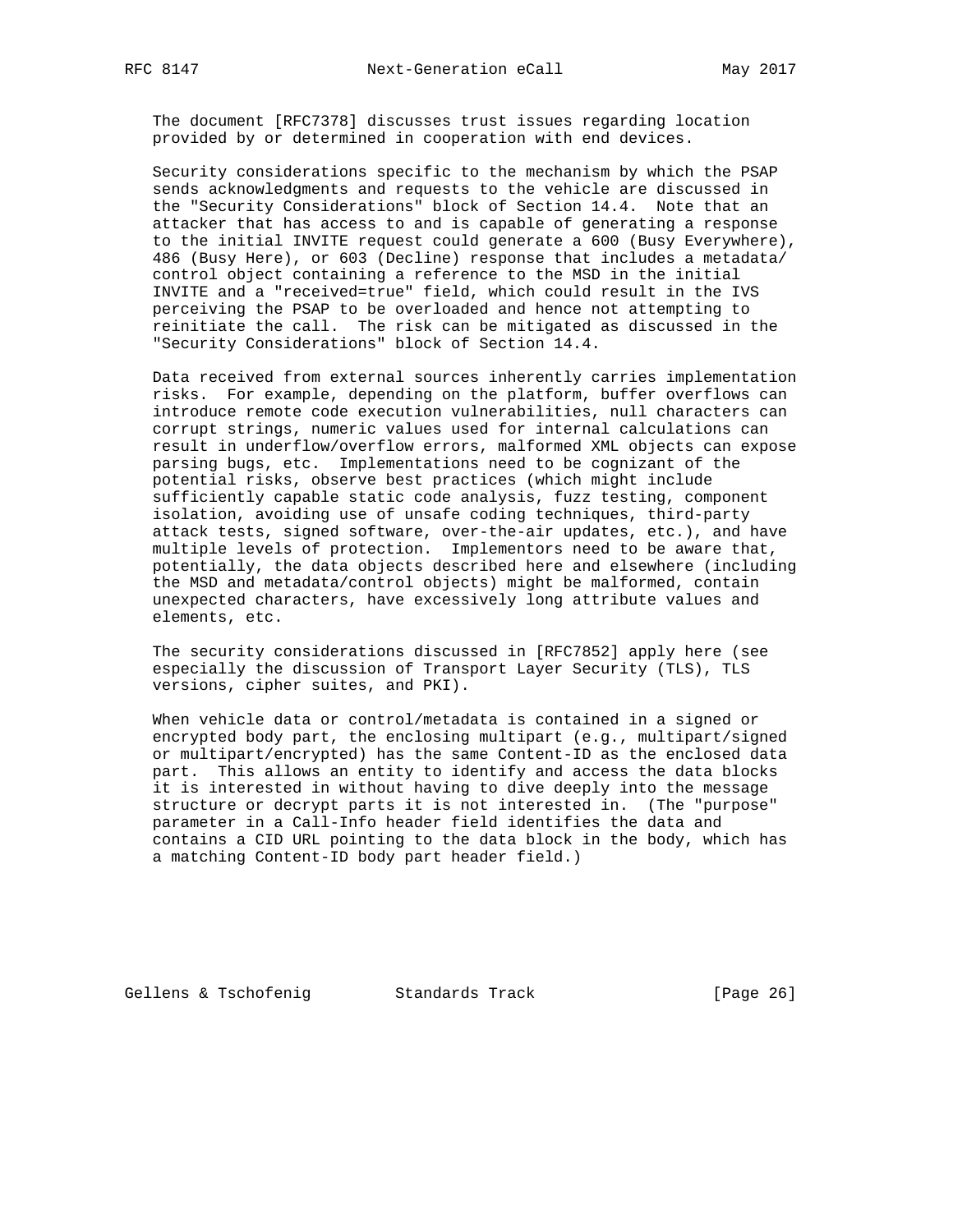### 12. Privacy Considerations

 The privacy considerations discussed in [RFC7852] apply here. The MSD carries some identifying and personal information (mostly about the vehicle and less about the owner), as well as location information, so it needs to be protected against unauthorized disclosure. Local regulations may impose additional privacy protection requirements.

 Privacy considerations specific to the data structure containing vehicle information are discussed in the "Security Considerations" block of Section 14.3.

 Privacy considerations specific to the mechanism by which the PSAP sends acknowledgments and requests to the vehicle are discussed in the "Security Considerations" block of Section 14.4.

# 13. XML Schema

 This section defines an XML schema for the control block. The text description of the control block in Section 9.1 is normative and supersedes any conflicting aspect of this schema.

```
 <?xml version="1.0"?>
 <xs:schema
   targetNamespace="urn:ietf:params:xml:ns:EmergencyCallData:control"
  xmlns:xs="http://www.w3.org/2001/XMLSchema"
  xmlns:pi="urn:ietf:params:xml:ns:EmergencyCallData:control"
  xmlns:xml="http://www.w3.org/XML/1998/namespace"
  elementFormDefault="qualified"
  attributeFormDefault="unqualified">
     <xs:import namespace="http://www.w3.org/XML/1998/namespace"/>
     <xs:element name="EmergencyCallData.Control"
                 type="pi:controlType"/>
     <xs:complexType name="controlType">
        <xs:complexContent>
           <xs:restriction base="xs:anyType">
              <xs:choice>
                 <xs:element name="capabilities"
                             type="pi:capabilitiesType"/>
                 <xs:element name="request" type="pi:requestType"/>
                 <xs:element name="ack" type="pi:ackType"/>
```
Gellens & Tschofenig and Standards Track [Page 27]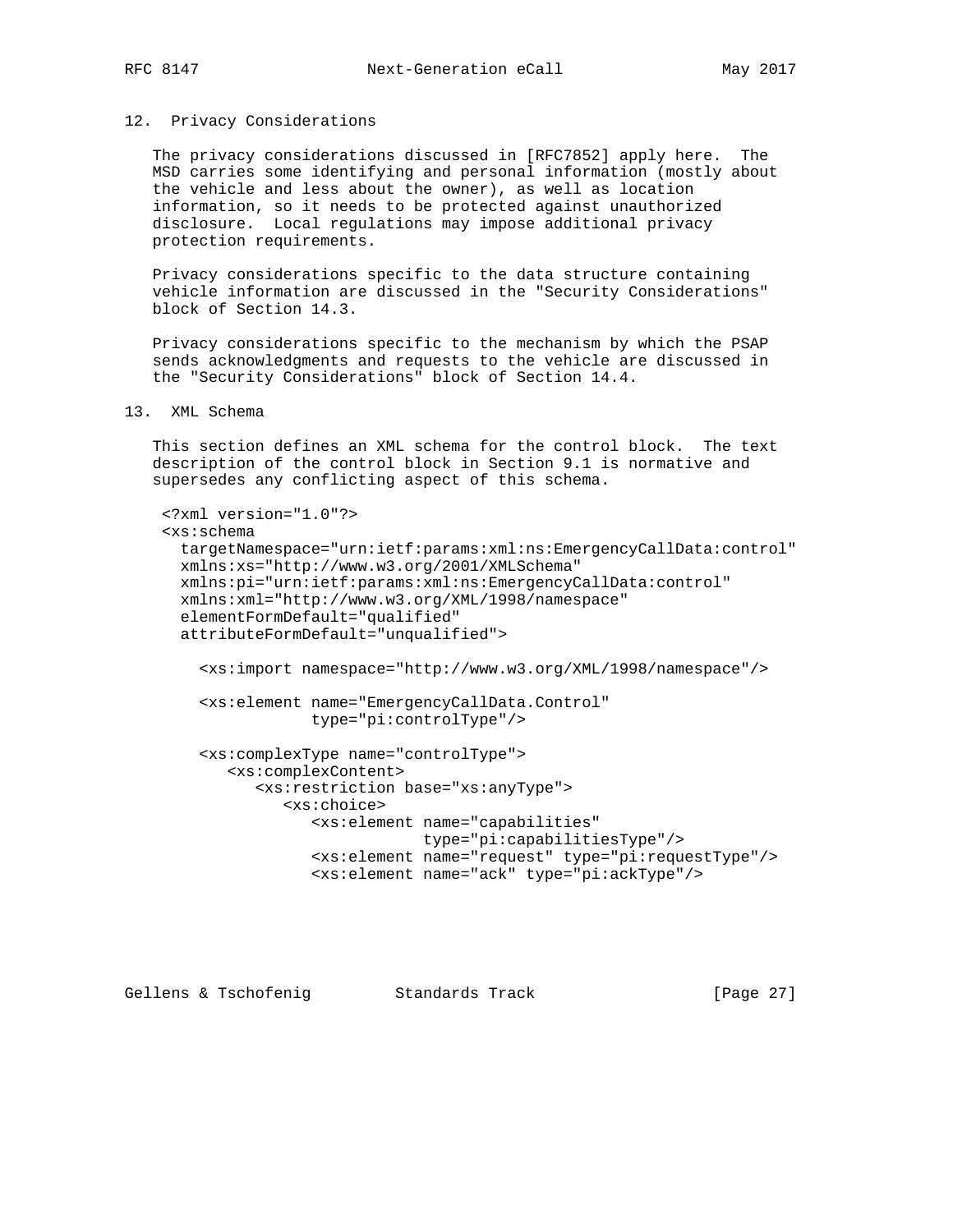```
 <xs:any namespace="##any" processContents="lax"
                      minOccurs="0"
                      maxOccurs="unbounded"/>
          </xs:choice>
          <xs:anyAttribute/>
       </xs:restriction>
    </xs:complexContent>
 </xs:complexType>
 <xs:complexType name="ackType">
     <xs:complexContent>
         <xs:restriction base="xs:anyType">
             <xs:sequence minOccurs="1" maxOccurs="unbounded">
                  <xs:element name="actionResult" minOccurs="0"
                              maxOccurs="unbounded">
                      <xs:complexType>
                          <xs:attribute name="action"
                                         type="xs:token"
                                         use="required"/>
                          <xs:attribute name="success"
                                         type="xs:boolean"
                                         use="required"/>
                          <xs:attribute name="reason"
                                         type="xs:token">
                              <xs:annotation>
                                   <xs:documentation>
                                       conditionally mandatory
                                       when @success="false"
                                       to indicate reason code
                                       for a failure
                                   </xs:documentation>
                              </xs:annotation>
                          </xs:attribute>
                          <xs:attribute name="details"
                                         type="xs:string"/>
                          <xs:anyAttribute
                              processContents="skip"/>
                      </xs:complexType>
                  </xs:element>
                  <xs:any namespace="##any" processContents="lax"
                          minOccurs="0"
                          maxOccurs="unbounded"/>
             </xs:sequence>
             <xs:attribute name="ref"
                            type="xs:anyURI"
                            use="required"/>
```
Gellens & Tschofenig and Standards Track [Page 28]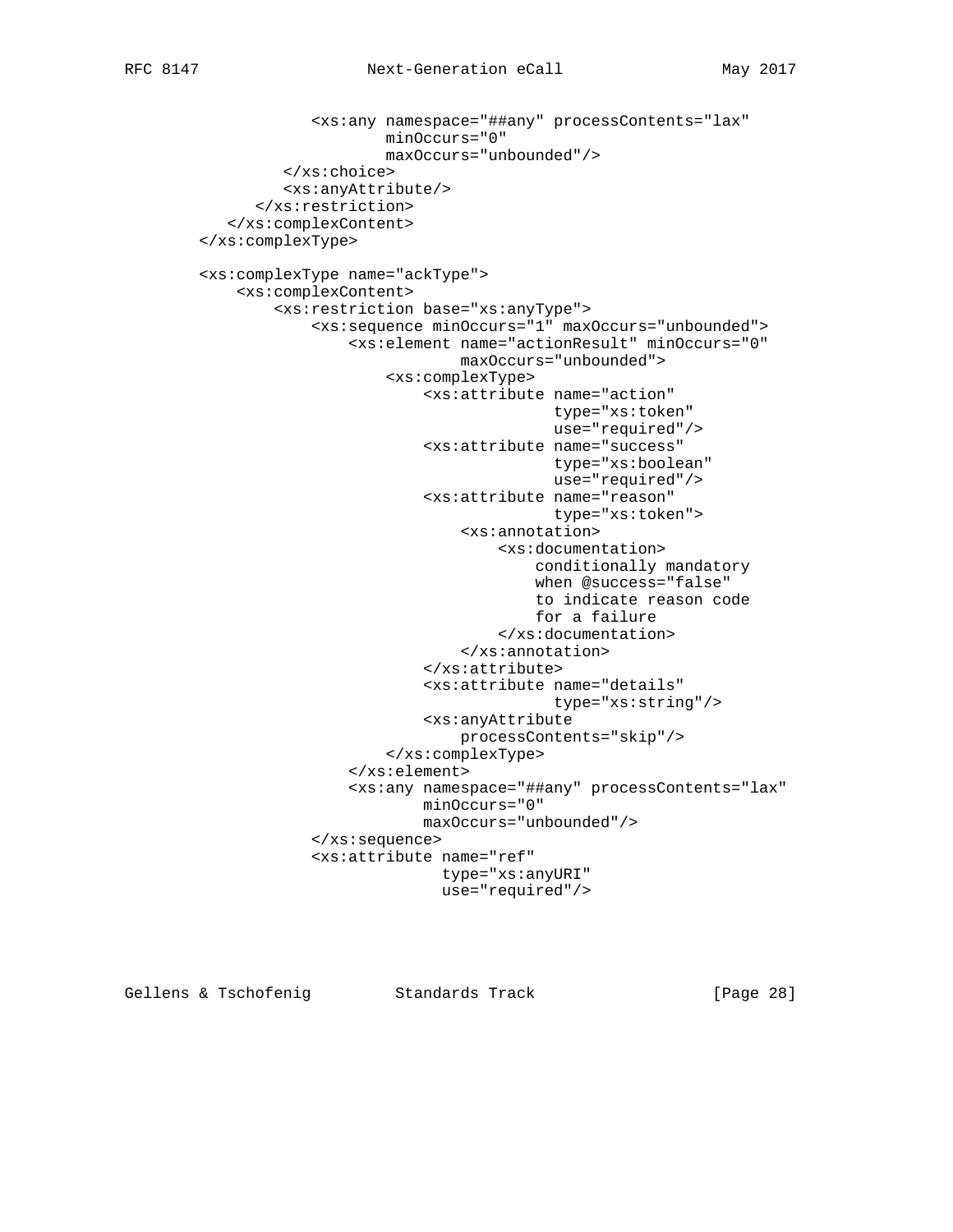```
 <xs:attribute name="received"
                            type="xs:boolean"/>
             <xs:anyAttribute/>
         </xs:restriction>
     </xs:complexContent>
 </xs:complexType>
 <xs:complexType name="capabilitiesType">
     <xs:complexContent>
         <xs:restriction base="xs:anyType">
             <xs:sequence minOccurs="1" maxOccurs="unbounded">
                 <xs:element name="request"
                              type="pi:requestType"
                              minOccurs="1"
                     maxOccurs="unbounded"/>
                 <xs:any namespace="##any" processContents="lax"
                           minOccurs="0"
                     maxOccurs="unbounded"/>
             </xs:sequence>
             <xs:anyAttribute/>
         </xs:restriction>
     </xs:complexContent>
 </xs:complexType>
 <xs:complexType name="requestType">
    <xs:complexContent>
         <xs:restriction base="xs:anyType">
             <xs:choice minOccurs="1" maxOccurs="unbounded">
                  <xs:element name="text" minOccurs="0"
                              maxOccurs="unbounded">
                      <xs:complexType>
                          <xs:simpleContent>
                              <xs:extension base="xs:string">
                                  <xs:anyAttribute
                                      namespace="##any"
                                      processContents="skip"/>
                              </xs:extension>
                          </xs:simpleContent>
                      </xs:complexType>
                 </xs:element>
                 <xs:any namespace="##any" processContents="lax"
                          minOccurs="0"
                          maxOccurs="unbounded"/>
             </xs:choice>
             <xs:attribute name="action" type="xs:token"
                            use="required"/>
```
Gellens & Tschofenig Standards Track [Page 29]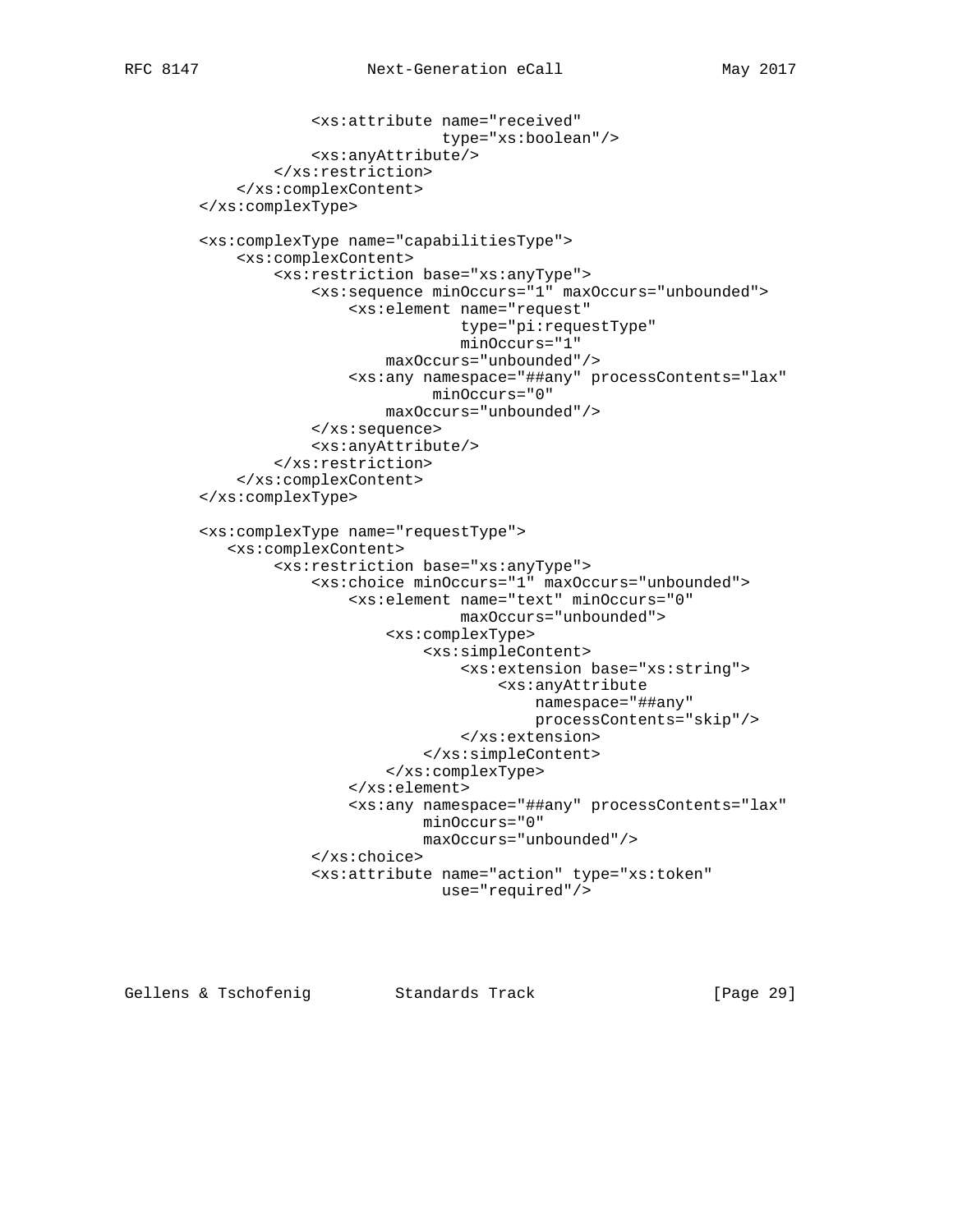<xs:attribute name="int-id" type="xs:unsignedInt"/> <xs:attribute name="persistence" type="xs:duration"/> <xs:attribute name="datatype" type="xs:token"/> <xs:attribute name="supported-values" type="xs:string"/> <xs:attribute name="element-id" type="xs:token"/> <xs:attribute name="requested-state" type="xs:token"/> <xs:anyAttribute/> </xs:restriction> </xs:complexContent> </xs:complexType>

</xs:schema>

Figure 12: Control Block Schema

### 14. IANA Considerations

14.1. The EmergencyCallData Media Subtree

 This document establishes the "EmergencyCallData" media (MIME) subtype tree, a new media subtree rooted at "application/ EmergencyCallData". This subtree is used only for content associated with emergency communications. New subtypes in this subtree follow the rules specified in Section 3.1 of [RFC6838], with the additional restriction that the standards-related organization MUST be responsible for some aspect of emergency communications.

 This subtree initially contains the following subtypes (defined here or in [RFC7852]):

 EmergencyCallData.Comment+xml EmergencyCallData.Control+xml EmergencyCallData.DeviceInfo+xml EmergencyCallData.eCall.MSD EmergencyCallData.ProviderInfo+xml EmergencyCallData.ServiceInfo+xml EmergencyCallData.SubscriberInfo+xml

Gellens & Tschofenig and Standards Track [Page 30]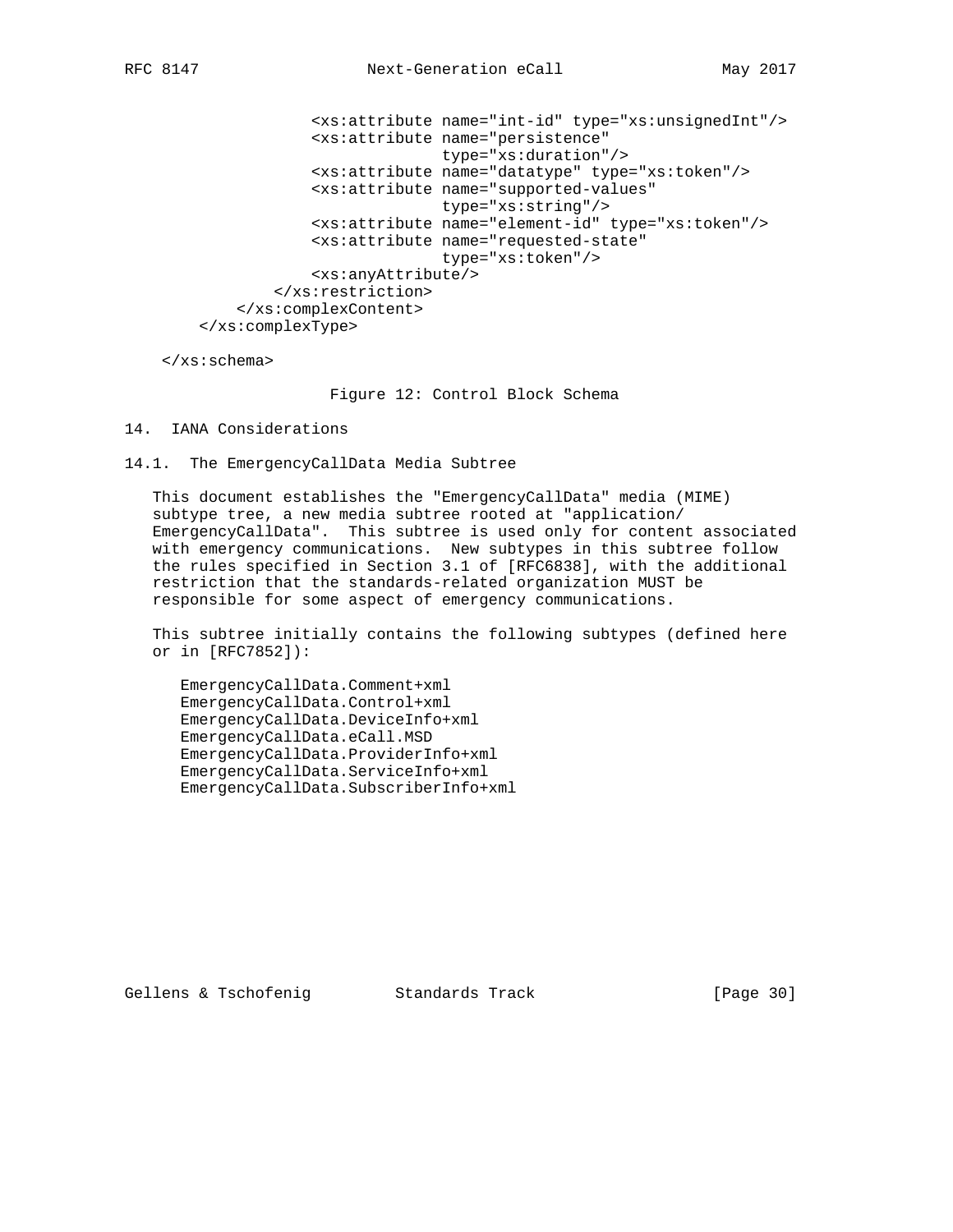### 14.2. Service URN Registrations

 IANA has registered the URN urn:service:sos.ecall under the "'sos' Sub-Services" registry defined in Section 4.2 of [RFC5031].

 This service requests resources associated with an emergency call placed by an in-vehicle system, carrying a standardized set of data related to the vehicle and incident. The "Description" registry field is "Vehicle-initiated emergency calls". Two sub-services are registered as well:

urn:service:sos.ecall.automatic

 Used with an eCall invoked automatically, for example, due to a crash or other serious incident. The "Description" registry field is "Automatic vehicle-initiated emergency calls".

urn:service:sos.ecall.manual

 Used with an eCall invoked due to manual interaction by a vehicle occupant. The "Description" registry field is "Manual vehicle initiated emergency calls".

 IANA has also registered the URN urn:service:test.sos.ecall under the "'test' Sub-Services" registry defined in Section 17.2 of [RFC6881]. This service requests resources associated with a test (non emergency) call placed by an in-vehicle system. See Section 8 for more information on the test eCall request URN.

# 14.3. MIME Media Type Registration for application/ EmergencyCallData.eCall.MSD

 IANA has added application/EmergencyCallData.eCall.MSD as a MIME media type, with a reference to this document, in accordance with the procedures of RFC 6838 [RFC6838] and guidelines in RFC 7303 [RFC7303].

 MIME media type name: application MIME subtype name: EmergencyCallData.eCall.MSD Mandatory parameters: none Optional parameters: none Encoding scheme: binary

Gellens & Tschofenig Standards Track [Page 31]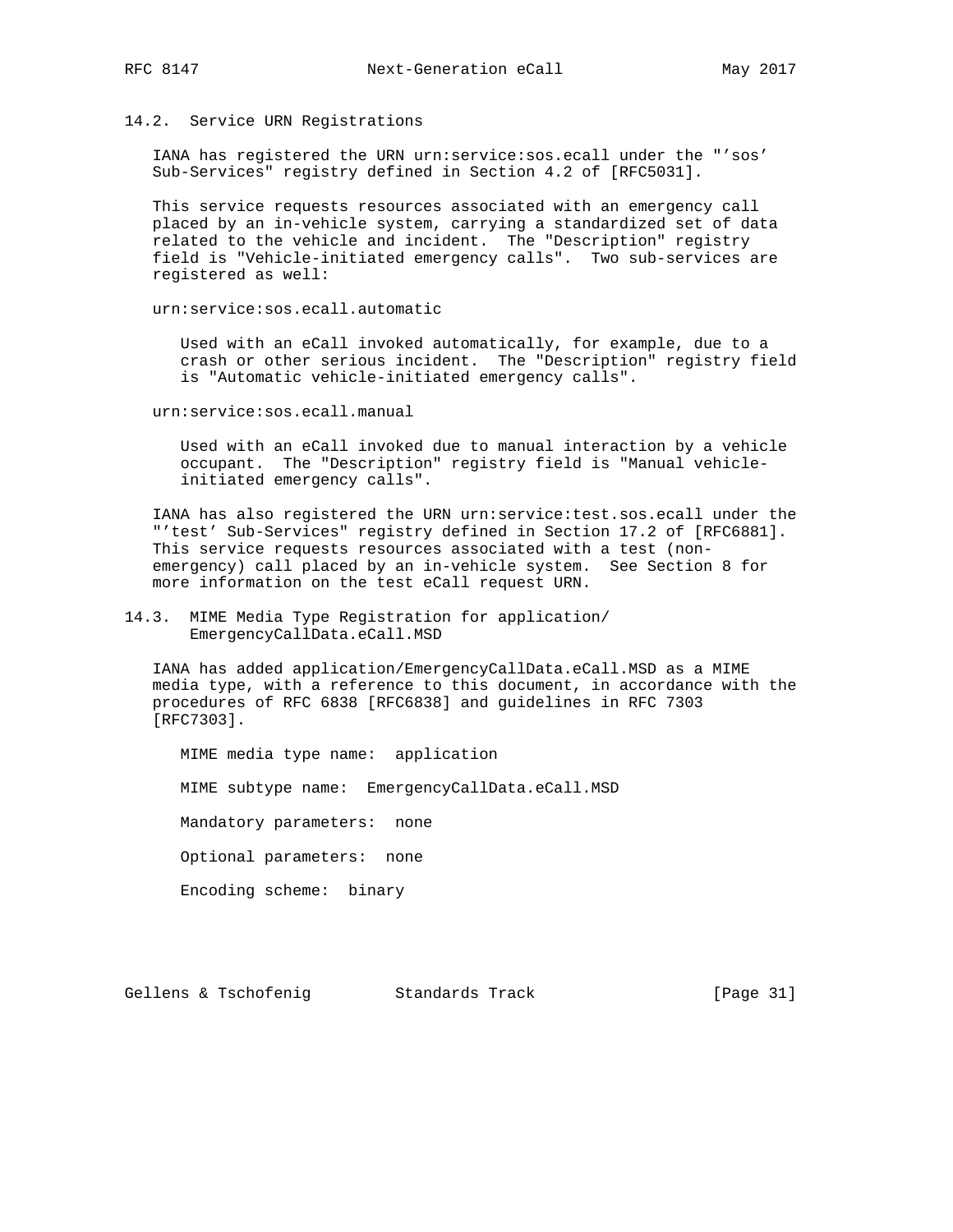Encoding considerations: Uses ASN.1 PER, which is a binary encoding; when transported in SIP, binary content transfer encoding is used. Security considerations: This media type is designed to carry vehicle and incident related data during an emergency call. This data contains personal information including vehicle VIN, location, direction, etc. Appropriate precautions need to be taken to limit unauthorized access, inappropriate disclosure to third parties, and eavesdropping of this information. Sections 9 and 10 of [RFC7852] contain more discussion. Interoperability considerations: None Published specification: Annex A of EN 15722 [MSD] Applications which use this media type: Pan-European eCall compliant systems Additional information: None Magic Number: None File Extension: None Macintosh file type code: BINA Person and email address for further information: Randall Gellens, rg+ietf@randy.pensive.org Intended usage: LIMITED USE Author: The MSD specification was produced by the European Committee For Standardization (CEN). For contact information, please see <http://www.cen.eu/cen/Pages/contactus.aspx>. Change controller: The European Committee For Standardization (CEN)

14.4. MIME Media Type Registration for application/ EmergencyCallData.Control+xml

 IANA has added application/EmergencyCallData.Control+xml as a MIME media type, with a reference to this document, in accordance to the procedures of RFC 6838 [RFC6838] and guidelines in RFC 7303 [RFC7303].

Gellens & Tschofenig Standards Track [Page 32]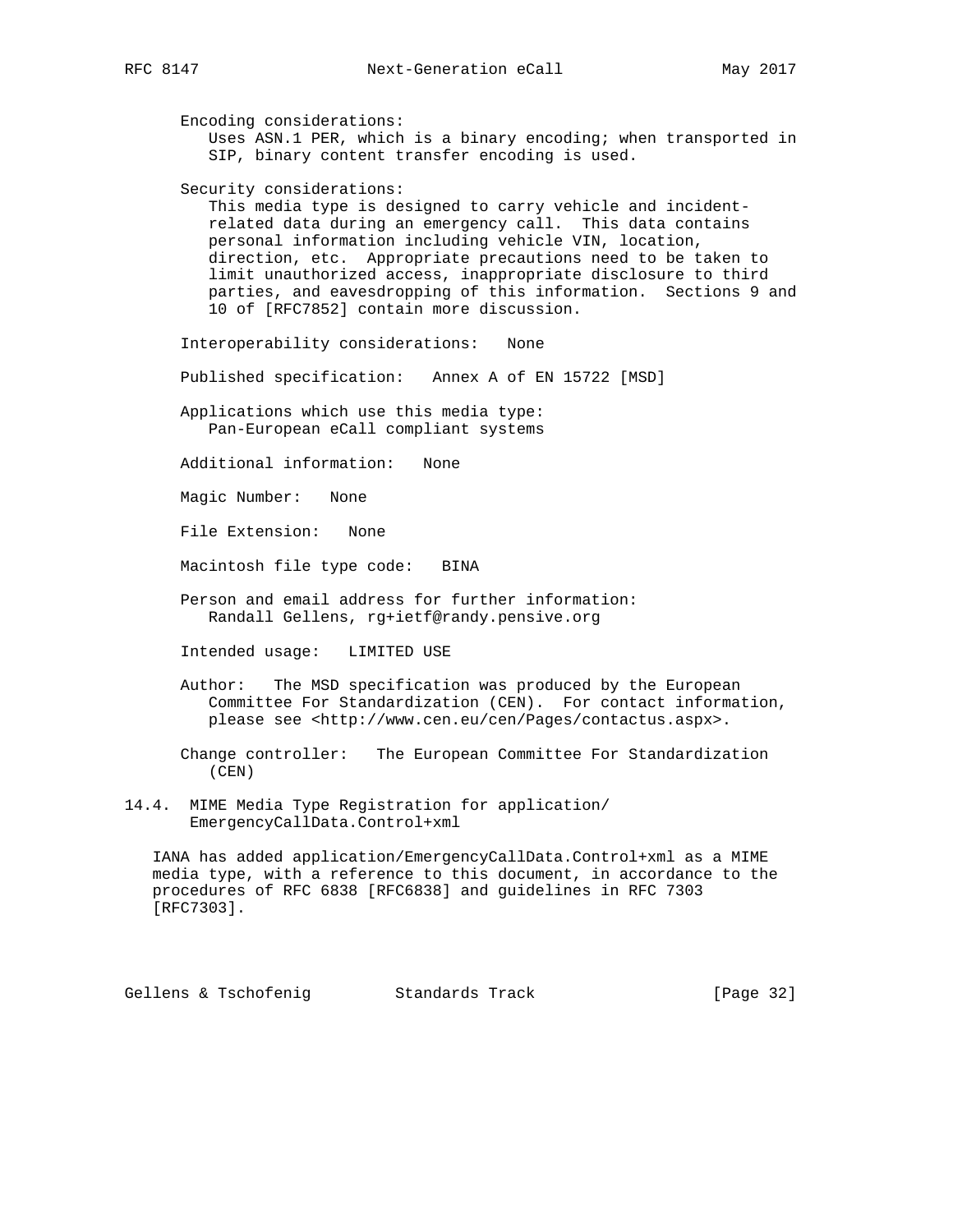MIME media type name: application

MIME subtype name: EmergencyCallData.Control+xml

Mandatory parameters: none

Optional parameters: charset

Indicates the character encoding of the XML content.

Encoding considerations:

 Uses XML, which can employ 8-bit characters, depending on the character encoding used. See Section 3.2 of RFC 7303 [RFC7303].

Security considerations:

 This media type carries metadata and control information and requests, such as from a Public Safety Answering Point (PSAP) to an In-Vehicle System (IVS) during an emergency call.

 Metadata (such as an acknowledgment that data sent by the IVS to the PSAP was successfully received) has limited privacy and security implications. Control information (such as requests from the PSAP that the vehicle perform an action) has some privacy and security implications. The privacy concern arises from the ability to request the vehicle to transmit a data set, which as described in Section 14.3 can contain personal information. The security concern is the ability to request the vehicle to perform an action. Control information needs to originate only from a PSAP or other emergency services providers and not be modified en route. The level of integrity of the cellular network over which the emergency call is placed is a consideration: when the IVS initiates an eCall over a cellular network, in most cases it relies on the MNO to route the call to a PSAP. (Calls placed using other means, such as Wi-Fi or over-the-top services, generally incur somewhat higher levels of risk than calls placed "natively" using cellular networks.) A callback from a PSAP merits additional consideration, since current mechanisms are not ideal for verifying that such a call is indeed a callback from a PSAP in response to an emergency call placed by the IVS. See the discussion in Section 11 and the PSAP Callback document [RFC7090].

Sections 7 and 8 of [RFC7852] contain more discussion.

Interoperability considerations: None

Gellens & Tschofenig Standards Track [Page 33]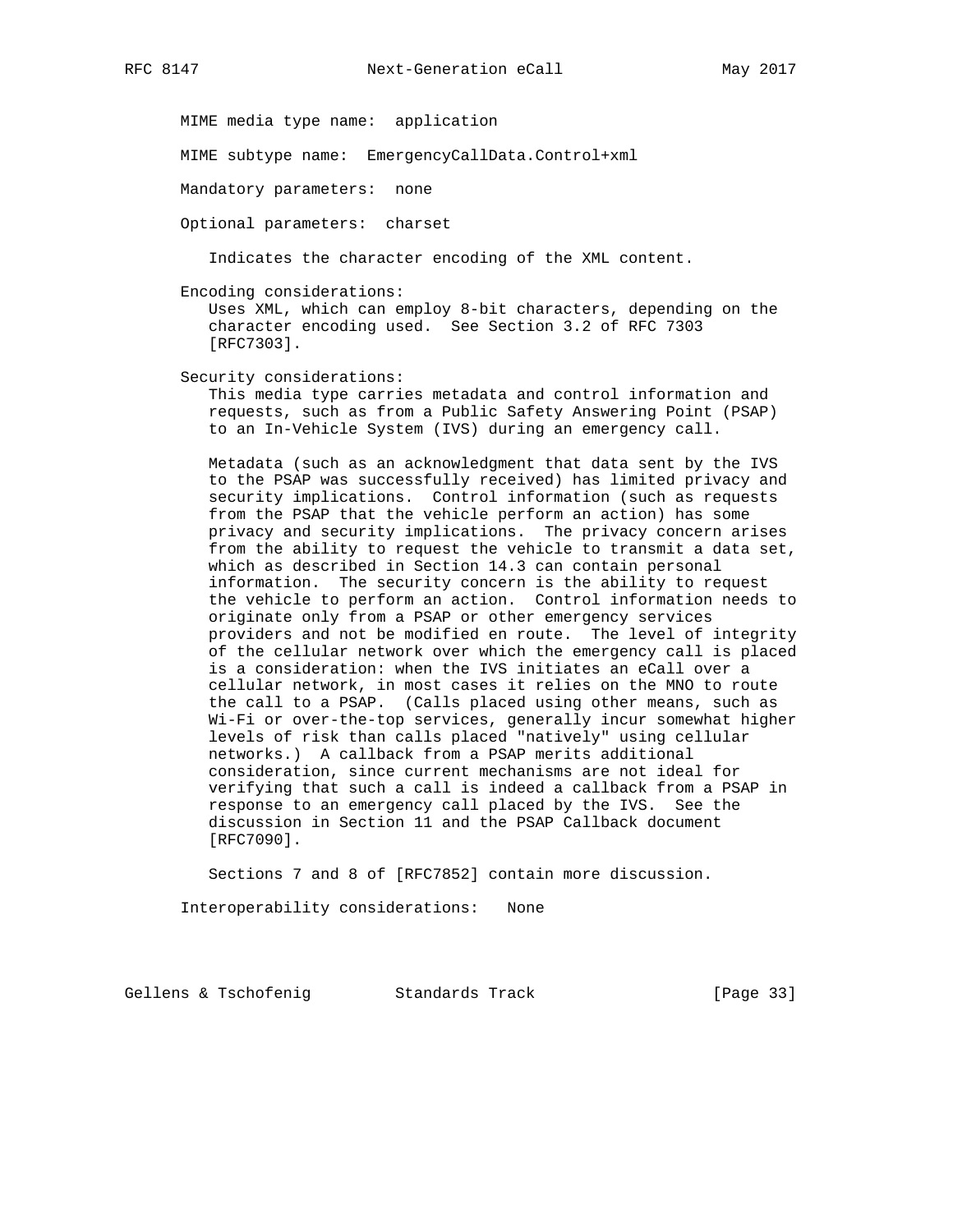Published specification: This document

 Applications which use this media type: Pan-European eCall compliant systems

Additional information: None

Magic Number: None

File Extension: .xml

Macintosh file type code: TEXT

 Person and email address for further information: Randall Gellens, rg+ietf@randy.pensive.org

Intended usage: LIMITED USE

Author: The IETF ECRIT working group

Change controller: The IETF ECRIT working group

14.5. Registration of the "eCall.MSD" Entry in the Emergency Call Data Types Registry

 IANA has added the "eCall.MSD" entry to the "Emergency Call Data Types" registry, with a reference to this document; the "Data About" value is "The Call".

14.6. Registration of the "Control" Entry in the Emergency Call Data Types Registry

 IANA has added the "Control" entry to the "Emergency Call Data Types" registry, with a reference to this document; the "Data About" value is "The Call".

14.7. Registration for urn:ietf:params:xml:ns:EmergencyCallData:control

 This section registers a new XML namespace, as per the guidelines in RFC 3688 [RFC3688].

URI: urn:ietf:params:xml:ns:EmergencyCallData:control

 Registrant Contact: IETF, ECRIT working group, <ecrit@ietf.org>, as delegated by the IESG <iesg@ietf.org>.

Gellens & Tschofenig and Standards Track and Standards Track [Page 34]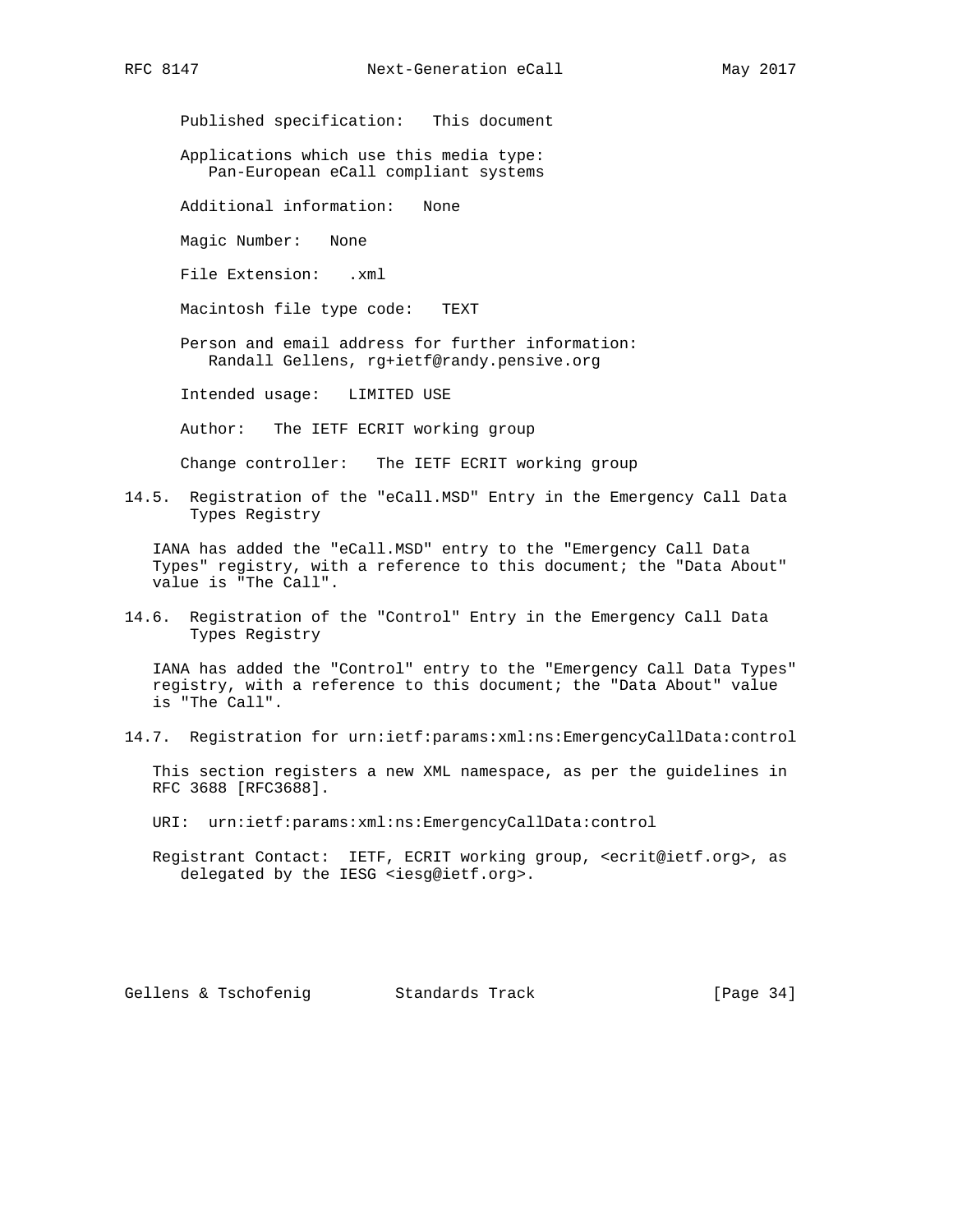XML:

```
 BEGIN
 <?xml version="1.0"?>
 <!DOCTYPE html PUBLIC "-//W3C//DTD XHTML Basic 1.0//EN"
      "http://www.w3.org/TR/xhtml-basic/xhtml-basic10.dtd">
 <html xmlns="http://www.w3.org/1999/xhtml">
 <head>
      <meta http-equiv="content-type"
            content="text/html;charset=iso-8859-1"/>
      <title>Namespace for Emergency Call Data Control Block</title>
 </head>
 <body>
      <h1>Namespace for Emergency Call Data Control Block</h1>
 <p>See RFC 8147</p>
 </body>
 </html>
 END
```
14.8. Registry Creation

 This document creates a new registry called "Emergency Call Metadata/ Control Data". The following sub-registries are created for this registry.

```
14.8.1. Emergency Call Actions Registry
```
 This document creates a new sub-registry called "Emergency Call Actions". As defined in [RFC5226], this registry operates under "Expert Review" rules. The expert should determine that the proposed action is within the purview of a vehicle, is sufficiently distinguishable from other actions, and is clearly and fully described. In most cases, a published and stable document is referenced for the description of the action.

The content of this registry includes:

- Name: The identifier to be used in the "action" attribute of a control <request> element.
- Description: A description of the action. In most cases, this will be a reference to a published and stable document. The description MUST specify if any attributes or child elements are optional or mandatory and describe the action to be taken by the vehicle.

The initial set of values is listed in Table 1.

Gellens & Tschofenig Standards Track [Page 35]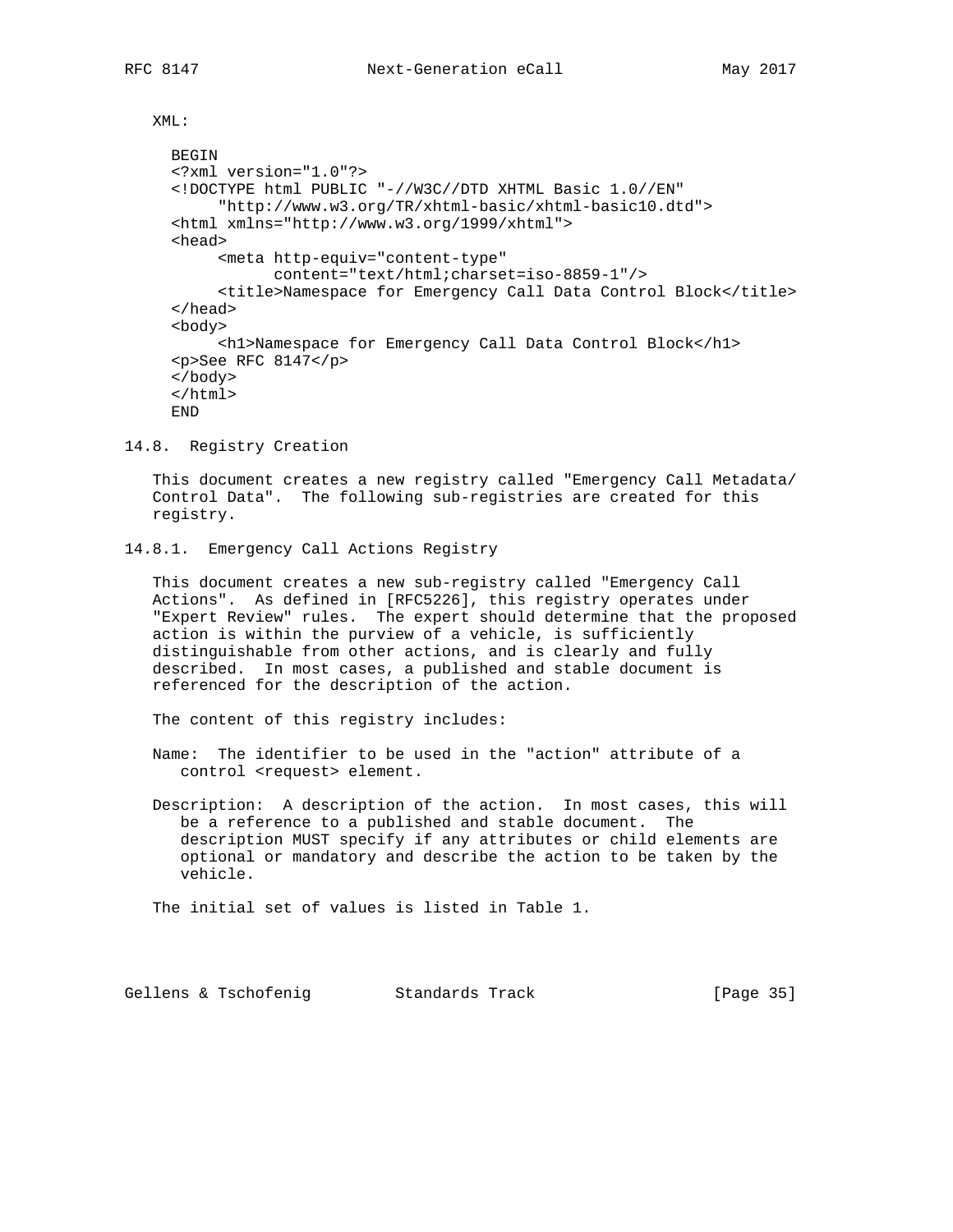+-----------+--------------------------------------+ | Name | Description | +-----------+--------------------------------------+ | send-data | See Section 9.1.3.1 of this document | +-----------+--------------------------------------+

Table 1: Emergency Call Actions Registry Initial Values

14.8.2. Emergency Call Action Failure Reasons Registry

 This document creates a new sub-registry called "Emergency Call Action Failure Reasons", which contains values for the "reason" attribute of the <actionResult> element. As defined in [RFC5226], this registry operates under "Expert Review" rules. The expert should determine that the proposed reason is sufficiently distinguishable from other reasons and that the proposed description is understandable and correctly worded.

The content of this registry includes:

 ID: A short string identifying the reason, for use in the "reason" attribute of an <actionResult> element.

Description: A description of the reason.

The initial set of values is listed in Table 2.

+------------------+------------------------------------------------+

| ID               | Description                                                                                             |  |
|------------------|---------------------------------------------------------------------------------------------------------|--|
| damaged          | Required components are damaged.                                                                        |  |
| data-unsupported | The data item referenced in a "send-data"<br>request is not supported.                                  |  |
| security-failure | The authenticity of the request or the<br>authority of the requestor could not be<br>verified.          |  |
| unable           | The action could not be accomplished (a<br>generic error for use when no other code is<br>appropriate). |  |
| unsupported      | The "action" value is not supported.                                                                    |  |

 Table 2: Emergency Call Action Failure Reasons Registry Initial Values

| Gellens & Tschofenig |  | Standards Track | [Page 36] |  |
|----------------------|--|-----------------|-----------|--|
|----------------------|--|-----------------|-----------|--|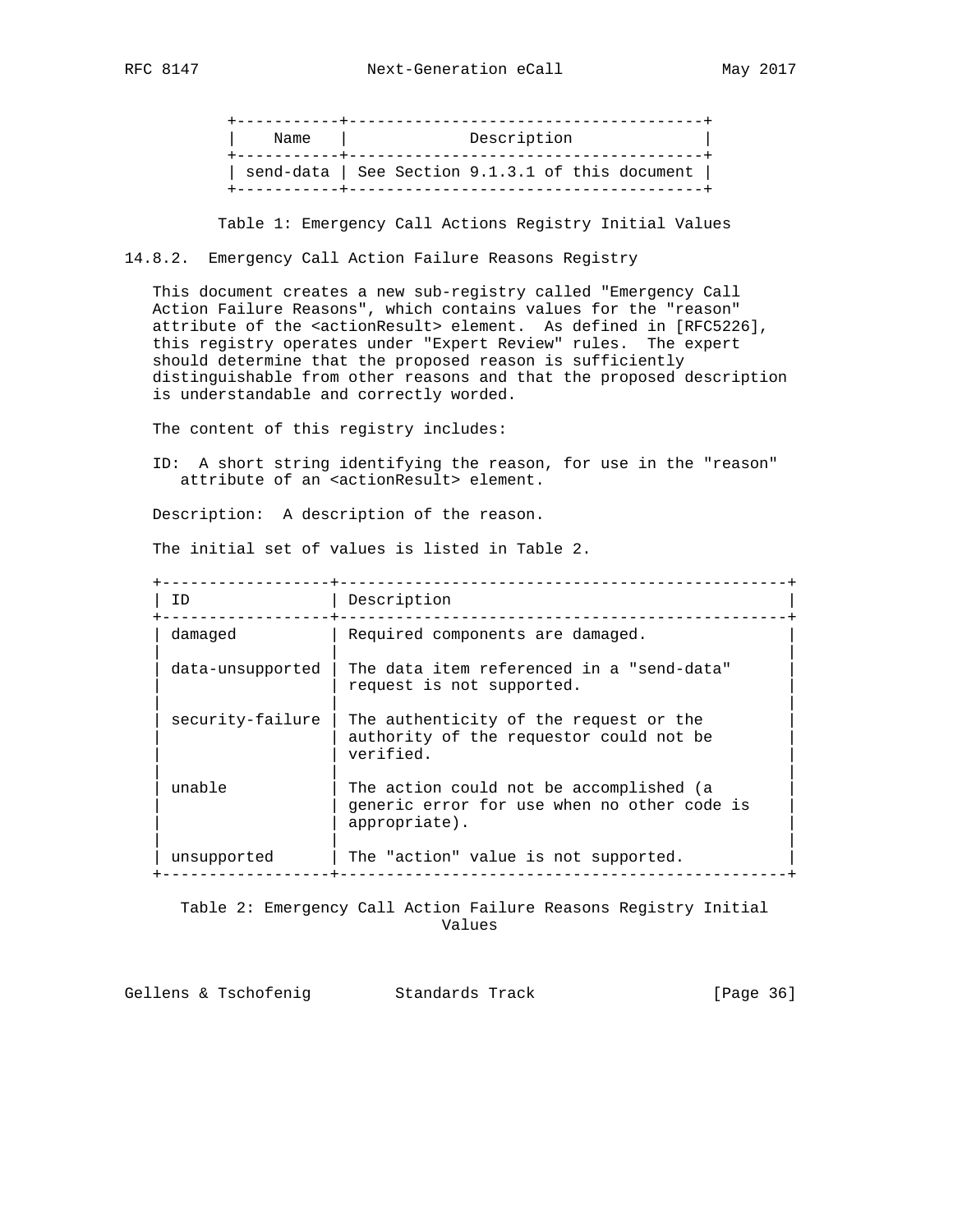### 14.9. The EmergencyCallData.eCall.MSD INFO Package

 This document registers the EmergencyCallData.eCall.MSD INFO package in the "Info Packages Registry".

 Both endpoints (the IVS and the PSAP equipment) include EmergencyCallData.eCall.MSD in a Recv-Info header field per [RFC6086] to indicate the ability to receive INFO requests carrying data as described here.

 Support for the EmergencyCallData.eCall.MSD INFO package indicates the ability to receive eCall related body parts as specified in this document.

 An INFO request message carrying body parts related to an emergency call as described in this document has an Info-Package header field set to "EmergencyCallData.eCall.MSD" per [RFC6086].

 The requirements of Section 10 of [RFC6086] are addressed in the following sections.

# 14.9.1. Overall Description

 This section describes what type of information is carried in INFO requests associated with the INFO package and for what types of applications and functionalities User Agents (UAs) can use the INFO package.

 INFO requests associated with the EmergencyCallData.eCall.MSD INFO package carry data associated with emergency calls as defined in this document. The application is vehicle-initiated emergency calls established using SIP. The functionality is to carry vehicle data and metadata/control information between vehicles and PSAPs.

# 14.9.2. Applicability

 This section describes why the INFO package mechanism, rather than some other mechanism, has been chosen for the specific use case.

 The use of the SIP INFO method is based on an analysis of the requirements against the intent and effects of the INFO method versus other approaches (which included the SIP MESSAGE method, the SIP OPTIONS method, the SIP re-INVITE method, media-plane transport, and non-SIP protocols). In particular, the transport of emergency call data blocks occurs within a SIP emergency dialog, per Section 6, and is normally carried in the initial INVITE request and response; the use of the SIP INFO method only occurs when emergency-call-related data needs to be sent mid call. While the SIP MESSAGE method could

Gellens & Tschofenig Standards Track [Page 37]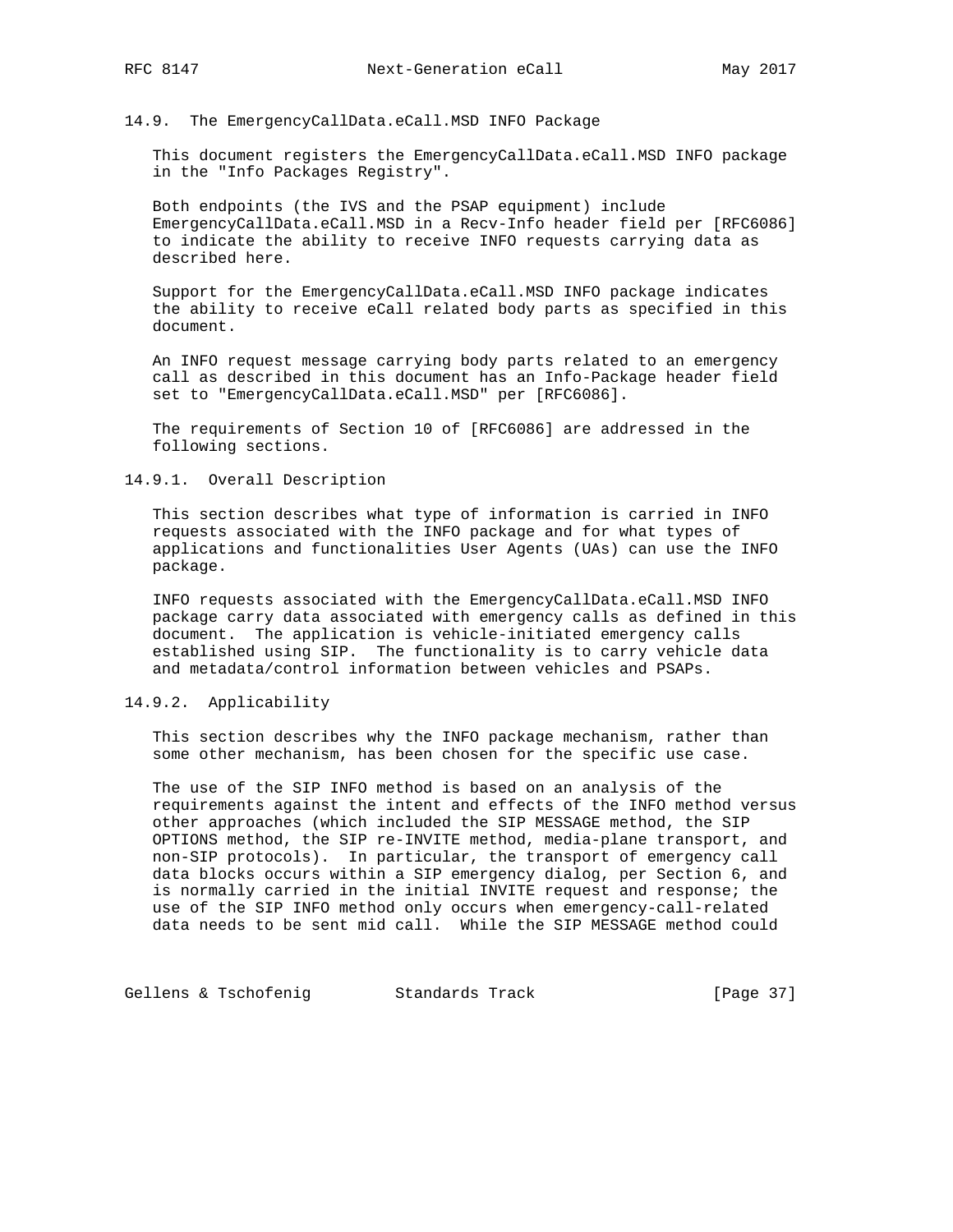be used, it is not tied to a SIP dialog as is the SIP INFO method and thus might not be associated with the dialog. Either SIP OPTIONS or re-INVITE methods could also be used, but they are seen as less clean than the SIP INFO method. The SIP SUBSCRIBE/NOTIFY method could be coerced into service, but the semantics are not a good fit, e.g., the subscribe/notify mechanism provides one-way communication consisting of (often multiple) notifications from notifier to subscriber indicating that certain events in notifier have occurred, whereas what's needed here is two-way communication of data related to the emergency dialog. Use of media-plane mechanisms was discounted because the number of messages needing to be exchanged in a dialog is normally zero or very few, and the size of the data is likewise very small. The overhead caused by user-plane setup (e.g., to use the Message Session Relay Protocol (MSRP) as transport) would be disproportionately large.

 Based on the analyses, the SIP INFO method was chosen to provide for mid-call data transport.

14.9.3. INFO Package Name

The INFO package name is EmergencyCallData.eCall.MSD

14.9.4. INFO Package Parameters

None

14.9.5. SIP Option-Tags

None

14.9.6. INFO Request Body Parts

 The body for an EmergencyCallData.eCall.MSD INFO package is a multipart (normally multipart/mixed) body containing zero or one application/EmergencyCallData.eCall.MSD parts (containing an MSD) and zero or more application/EmergencyCallData.Control+xml (containing a metadata/control object) parts. At least one MSD or metadata/control body part is expected; the behavior upon receiving an INFO request with neither is undefined.

 The body parts are sent per [RFC6086], and in addition, to align with how these body parts are sent in SIP messages other than INFO requests, each associated body part is referenced by a Call-Info header field at the top level of the SIP message. The body part has a Content-Disposition header field set to "By-Reference".

Gellens & Tschofenig Standards Track [Page 38]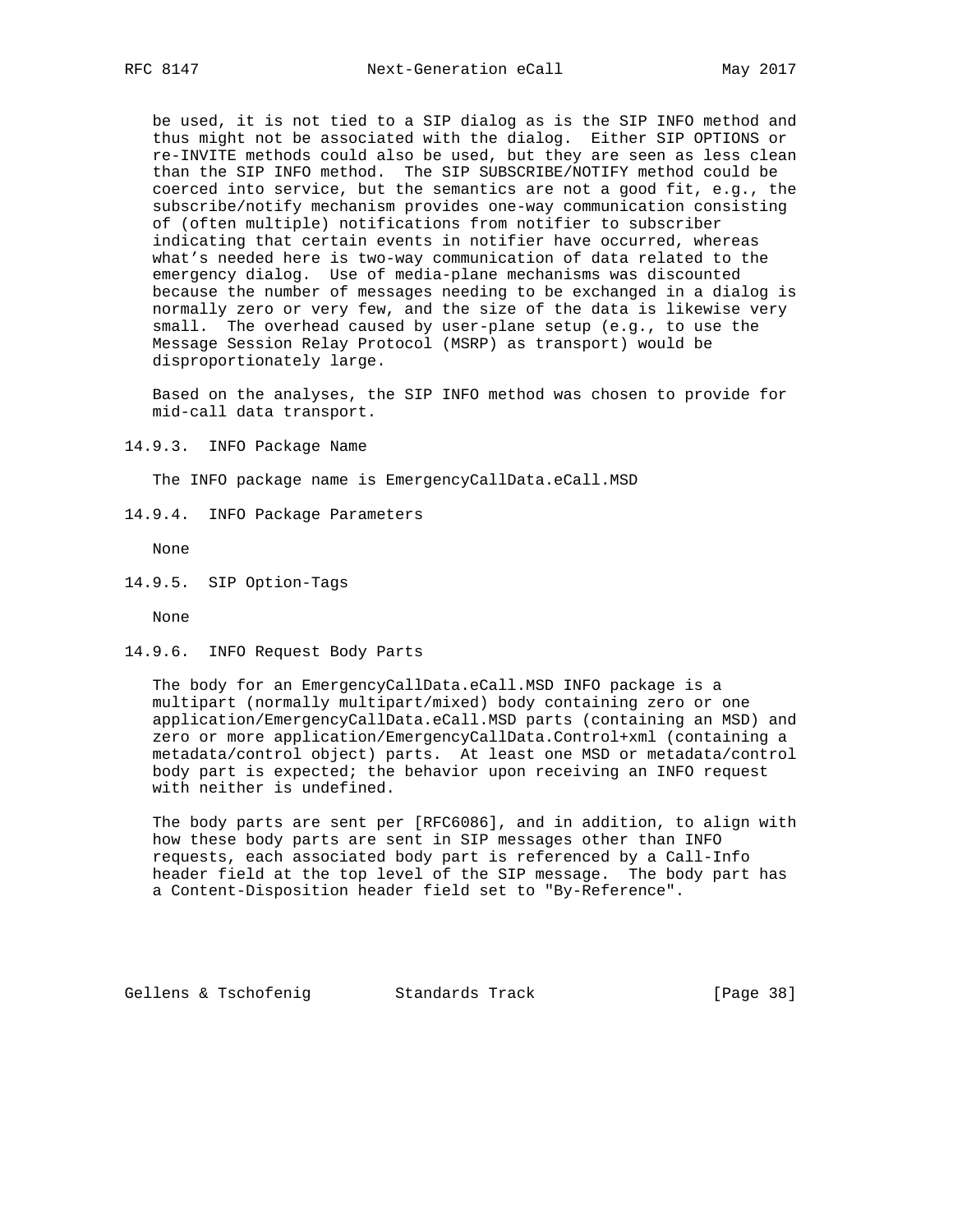An MSD or metadata/control block is always enclosed in a multipart body part (even if it would otherwise be the only body part in the SIP message). The outermost multipart that contains only body parts associated with the INFO package has a Content-Disposition value of "Info-Package".

14.9.7. INFO Package Usage Restrictions

 Usage is limited to vehicle-initiated emergency calls as defined in this document.

14.9.8. Rate of INFO Requests

 The SIP INFO request is used within an established emergency call dialog for the PSAP to request the IVS to send an updated MSD and for the IVS to send a requested MSD. Because this is normally done only on manual request of the PSAP call taker (who suspects some aspect of the vehicle state has changed), the rate of SIP INFO requests associated with the EmergencyCallData.eCall.MSD INFO package is normally quite low (most dialogs are likely to contain zero INFO requests, while others might carry an occasional request).

14.9.9. INFO Package Security Considerations

 The MIME media type registrations specified for use with this INFO package (Sections 14.3 and 14.4) contain a discussion of the security and/or privacy considerations specific to that data block. See Sections 11 and 12 for a discussion of the security and privacy considerations of the data carried in eCalls.

14.9.10. Implementation Details

See Sections 6 and 7 for protocol details.

14.9.11. Examples

See Section 10 for protocol examples.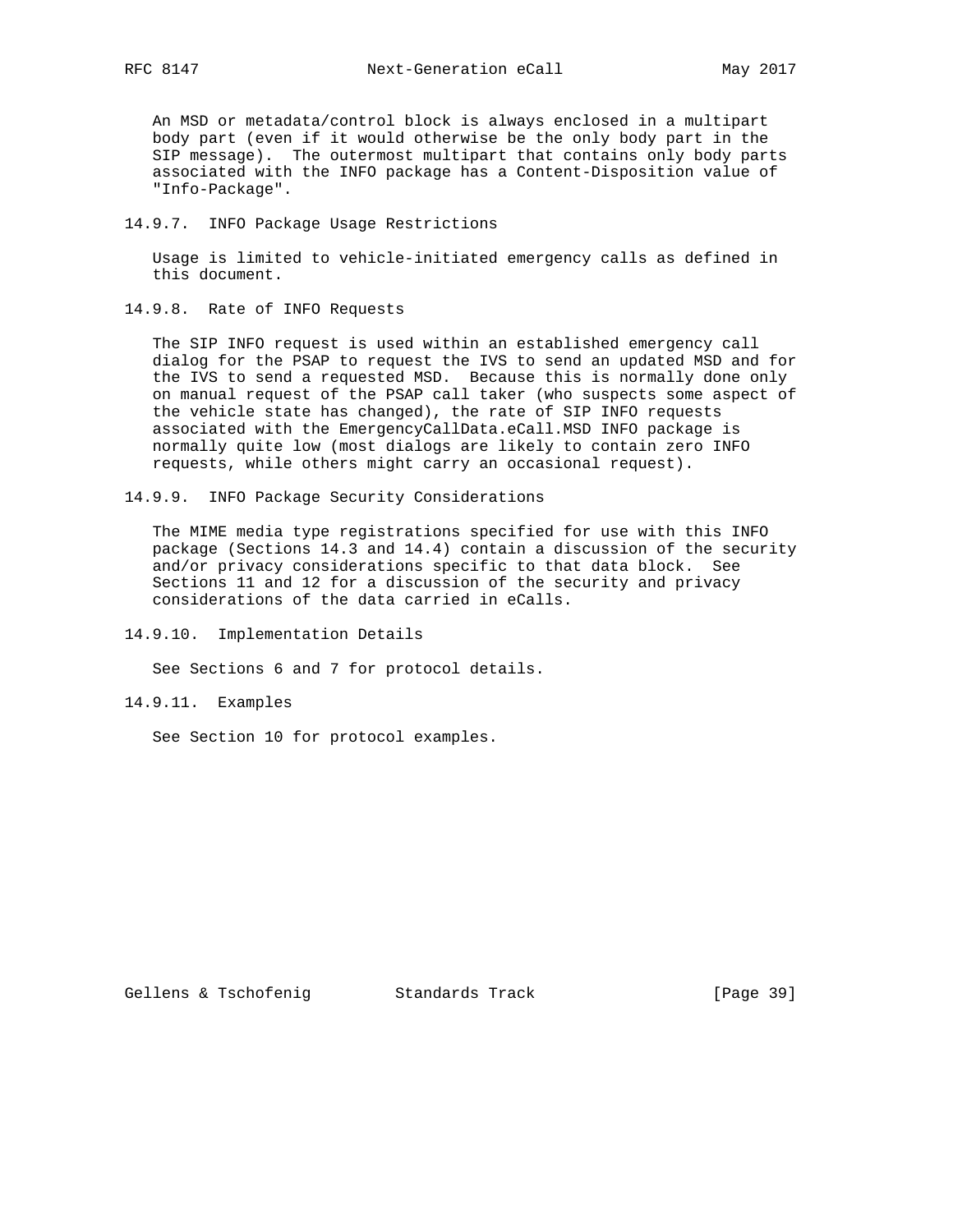- 15.1. Normative References
	- [MSD] European Committee for Standardization, "Intelligent transport systems - eSafety - eCall minimum set of data (MSD)", Standard: CEN - EN 15722, April 2015.
	- [RFC2119] Bradner, S., "Key words for use in RFCs to Indicate Requirement Levels", BCP 14, RFC 2119, DOI 10.17487/RFC2119, March 1997, <http://www.rfc-editor.org/info/rfc2119>.
	- [RFC3688] Mealling, M., "The IETF XML Registry", BCP 81, RFC 3688, DOI 10.17487/RFC3688, January 2004, <http://www.rfc-editor.org/info/rfc3688>.
	- [RFC5031] Schulzrinne, H., "A Uniform Resource Name (URN) for Emergency and Other Well-Known Services", RFC 5031, DOI 10.17487/RFC5031, January 2008, <http://www.rfc-editor.org/info/rfc5031>.
	- [RFC5226] Narten, T. and H. Alvestrand, "Guidelines for Writing an IANA Considerations Section in RFCs", BCP 26, RFC 5226, DOI 10.17487/RFC5226, May 2008, <http://www.rfc-editor.org/info/rfc5226>.
	- [RFC6086] Holmberg, C., Burger, E., and H. Kaplan, "Session Initiation Protocol (SIP) INFO Method and Package Framework", RFC 6086, DOI 10.17487/RFC6086, January 2011, <http://www.rfc-editor.org/info/rfc6086>.
	- [RFC6838] Freed, N., Klensin, J., and T. Hansen, "Media Type Specifications and Registration Procedures", BCP 13, RFC 6838, DOI 10.17487/RFC6838, January 2013, <http://www.rfc-editor.org/info/rfc6838>.
	- [RFC6881] Rosen, B. and J. Polk, "Best Current Practice for Communications Services in Support of Emergency Calling", BCP 181, RFC 6881, DOI 10.17487/RFC6881, March 2013, <http://www.rfc-editor.org/info/rfc6881>.
	- [RFC7303] Thompson, H. and C. Lilley, "XML Media Types", RFC 7303, DOI 10.17487/RFC7303, July 2014, <http://www.rfc-editor.org/info/rfc7303>.

Gellens & Tschofenig Standards Track [Page 40]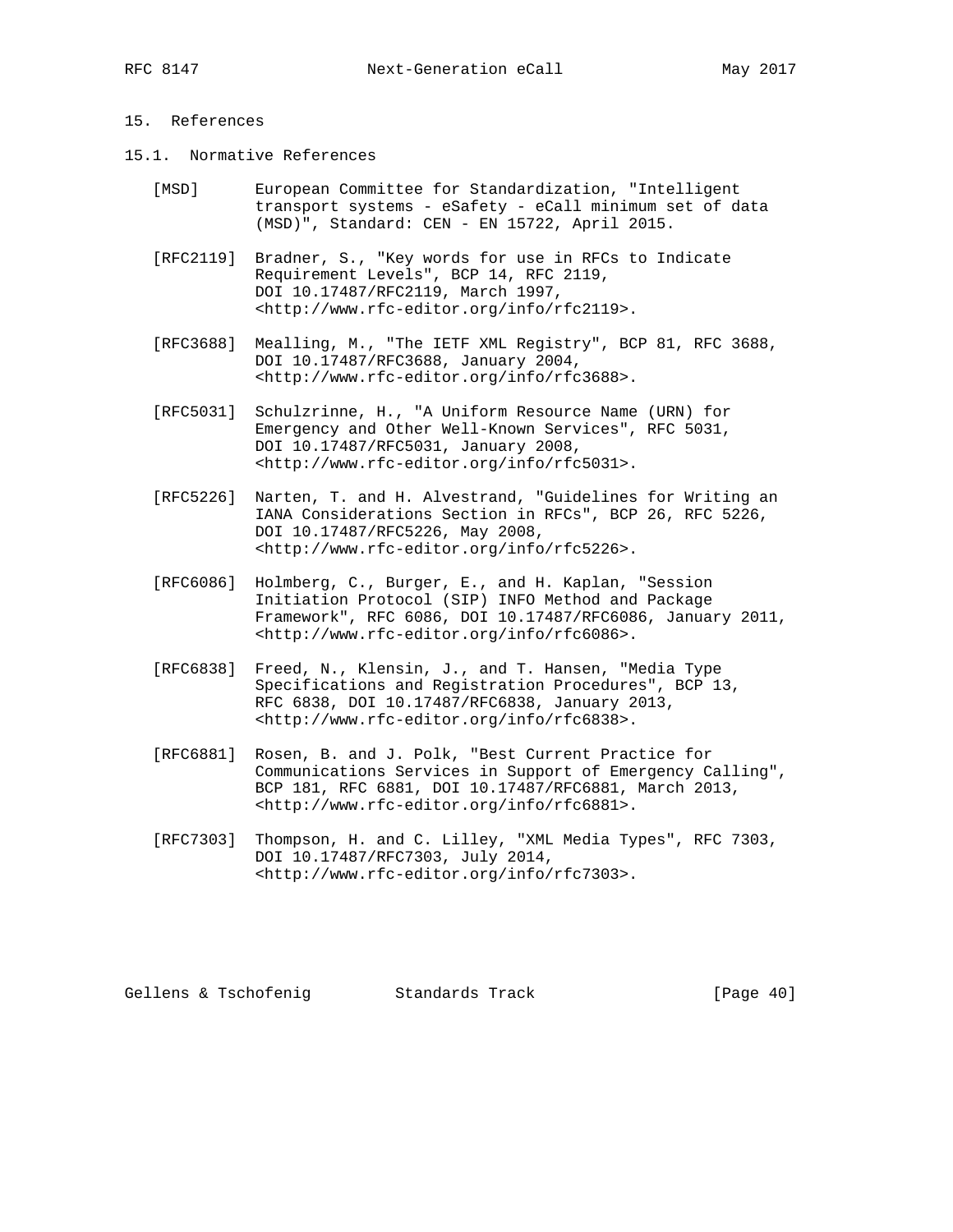[RFC7852] Gellens, R., Rosen, B., Tschofenig, H., Marshall, R., and J. Winterbottom, "Additional Data Related to an Emergency Call", RFC 7852, DOI 10.17487/RFC7852, July 2016, <http://www.rfc-editor.org/info/rfc7852>.

15.2. Informative references

- [CEN] "European Committee for Standardization (CEN)", <http://www.cen.eu>.
- [EN\_16062] European Committee for Standardization, "Intelligent transport systems - eSafety - eCall High Level Application Requirements (HLAP) Using GSM/UMTS Circuit Switched Networks", Standard: CEN - EN 16062, April 2015.
- [EN\_16072] European Committee for Standardization, "Intelligent transport systems - eSafety - Pan-European eCall operating requirements", Standard: CEN - EN 16072, April 2015.
- [MSG\_TR] ETSI, "Mobile Standards Group (MSG); eCall for VoIP", ETSI TR 103 140 V1.1.1, April 2014.
- [RFC5012] Schulzrinne, H. and R. Marshall, Ed., "Requirements for Emergency Context Resolution with Internet Technologies", RFC 5012, DOI 10.17487/RFC5012, January 2008, <http://www.rfc-editor.org/info/rfc5012>.
- [RFC5069] Taylor, T., Ed., Tschofenig, H., Schulzrinne, H., and M. Shanmugam, "Security Threats and Requirements for Emergency Call Marking and Mapping", RFC 5069, DOI 10.17487/RFC5069, January 2008, <http://www.rfc-editor.org/info/rfc5069>.
- [RFC6443] Rosen, B., Schulzrinne, H., Polk, J., and A. Newton, "Framework for Emergency Calling Using Internet Multimedia", RFC 6443, DOI 10.17487/RFC6443, December 2011, <http://www.rfc-editor.org/info/rfc6443>.
- [RFC7090] Schulzrinne, H., Tschofenig, H., Holmberg, C., and M. Patel, "Public Safety Answering Point (PSAP) Callback", RFC 7090, DOI 10.17487/RFC7090, April 2014, <http://www.rfc-editor.org/info/rfc7090>.
- [RFC7378] Tschofenig, H., Schulzrinne, H., and B. Aboba, Ed., "Trustworthy Location", RFC 7378, DOI 10.17487/RFC7378, December 2014, <http://www.rfc-editor.org/info/rfc7378>.

Gellens & Tschofenig Standards Track [Page 41]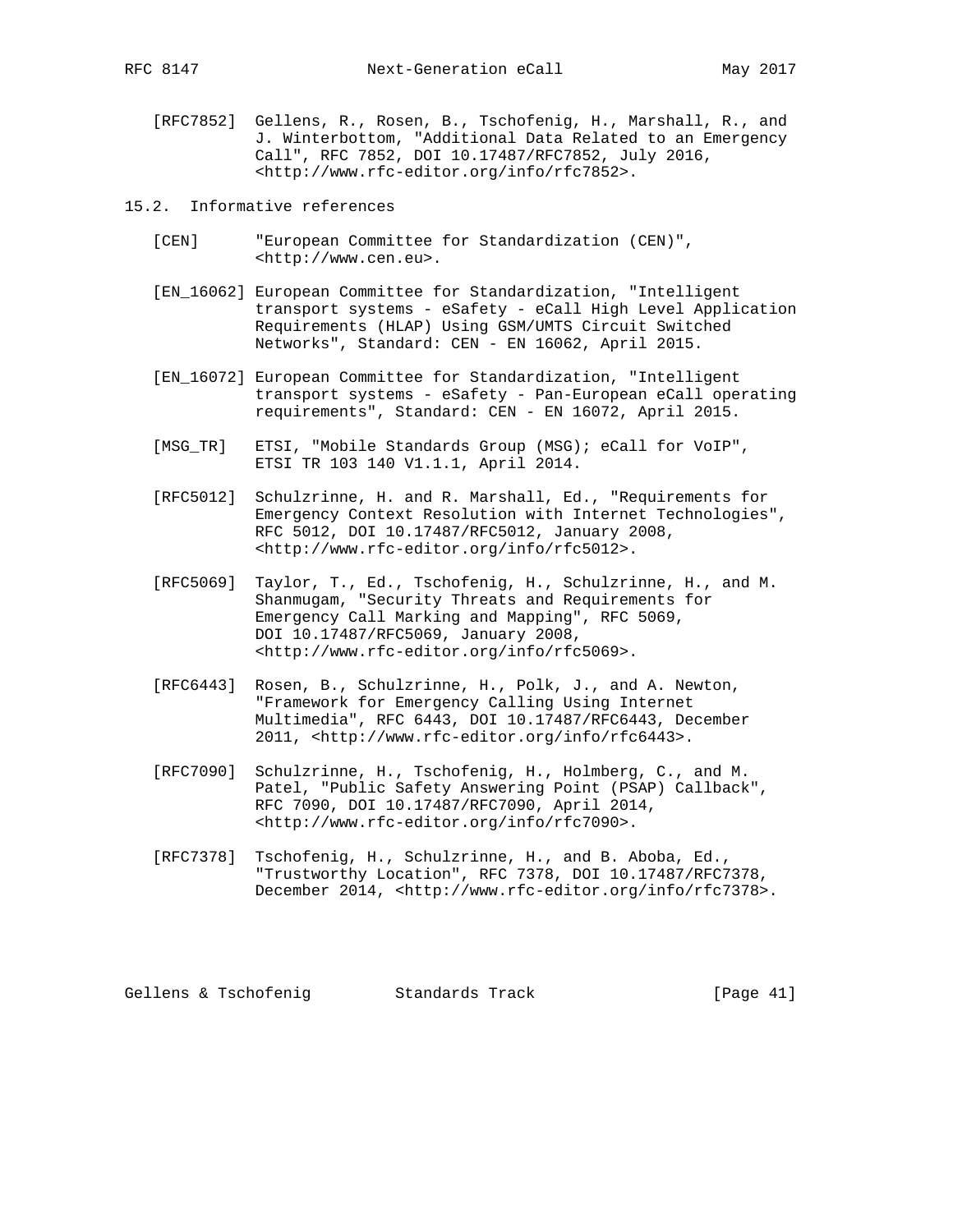- - [RFC8148] Gellens, R., Rosen, B., and H. Tschofenig, "Next- Generation Vehicle-Initiated Emergency Calls", RFC 8148, DOI 10.17487/RFC8148, May 2017, <http://www.rfc-editor.org/info/rfc8148>.
	- [SDO-3GPP] "3rd Generation Partnership Project (3GPP)", <http://www.3gpp.org/>.
	- [SDO-ETSI] "European Telecommunications Standards Institute (ETSI)", <http://www.etsi.org>.
	- [TS22.101] 3GPP, "Universal Mobile Telecommunications System (UMTS); Service aspects; Service principles", 3GPP TS 22.101, version 8.7.0, Release 8, January 2008.
	- [TS23.167] 3GPP, "IP Multimedia Subsystem (IMS) emergency sessions", 3GPP TS 23.167, version 9.6.0, Release 9, March 2011.
	- [TS24.229] 3GPP, "IP multimedia call control protocol based on Session Initiation Protocol (SIP) and Session Description Protocol (SDP); Stage 3", 3GPP TS 24.229, version 12.6.0, Release 12, October 2014.

### Acknowledgments

 We would like to thank Bob Williams and Ban Al-Bakri for their feedback and suggestions; Rex Buddenberg, Lena Chaponniere, Alissa Cooper, Keith Drage, Stephen Edge, Wes George, Mirja Kuehlewind, Allison Mankin, Alexey Melnikov, Ivo Sedlacek, and James Winterbottom for their review and comments; Robert Sparks and Paul Kyzivat for their help with the SIP mechanisms; and Mark Baker and Ned Freed for their help with the media subtype registration issue. We would like to thank Michael Montag, Arnoud van Wijk, Gunnar Hellstrom, and Ulrich Dietz for their help with the original document upon which this document is based. Christer Holmberg deserves special mention for his many detailed reviews.

Contributors

 Brian Rosen was a co-author of the original document upon which this document is based.

Gellens & Tschofenig Standards Track [Page 42]